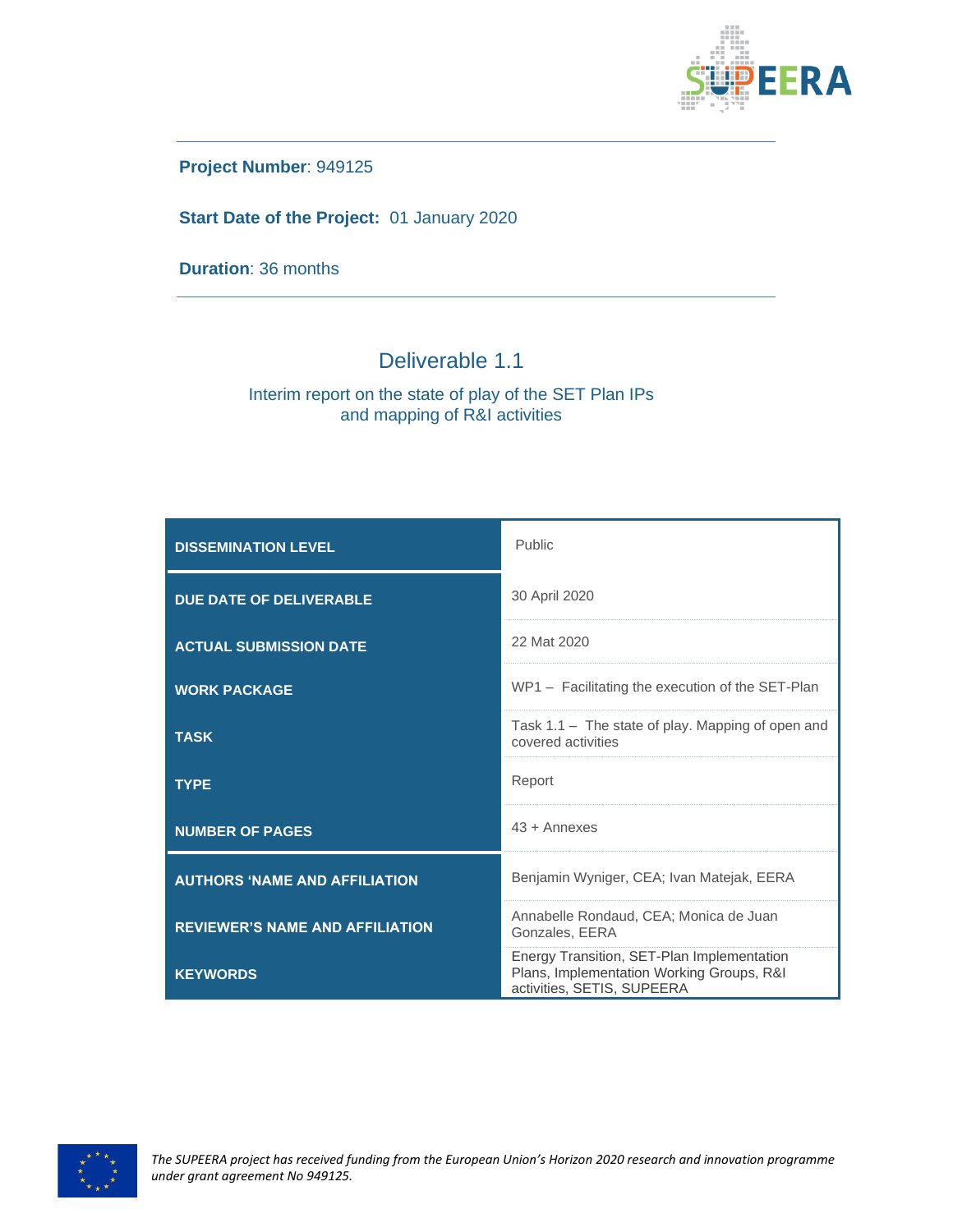

| <b>Version</b> | <b>Date</b> | <b>Description</b>          |
|----------------|-------------|-----------------------------|
| 0.1            | 06.04.2020  | The first draft             |
| 0.2            | 20.04.2020  | Updated version             |
| 0.3            | 07.05.2020  | First revision              |
| 0.4            | 15.05.2020  | First final version         |
| 0.5            | 19.05.2020  | Second revision             |
|                | 22.05.2020  | Final and submitted version |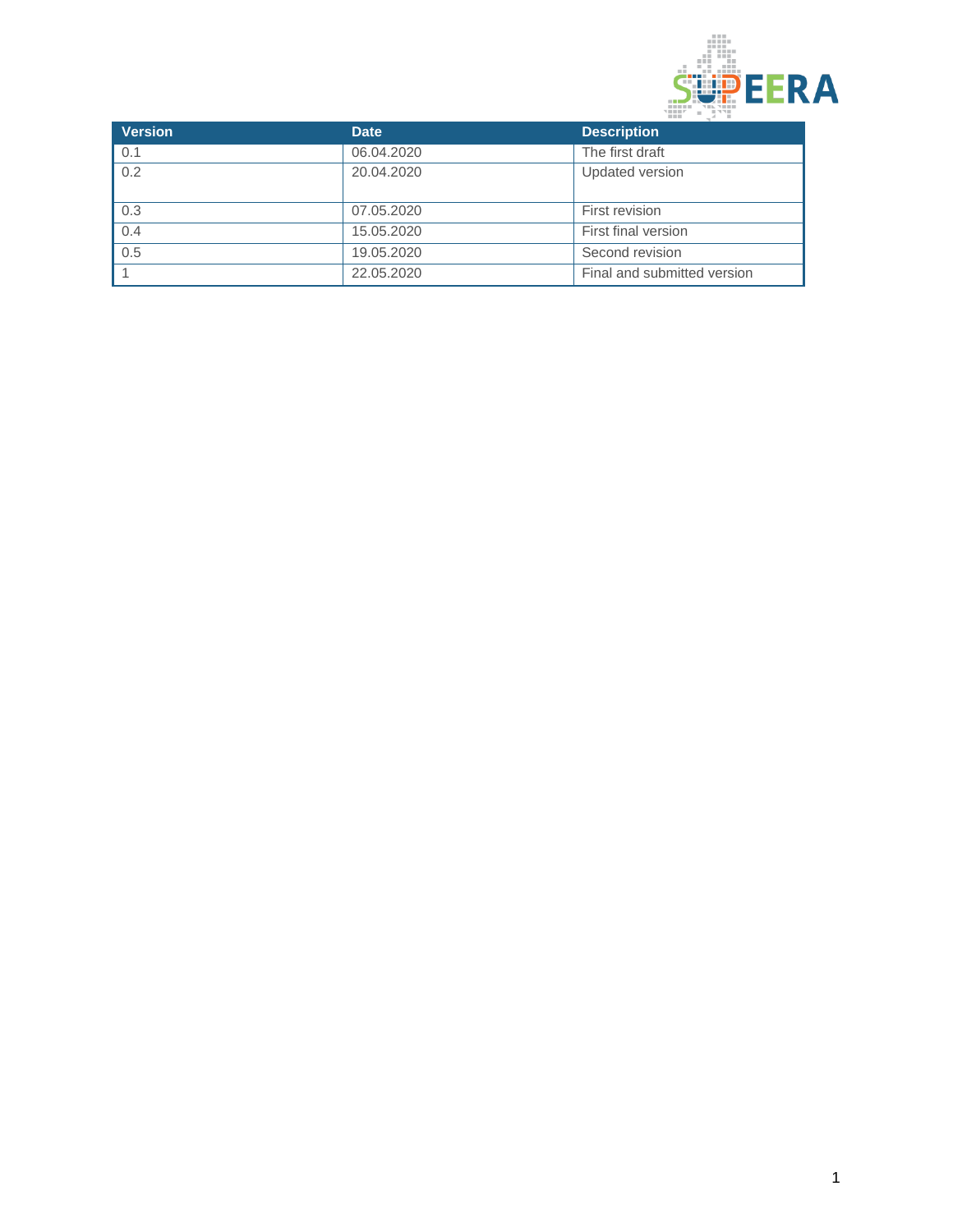

## <span id="page-2-0"></span>**Disclaimer**

This project has received funding from the European Union's Horizon 2020 research and innovation programme under grant agreement No 949125.

The information contained in this document has been prepared solely for the purpose of providing information about the SUPEERA project. The document reflects only the SUPEERA beneficiary's and linked third parties' view and the European Commission is not responsible for any use that may be made of the information it contains.

While this publication has been prepared with care, the authors and their employers provide no warranty with regards to the content and shall not be liable for any direct, incidental or consequential damages that may result from the use of the information or the data contained therein. Reproduction is authorised providing the material is unabridged and the source is acknowledged.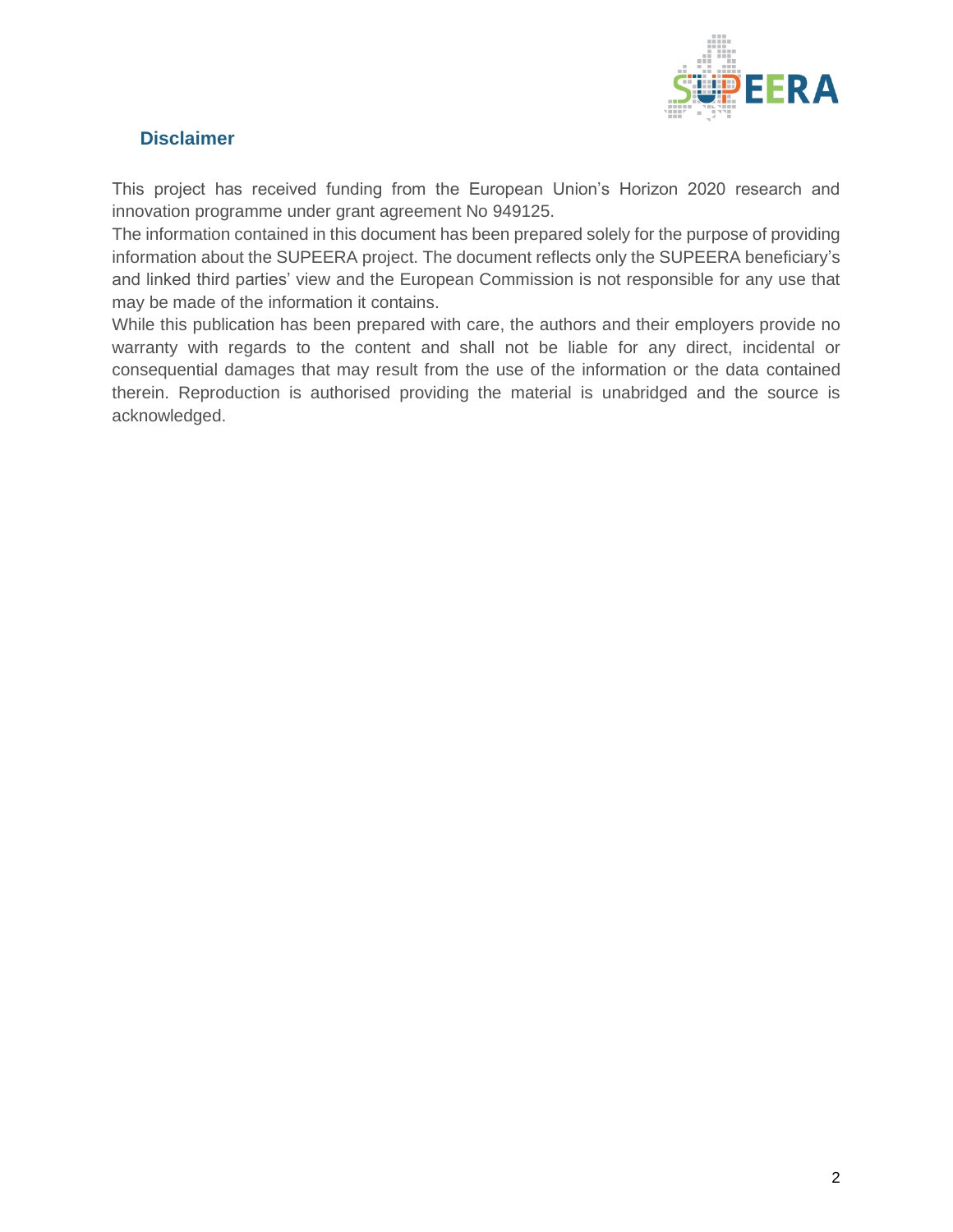

# **Table of Contents**

| 1.2 Monitoring the SET-Plan progress: SUPEERA objectives and deliverables-----------------------------------10  |  |
|-----------------------------------------------------------------------------------------------------------------|--|
|                                                                                                                 |  |
|                                                                                                                 |  |
|                                                                                                                 |  |
|                                                                                                                 |  |
|                                                                                                                 |  |
|                                                                                                                 |  |
|                                                                                                                 |  |
|                                                                                                                 |  |
|                                                                                                                 |  |
|                                                                                                                 |  |
|                                                                                                                 |  |
| 3.7 Europe to become a global role model in integrated, innovative solutions for the planning,                  |  |
|                                                                                                                 |  |
|                                                                                                                 |  |
| 3.10 Continue efforts to make EU industry less energy intensive and more competitive-------------------------27 |  |
| 3.11 Become competitive in the global battery sector to drive e-mobility and stationary storage forward         |  |
|                                                                                                                 |  |
| 3.13 Renewing efforts to demonstrate carbon capture and storage (CCS) in the EU and developing                  |  |
|                                                                                                                 |  |
|                                                                                                                 |  |
|                                                                                                                 |  |
|                                                                                                                 |  |
| ANNEX 1 - TEMPLATE FOR GATHERING ADDITIONAL INFORMATION FROM IWGS ------------------44                          |  |
| ANNEX 2 - LIST OF THE INTERVIEWS AND CONTACTED REPRESENTATIVES OF EERA MEMBER                                   |  |
| ANNEX 3 - TABLE OF THE ACTIVITIES REPARTITION ALONG THEIR STATE OF PROGRESS ----- 46                            |  |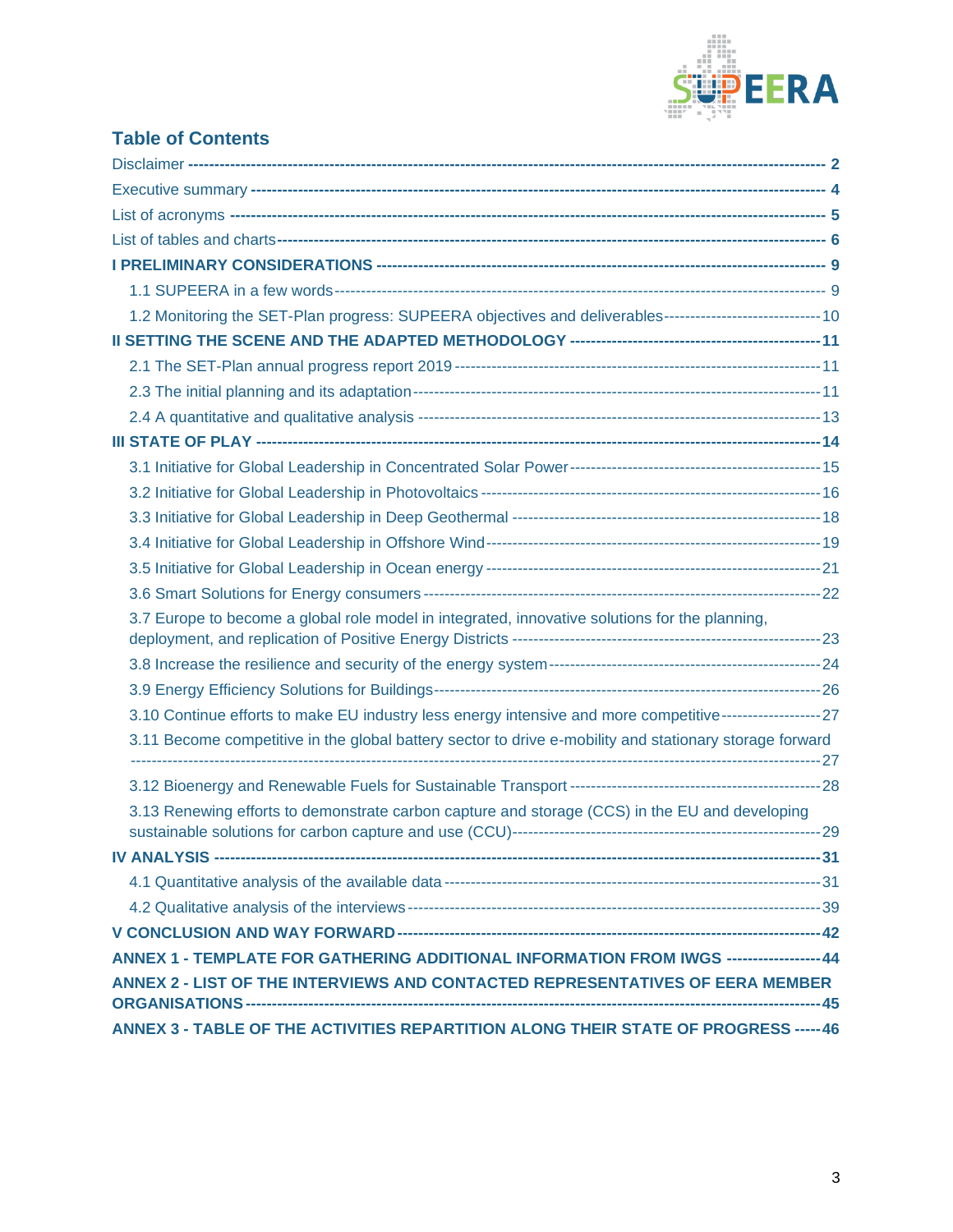

# <span id="page-4-0"></span>**EXECUTIVE SUMMARY**

.

This report D1.1. - *Interim report on the state of play of the SET Plan IPs and mapping of R&I activities* relates to Task 1.1 - *State of play: mapping of open and covered activities* - of the SUPEERA project. This first interim report will be updated twice, in year 2 and 3.

The SUPEERA report first presents the progress of each Implementation Plan individually, using the data provided for the SET Plan annual progress report of 2019 (*Implementing the SET Plan: Progress from the Implementation Working Groups<sup>1</sup> )*. This analysis intends to illustrate, in as much detail as possible, the progress of the SET Plan Implementation Plans and list the main limitations that preclude a clear insight of the state of progress of each of them.

Additionally, the report carries out a qualitative analysis in order to develop a better understanding of the working mechanisms of each Implementation Working Group and the reporting process they have adopted. This exercise was based on interviews conducted within the framework of the SUPEERA project with EERA members' representatives. The main purpose is to comprehend and analyse the perception of EERA members, members in one Implementation Working Group, on the reporting process, its challenges and effective practices.

<sup>1</sup> Strategic Energy Technologies Information System (SETIS*), Implementing the SET-Plan: Progress from the Implementation Working Groups, Nov. 2019,* [https://setis.ec.europa.eu/publications/set-plan-implementation-progress-reports/progress](https://setis.ec.europa.eu/publications/set-plan-implementation-progress-reports/progress-implementation-working-groups-2019)[implementation-working-groups-2019](https://setis.ec.europa.eu/publications/set-plan-implementation-progress-reports/progress-implementation-working-groups-2019)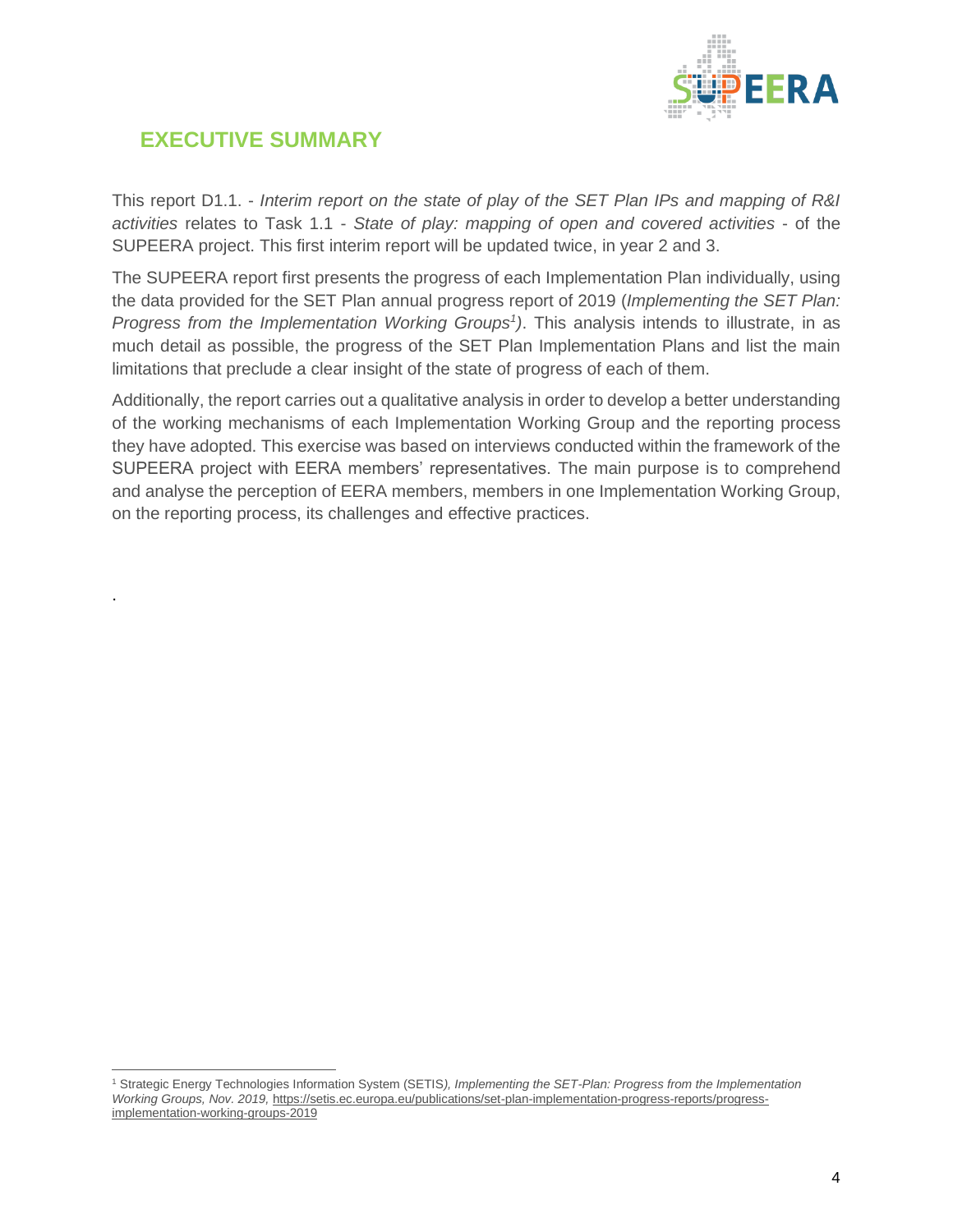

# <span id="page-5-0"></span>**LIST OF ACRONYMS**

| <b>CCUS</b>     | Carbon Capture Use and Storage                                                   |
|-----------------|----------------------------------------------------------------------------------|
| <b>CSP/STE</b>  | Concentrated Solar Power/ Solar Thermal Electricity                              |
| EЕ              | <b>Energy Efficiency</b>                                                         |
| EERA            | European Energy Research Alliance                                                |
| ERA-Net         | European Research Area Net                                                       |
| ETIP(s)         | European Technology and Innovation Platform(s)                                   |
| IP <sub>S</sub> | <b>Implementation Plans</b>                                                      |
| IWG(s)          | Implementation Working Group(s)                                                  |
| JA(s)           | Joint Action(s)                                                                  |
| <b>PED</b>      | <b>Positive Energy Districts</b>                                                 |
| <b>PV</b>       | <b>Photovoltaics</b>                                                             |
| <b>SETIS</b>    | Strategy Energy Technology Plan Information System                               |
| R&I             | Research and Innovation                                                          |
| <b>SET Plan</b> | <b>Strategy Energy Technology Plan</b>                                           |
| <b>SUPEERA</b>  | Support to the coordination of national research and innovation programmes in n. |
|                 | areas of activities of the European Energy Research Alliance                     |
| <b>TWGs</b>     | <b>Temporary Working Groups</b>                                                  |
| <b>WP</b>       | Work Package                                                                     |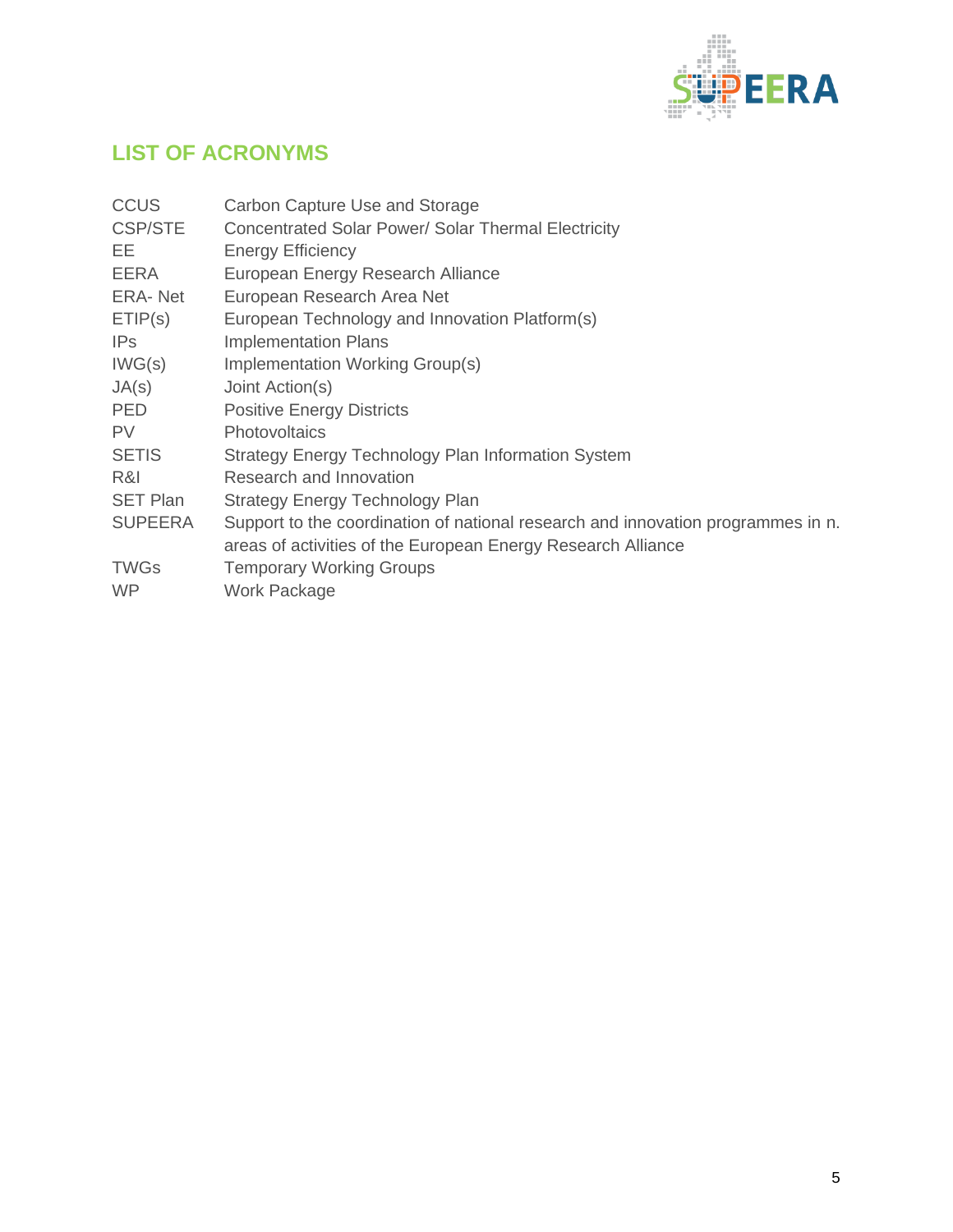

# <span id="page-6-0"></span>**LIST OF TABLES AND CHARTS**

| <b>Chart</b>                                                                                                                                          | Page |
|-------------------------------------------------------------------------------------------------------------------------------------------------------|------|
| Figure 3.1.1 - Concentrated Solar Power Activities progress, based on the available information<br>reported by the IWG for the 2019 SETIS report      | 16   |
| Figure 3.1.2 - Concentrated Solar Power Type of project based on the available information reported<br>by the IWG for the 2019 SETIS report           | 17   |
| Figure 3.1.3 - Concentrated Solar Power Origin of the investments based on the available information<br>reported by the IWG for the 2019 SETIS report | 17   |
| Figure 3.2.1 - Photovoltaics Activities progress, based on the available information reported by the<br>IWG for the 2019 SETIS report                 | 18   |
| Figure 3.2.2 - Photovoltaics Type of project based on the available information reported by the IWG for<br>the 2019 SETIS report                      | 18   |
| Figure 3.2.3 - Photovoltaics Origin of the investments based on the available information reported by<br>the IWG for the 2019 SETIS report            | 18   |
| Figure 3.3.1 - Deep Geothermal Activities progress, based on the available information reported by the<br>IWG for the 2019 SETIS report               | 19   |
| Figure 3.3.2 - Deep Geothermal Type of project based on the available information reported by the<br>IWG for the 2019 SETIS report                    | 20   |
| Figure 3.3.3 - Deep Geothermal Origin of the investments based on the available information reported<br>by the IWG for the 2019 SETIS report          | 20   |
| Figure 3.4.1 - Offshore Wind Activities progress, based on the available information reported by the<br>IWG for the 2019 SETIS report                 | 21   |
| Figure 3.4.2 - Offshore Wind Type of project based on the available information reported by the IWG<br>for the 2019 SETIS report                      | 21   |
| Figure 3.4.3 - Offshore Wind Origin of the investments based on the available information reported by<br>the IWG for the 2019 SETIS report            | 21   |
| Figure 3.5.1 - Ocean energy Activities progress, based on the available information reported by the<br>IWG for the 2019 SETIS report                  | 22   |
| Figure 3.6.1 - Energy Consumers Activities progress, based on the available information reported by<br>the IWG for the 2019 SETIS report              | 23   |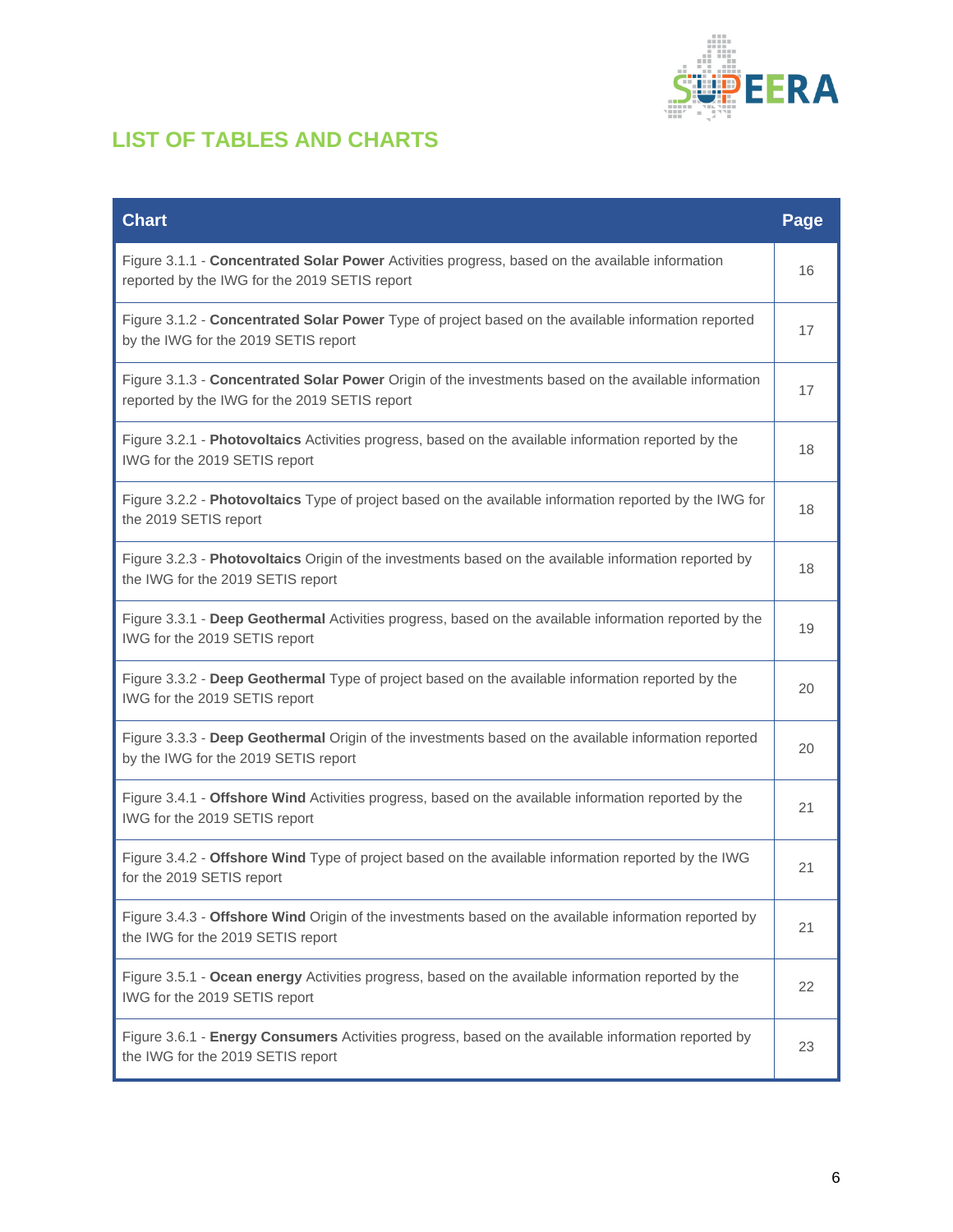

| Figure 3.7.1 - Positive Energy Districts Activities progress, based on the available information<br>reported by the IWG for the 2019 SETIS report            | 24 |
|--------------------------------------------------------------------------------------------------------------------------------------------------------------|----|
| Figure 3.7.2 - Positive Energy Districts Type of project based on the available information reported by<br>the IWG for the 2019 SETIS report                 | 25 |
| Figure 3.8.1 - Energy System Activities progress, based on the available information reported by the<br>IWG for the 2019 SETIS report                        | 26 |
| Figure 3.8.2 - Energy System Type of project based on the available information reported by the IWG<br>for the 2019 SETIS report                             | 26 |
| Figure 3.9.1 - Energy Efficiency in Buildings Activities progress, based on the available information<br>reported by the IWG for the 2019 SETIS report       | 27 |
| Figure 3.9.2 - Energy Efficiency in Buildings Type of project based on the available information<br>reported by the IWG for the 2019 SETIS report            | 27 |
| Figure 3.11.1 - Energy Storage Activities progress, based on the available information reported by the<br>IWG for the 2019 SETIS report                      | 28 |
| Figure 3.11.2 - Energy Storage Type of project based on the available information reported by the IWG<br>for the 2019 SETIS report                           | 29 |
| Figure 3.12.1 - Bioenergy and Renewable Fuels Activities progress, based on the available<br>information reported by the IWG for the 2019 SETIS report       | 29 |
| Figure 3.12.2 - Bioenergy and Renewable Fuels Type of project based on the available information<br>reported by the IWG for the 2019 SETIS report            | 30 |
| Figure 3.13.1 - Carbon Capture Storage and Use Activities progress, based on the available<br>information reported by the IWG for the 2019 SETIS report      | 31 |
| Figure 3.13.2 - Carbon Capture Storage and Use Type of project based on the available information<br>reported by the IWG for the 2019 SETIS report           | 31 |
| Figure 3.13.3 - Carbon Capture Storage and Use Origin of the investments based on the available<br>information reported by the IWG for the 2019 SETIS report | 31 |
| Figure 4.1.1 - Percentage of IPs targets needing revision based on the available information reported by<br>the IWG for the 2019 SETIS report                | 33 |
| Figure 4.1.2 - Repartition of the Activities among the IPs based on the available information reported by<br>the IWG for the 2019 SETIS report               | 34 |
| Figure 4.1.2 - Repartition of the IP's progress based on the available information reported by the IWG<br>for the 2019 SETIS report                          | 35 |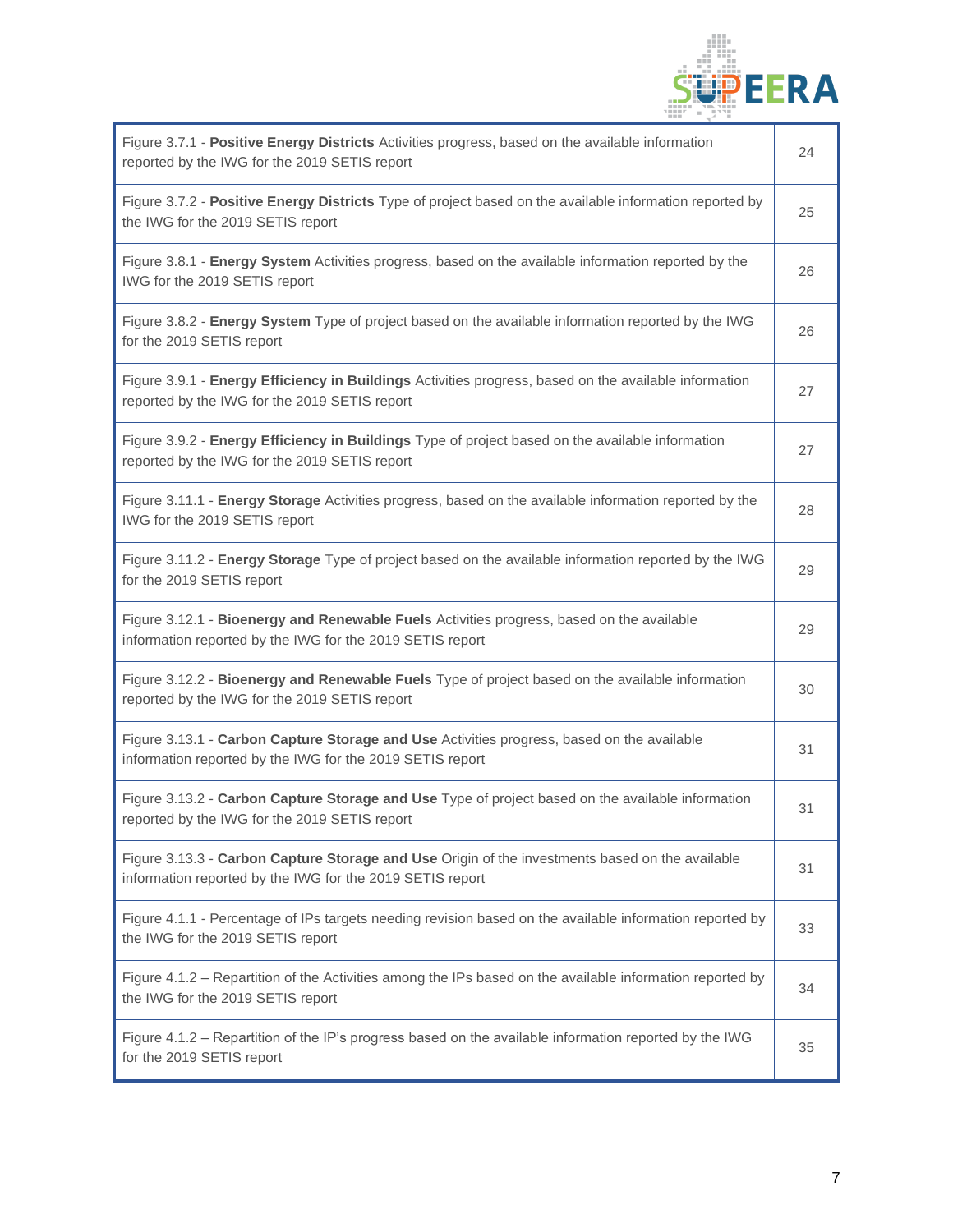

| Figure 4.1.3 – Repartition of the Projects among the IPs based on the available information reported by<br>the IWG for the 2019 SETIS report | 37 |
|----------------------------------------------------------------------------------------------------------------------------------------------|----|
| Figure 4.1.4 – Reported investments across IPs based on the available information reported by the IWG<br>for the 2019 SETIS report           | 38 |
| Figure 4.1.5 – Total amount of reported investments based on the available information reported by the<br>IWG for the 2019 SETIS report      | 39 |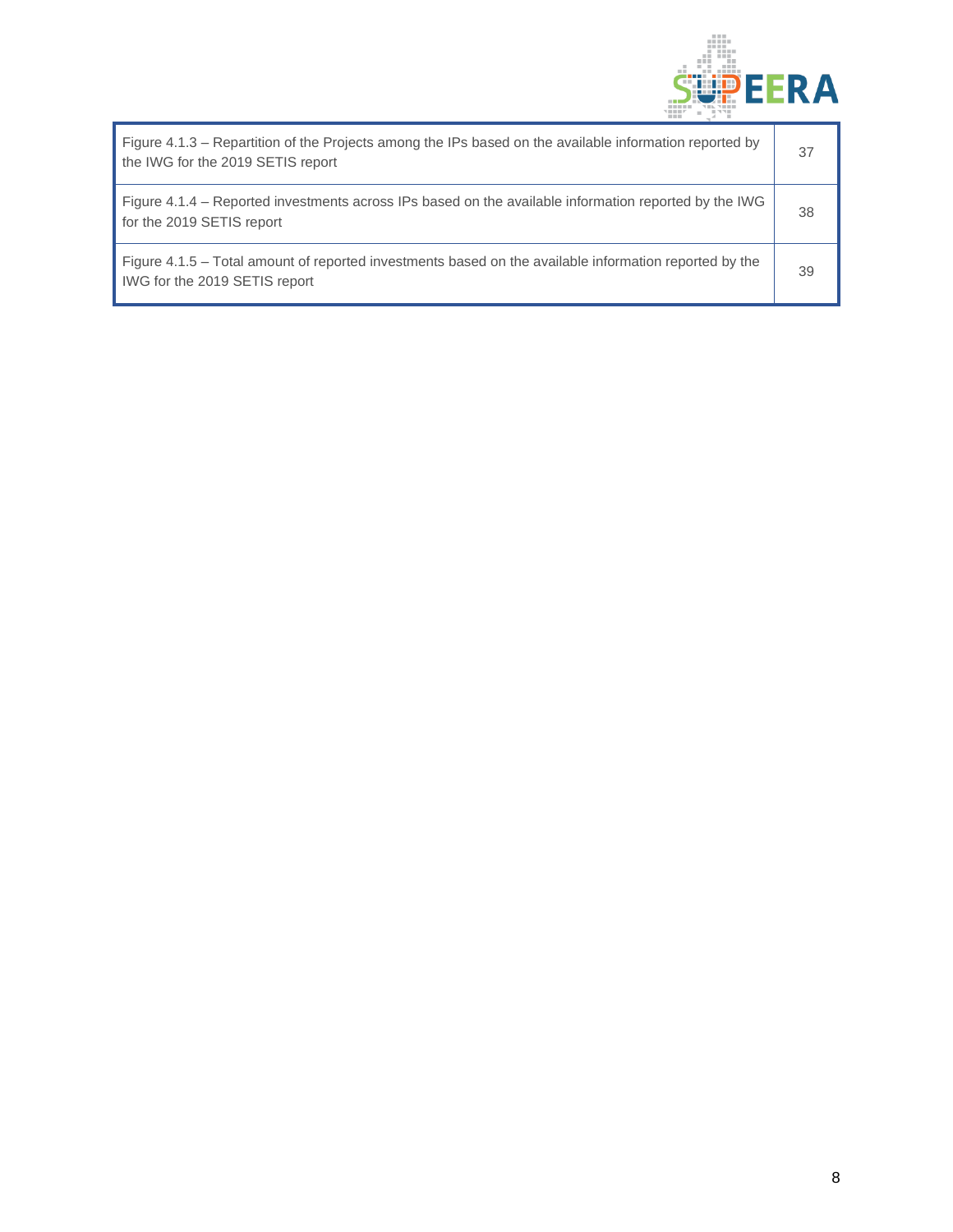

# <span id="page-9-0"></span>**I PRELIMINARY CONSIDERATIONS**

## <span id="page-9-1"></span>**1.1 SUPEERA in a few words**

On January 1<sup>st</sup> 2020, SUPEERA project<sup>2</sup> - **SUP**port to the coordination of national research and *innovation programmes in areas of activities of the European Energy Research Alliance* – was launched.

The project aims at reaching four high level objectives:

- 1) Facilitate the coordination of the research community in support to the execution of the SET-Plan towards the Clean Energy Transition
- 2) Accelerating innovation and uptake by industry
- 3) Provide recommendations on R&I priorities and policy frameworks through the development and analysis of energy and macroeconomic indicators
- 4) Support and promote the connection of the SET-Plan and the Clean Energy Transition with all stakeholders

In order to realise the first high objective, the project aims at facilitating the implementation of the SET-Plan (the Strategic Energy Technology Plan) Implementation Plans, by assisting the energy research organisations involved in the SET-Plan itself. In specific, SUPEERA will focus on the identification, mobilisation and optimisation of primary EERA members' resources that can be engaged in the execution of the Implementation Plans. In addition to EERA members, the project encourages a stronger engagement of the RTOs located in so-called EU-13 countries with a low or even non-existent participation in the SET-Plan, which are not members of EERA. Within this Work Package 1, SUPEERA also aims at enhancing the exchange of information between the Implementation Working Groups (IWGs) and at making recommendations for joint actions concerning crosscutting and interdisciplinary activities. The second, third and fourth high level objectives will be reached through the activities foreseen by other work packages: helping the acceleration of the market uptake of low carbon energy technologies by the industry (WP2); exanimating the impact of EU policies in the view of bringing the SET-Plan forward in the broader context of the Clean Energy Transition (WP3) and supporting and promoting the SET-Plan and the Clean Energy Transition to other stakeholders (WP4).

<sup>2</sup> For more information see www.supeera.eu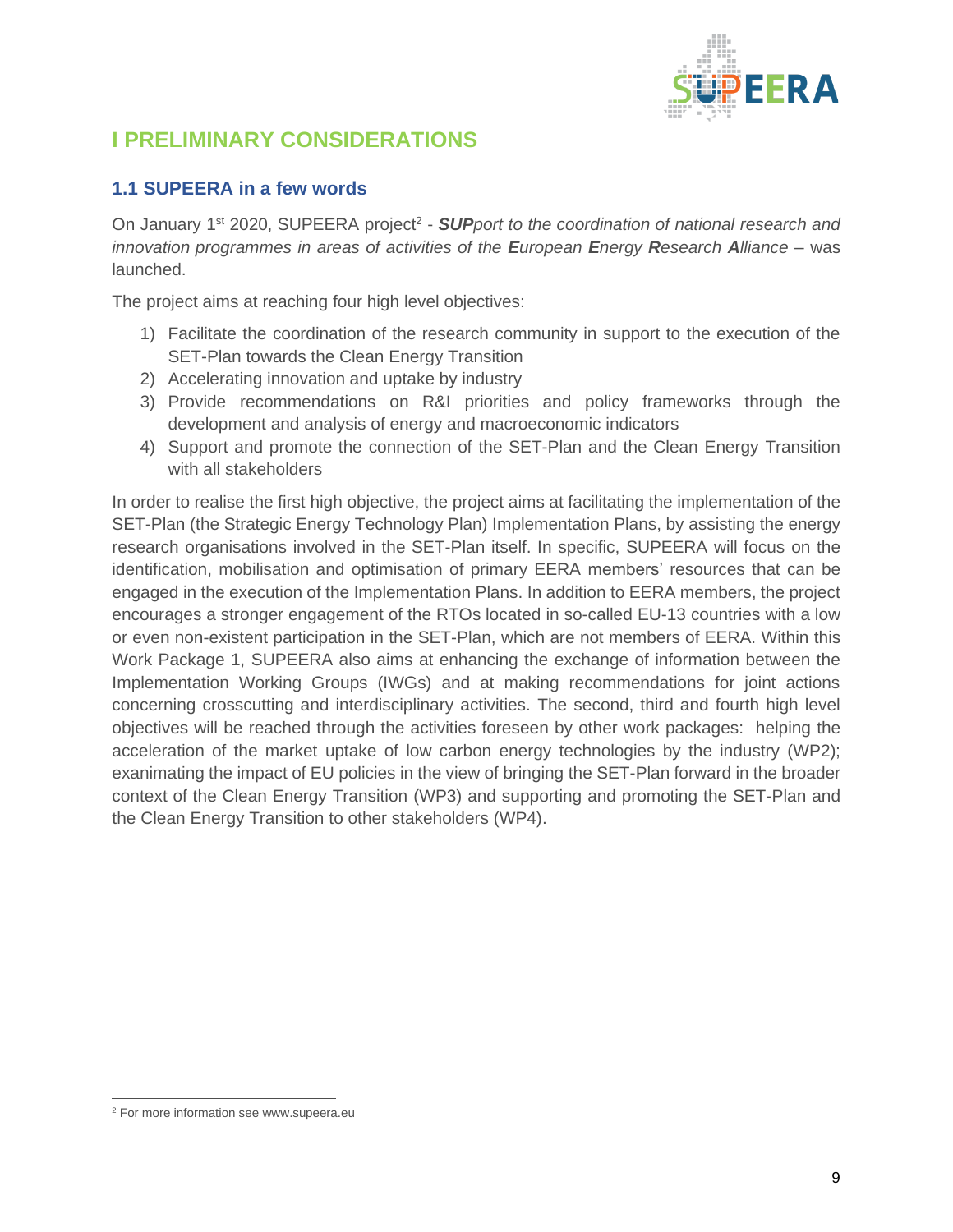

#### *Context*

*In 2007, the European Commission announced the creation of the SET-Plan, which was intended to be an instrument to boost R&I in the field of low carbon technologies. In 2015, the Commission adopted a new strategy concerning an Energy Union for the European Union. Out of the five dimensions of this new strategy, one was dedicated to Research, Innovation and Competitiveness that encompasses all dimensions of the Energy Union by boosting R&I to improve competitiveness in* the *low carbon and clean energy technologies. Successively, the SET-Plan was remodelled to fit to the new context and priorities decided by the Commission and ten key actions were defined to achieve the transition to climate-neutrality by 2050. Building on these 10 priorities, 14 Temporary Working Groups (TWG), chaired by national representatives and including actors from research organisations and industrial entities, were set up to write 14 Implementation Plans (IPs), which cover all the Energy Union R&I priority areas and the 10 SET-Plan actions. After the release of the IPs and their endorsement by the Member states, the TWG were replaced by the corresponding Implementation Working Groups (in charge of executing the R&I activities listed under the IPs). The SET-Plan is supported by the open access SET-Plan Information System (SETIS – Joint Research Centre, European Commission) that provides upto-date information on its activities covering all R&I priorities of the Energy Union.*

#### <span id="page-10-0"></span>**1.2 Monitoring the SET-Plan progress: SUPEERA objectives and deliverables**

SUPEERA's first work package (WP1) aims at facilitating the execution of the SET-Plan Implementations Plans through the monitoring of the progress related to each of the IPs (Task 1.1), the mobilisation and optimisation of EERA resources for the execution of research and innovation (R&I) IPs activities (Task 1.2), and the identification of the cross-cutting topics (technological and non-technological) and synergies across the 14 IPs (T1.3).

This report (D1.1) relates to Task 1.1 - *State of play: mapping of open and covered activities* – co-led by CEA (Commissariat à l'énergie atomique et aux énergies alternatives) and EERA aisbl (European Energy Research Alliance), while assisted by Linked Third Parties of the project, namely DTU (Danmarks Tekniske Universitet), SINTEF (SINTEF - Stiftelsen for industriell og teknisk forsknin - Energi AS), and KIT (Karlsruhe Institute of Technology). The aim of this report is to provide a consolidated status of the progress of the implementation of the SET-Plan with emphasis placed on research and innovation, including major achievements and barriers.

D1.1 is an interim report and will be updated twice, in year 2 and 3 of project implementation. In its final version, the report will serve as a base for Task 1.2., in order to identify and map EERA resources (human resources, funding, and infrastructure) available for the execution of the Implementation Plans' activities. The outcomes will be used to provide preliminary recommendations on possible ways to link EERA resources with the needs of open activities (T1.2).

After the introduction (*1. Preliminary considerations*), this report continues with a section on the methodology and steps taken by EERA partners in order to gather the data necessary for the report (*2. Setting the scene and the adapted methodology*). Based on this methodology, the report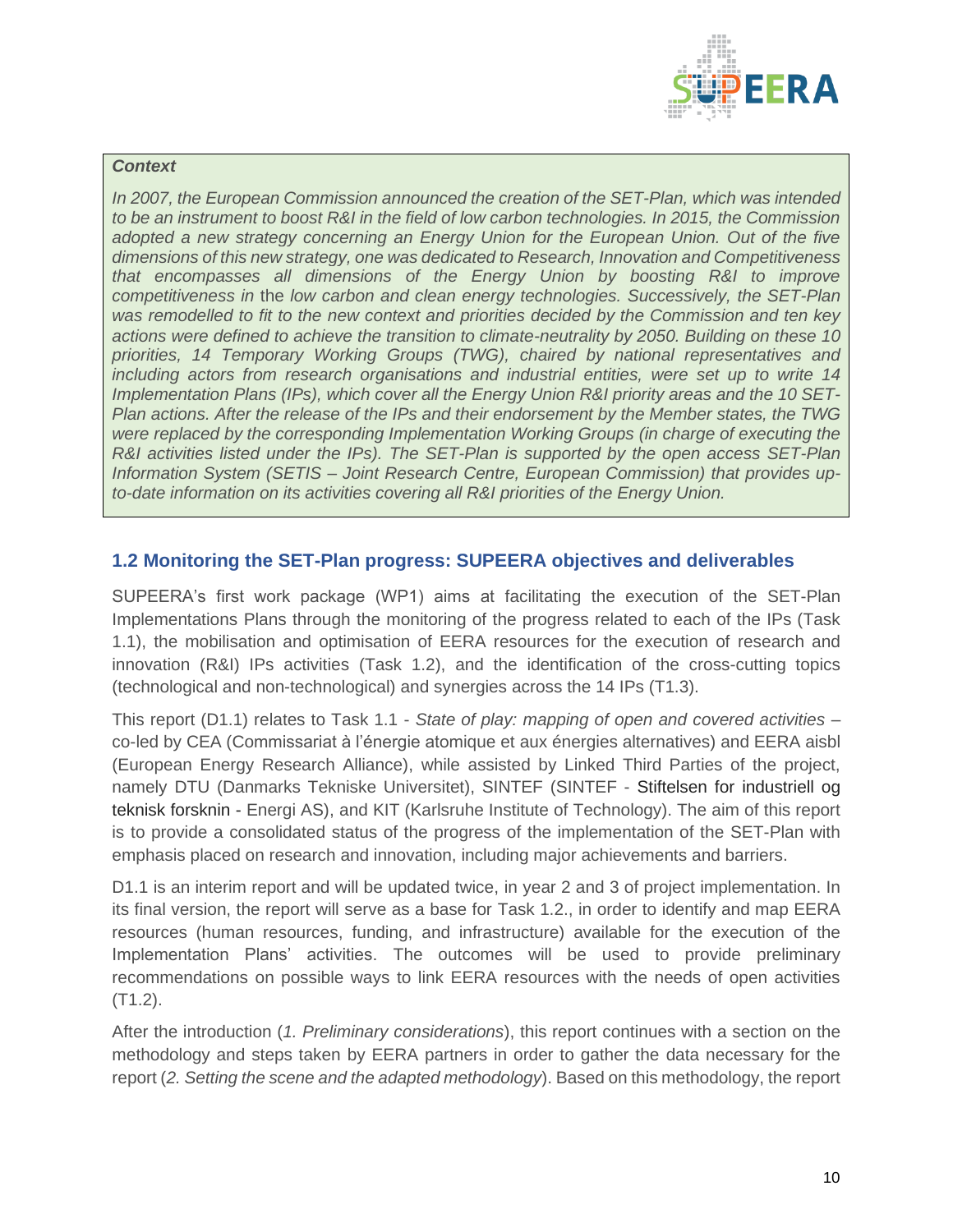

analyses the progress of 13 IWG (*3. State of Play*) 3 . This section is structured along each of the 13 Implementation Plans. The following section builds on the state of play to analyse the progress achieved by the SET-Plan and of the reporting process in 2019 (*4. Analysis*). Finally, the report ends with a conclusion and some preliminary recommendations on the way forward (*5. Conclusion*).

D1.1 will be disseminated through EERA channels, in particular to the EERA Joint Programs and other relevant stakeholders.

# <span id="page-11-0"></span>**II SETTING THE SCENE AND THE ADAPTED METHODOLOGY**

## <span id="page-11-1"></span>**2.1 The SET-Plan annual progress report 2019**

During the SUPEERA proposal preparation phase, the Strategic Energy Technologies Information System (SETIS) launched an initiative, with the objective to develop a working methodology based on indicators to monitor the progress of actions under the Implementation Plans.

A set of templates were subsequently produced to gather relevant data. The collected data was assembled in a report – *Implementing the SET-Plan: Progress from the Implementation Working Groups* – released during the SET-Plan conference in Helsinki (November 2019).

This publication offers an overview of this pilot phase of the SET-Plan monitoring process, presenting its state of implementation based on the inputs from the SET-Plan IWGs.

In this context, task 1.1 initial *raison d'être* was impacted and SUPEERA could not just report on the progress of the Implementation Working Groups as it was initially planned. In order to both 1) avoid overlapping and 2) enhance the approach and impact of task 1.1, tasks leaders, namely EERA aisbl and CEA, established a SUPEERA-SETIS collaboration<sup>4</sup> that will last until the end of SUPEERA project, as further detailed in section 2.3.

## <span id="page-11-2"></span>**2.3 The initial planning and its adaptation**

As a consequence of the Covid-19 crisis, a general lockdown was decided by the EU national governments in the beginning of March 2020. This situation has impacted the activities and the reporting exercise planned under Task 1.1, by creating some delay and difficulties to reach relevant stakeholders.

Despite several constrains on the access to information, planned face-to-face meetings and workshops with IWG were cancelled but instead, teleconferences and virtual meetings were

<sup>3</sup> Nuclear Safety IWG is not included in the analysis because the Nuclear Safety IWG Template was not provided in 2019

<sup>4</sup> More information page 9 of the report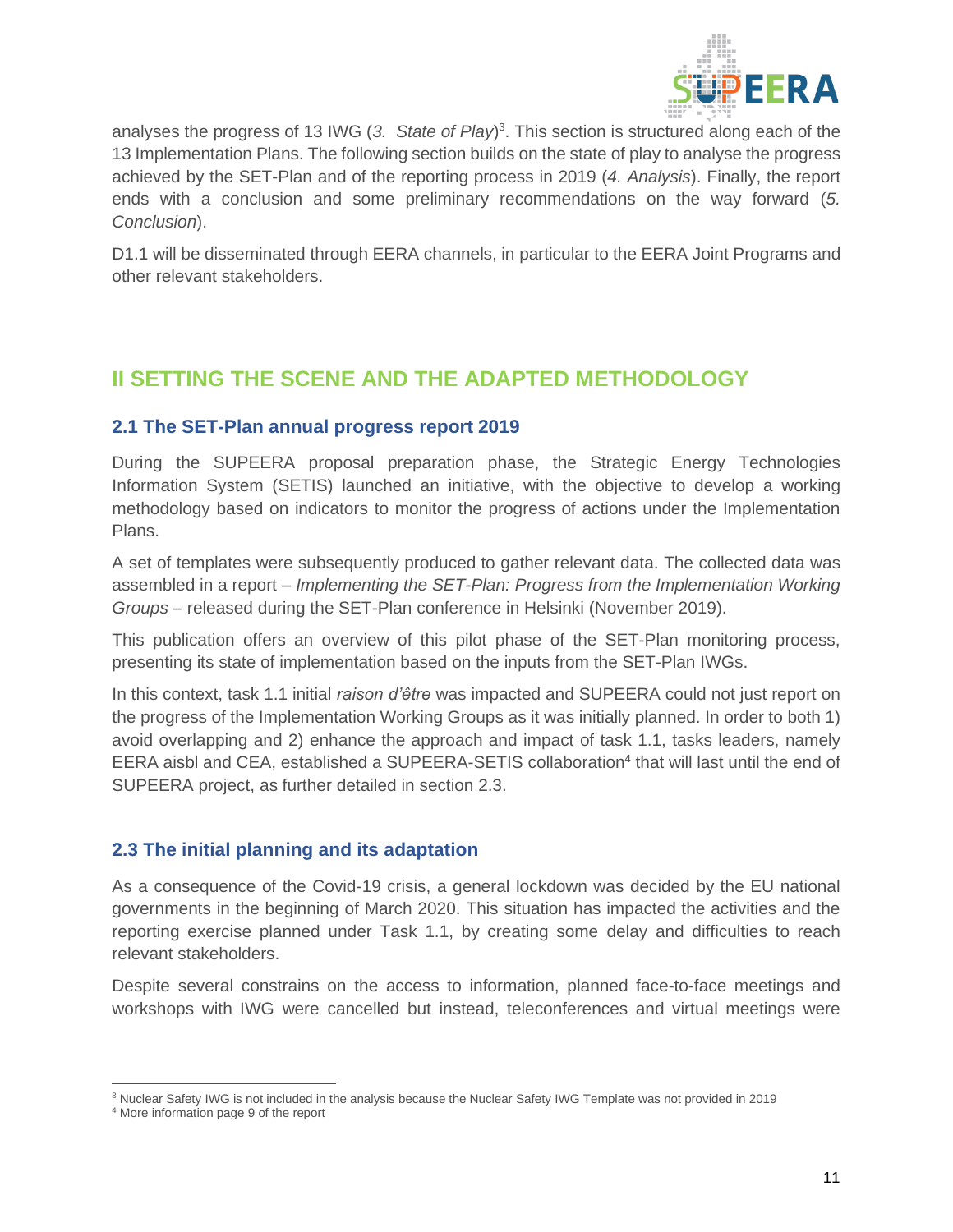

carried out in order to obtain information concerning the identification of open activities as to their need.

As a consequence of these two factors, Covid-19 crisis and 2020 SETIS activity, the initial planning was modified and a new strategy was adopted.

Based on the Grant Agreement, SUPEERA initially planned to monitor the progress made by the Implementation Plans since their release<sup>5</sup>.

Partners were expected to retrieve preliminary information from the annual report of the SETIS. In this report, the progress of the activities of each Implementation Plans are identified by colour, namely:

- **Green**: ongoing projects addressing the IP activity;
- **Orange**: the project has reached a level of maturity to enable it to ascend towards takeoff for the execution of the IP activity;
- **Red**: no progress.

Building on this categorisation, SUPEERA planned to further investigate on the so-called "green activities", by sorting them between the still "open"<sup>6</sup> and the "closed" <sup>7</sup> R&I activities. In this context, "red" and "orange" activities are automatically identified as "open" activities. Those "open" activities were to be identified based on insufficient 1) research human resources or infrastructures, and 2) funding.

To gather necessary data for a more detailed state of play on the execution of the IPs, SUPEERA intended to establish contacts with representatives of the different IWGs to provide the new data. The outcomes of this additional exercise were intended to give an understanding of the gaps to be found in the IPs, and therefore would be the basis of preliminary recommendations on possible ways to link EERA resources with the needs of open activities (T1.2).

The main outcome of this additional exercise is to have a better overview of the existing gaps and different applied reporting methodology among IWG, which would feed the preliminary recommendations on matching EERA resources with the need of open activities (T1.2).

As described above, an enhance approach to Task 1.1 has been developed including the SUPEERA-SETIS collaboration, creating synergies between both initiatives.

#### *Task 1.1 new approach*

In order to facilitate the exchange of information between the two initiatives, the basis for a collaboration SUPEERA - SETIS is currently being defined and several actions have already been carried out during the first months of 2020.

The first meeting was held in Petten on January 31<sup>st</sup>, 2020 and was attended by EERA aisbl, CEA, the SETIS and DG RTD. During this meeting, the first steps to define the basis of the ongoing collaboration were taken.

<sup>5</sup> Most of the IPs were published between September 2017 and November 2018.

<sup>&</sup>lt;sup>6</sup> Additional work needs to be done for their implementation.

<sup>&</sup>lt;sup>7</sup> They are already implemented or very close to be.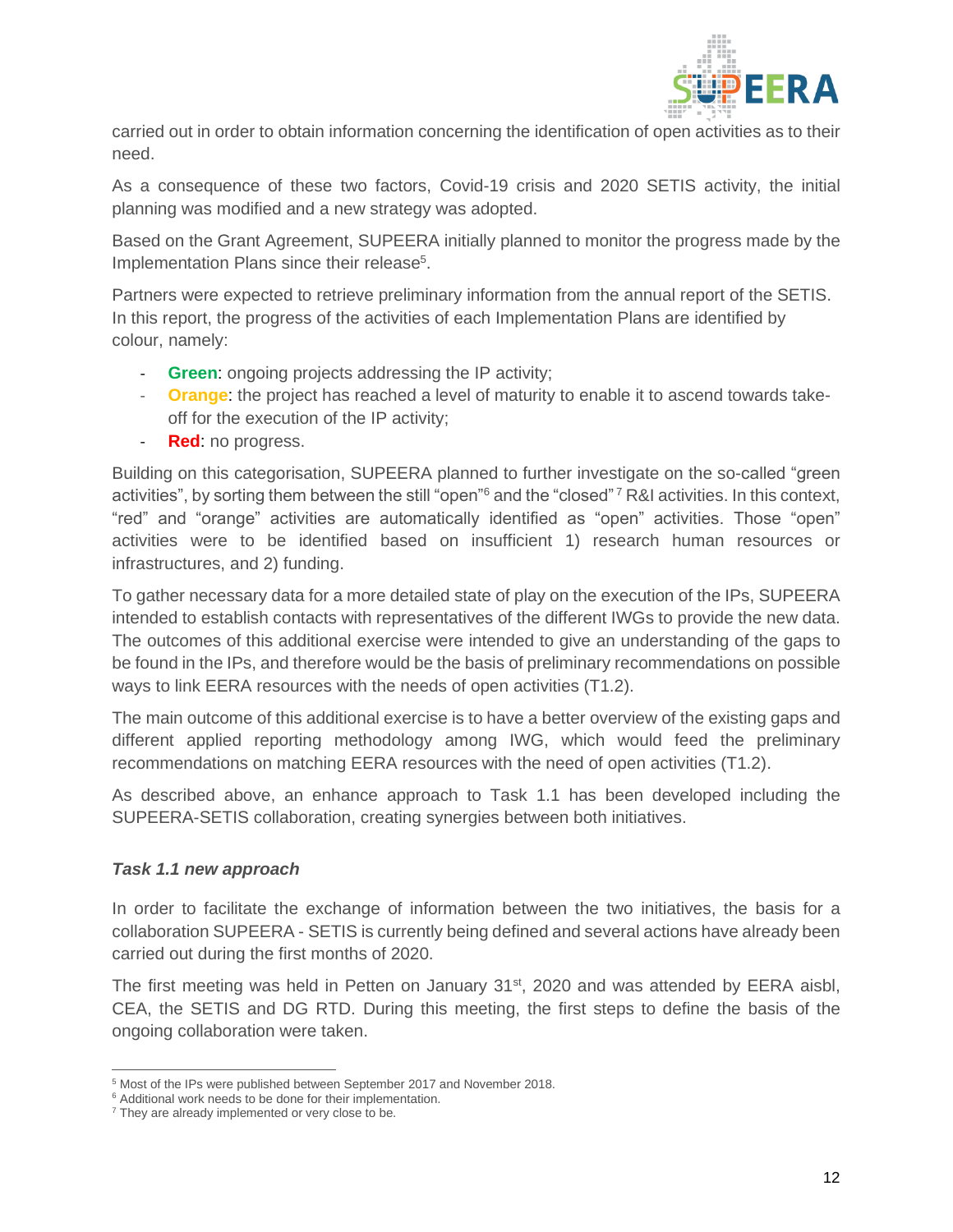

Following this meeting, SUPEERA was invited to follow, as an observer, the workshop organised to design the new template that will be used to gather the information from each IWG to prepare the 2020 SET-Plan progress report. This workshop was attended by representatives from each of the Implementation Working Groups and held on February 27<sup>th</sup>, 2020.

The first step taken under this new scope was to establish a Pilot Action during 2020 for the analysis of the State of Play of the Implementation Plans of three IWGs, representing different sectors and levels of progress (IP on photovoltaics, on Energy Efficiency in Industry, and Battery). Best practices and lessons learnt from this pilot action will feed further analysis to be carried out on year 2 and 3.

The first draft of this report (to be updated on year 2 and 3) is based on the current data available in both 1) the 2019 SET-Plan progress report and 2) IWGs Templates. The complete analysis is included in the Section 3 "State of Play".

A SUPEERA template was subsequently created to obtain more precise understanding of the progress of the activities of the three selected IWGs (see Annex 1). The SUPEERA template aimed at gathering additional information that was not included in the 2019 IWGs reports or were not consistent across the IPs. The main objective was to have a more precise picture of the state of execution of each IP activity (in terms of percentage), since the three colours system adopted (Green, Orange, Red) cannot offer that level of granularity. With the current "traffic lights" basis, it is not possible to establish if an activity labelled "green" is just starting and has some ongoing projects (15% of advancement) or if it is already very well advanced (85%), almost being completely implemented, and therefore not in need of significant additional efforts. Therefore, the IWGs representatives were requested to provide information on the support needed for the execution of the IP activities, especially in terms of funding (specifying, where possible, the needed amount), required expertise and necessary infrastructure.

In addition, the interlocutors were requested to indicate the crosscutting topics and synergies among IWGs already identified by the respective Implementation Plan and those not yet identified but relevant for the execution of one or more activities. Although basic information on these aspects is already included in both the 2019 SETIS report and the IWGs Templates, a more detailed insight is necessary for other project activities, as for example Task 1.3.

Finally, the IWGs representatives were solicited to provide additional information on the projects listed in the 2019 report covering single IP activities, by specifying the share of the budget that contribute to the execution of listed activities. This request appeared necessary since the link between the projects and the activities was clear for just few IWG report, while for most of them the information was not coherent and the share of the budget was missing. Hence, it is important to understand what share of project(s) is actually aligned with single IP activities. This allows a more precise assessment of the already mobilised funding.

## <span id="page-13-0"></span>**2.4 A quantitative and qualitative analysis**

For the analysis part of the Report (Section 4), both quantitative and qualitative approaches were adopted.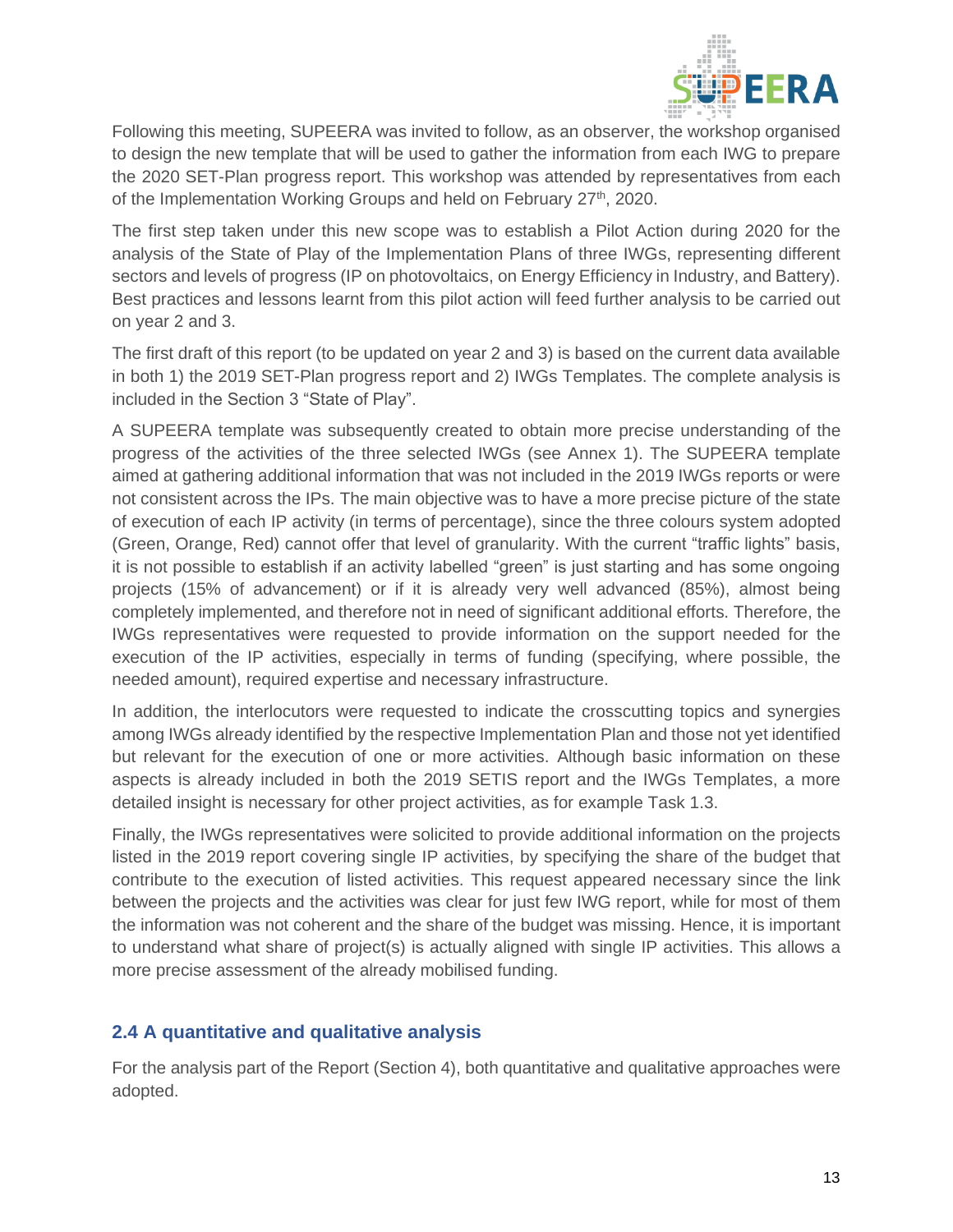

Concerning the quantitative approach, the preliminary analysis was based on data available in the 2019 SET-Plan progress report and IWGs Templates. The analysis aims to illustrate as detailed as possible the progress of the SET-Plan IPs to list the main limitations within current available data that preclude having a clear understanding of the state of progress of each IPs. A proper analysis should give an insight into the potential of the current reporting mechanism in understanding the SET-Plan ecosystem and eventually revealing possible obstacles that limit the extent and employability.

On the other side, project partners adopted a qualitative approach in order to better understand the working mechanisms of each IWGs and the adopted reporting process. In this regard, partners have contacted several representatives of EERA member organisations taking active part in the activities of the IWGs.

The list of the contacted representatives and the questions provided to them can be found in Annex 2. The interviews were conducted by phone or email between the 15<sup>th</sup> of April and the 15<sup>th</sup> of May. All interviewees have given their consent to have their name appearing in this report<sup>8</sup>.

The main objective was to understand and analyse the perception of the reporting process that EERA members have regarding the IWGs in which they are participating. This information was essential to complete the details on the limitations analysed above that prevent a complete and thoroughly overview of the reporting mechanism.

Finally, in the conclusion of this report, partners have listed preliminary recommendations on how to address the mentioned barriers and strengthen the cooperation among SET-Plan stakeholders for the future.

# <span id="page-14-0"></span>**III STATE OF PLAY**

Within this section, the Report proposes an analysis of the State of Play of the Implementation Plans that emerges from the information provided in the IWGs Templates and consolidated in the 2019 SET-Plan progress report.

Based on the IWGs Templates, data were explored in a factual way through a coherent and similar structure across the various Implementation Plans. However, since there is lack of data from several IWGs, it was not possible to adopt and replicate the uniformed structure for all IPs.

Each section relates to one IP and contains an analysis of the targets<sup>9</sup> of the concerned IP. It focuses on the relevance and the possible need of revision of these targets, together with an explanation of the prioritisation and progress of the planned activities<sup>10</sup>. Furthermore, it includes a delineation of the ongoing projects, with information on the quantity of activities, the amount of funding provided and the origin of this funding (European or National).

Concluding each section, a breakdown of the future funding opportunities for R&I activities in line with the referring IP.

<sup>&</sup>lt;sup>8</sup> See Annex 2.

<sup>&</sup>lt;sup>9</sup> Targets to be achieved to meet the IWG's objectives, as listed the declaration of intent and IP of each IWG.

<sup>&</sup>lt;sup>10</sup> Activities listed in each IP to meet the identified targets.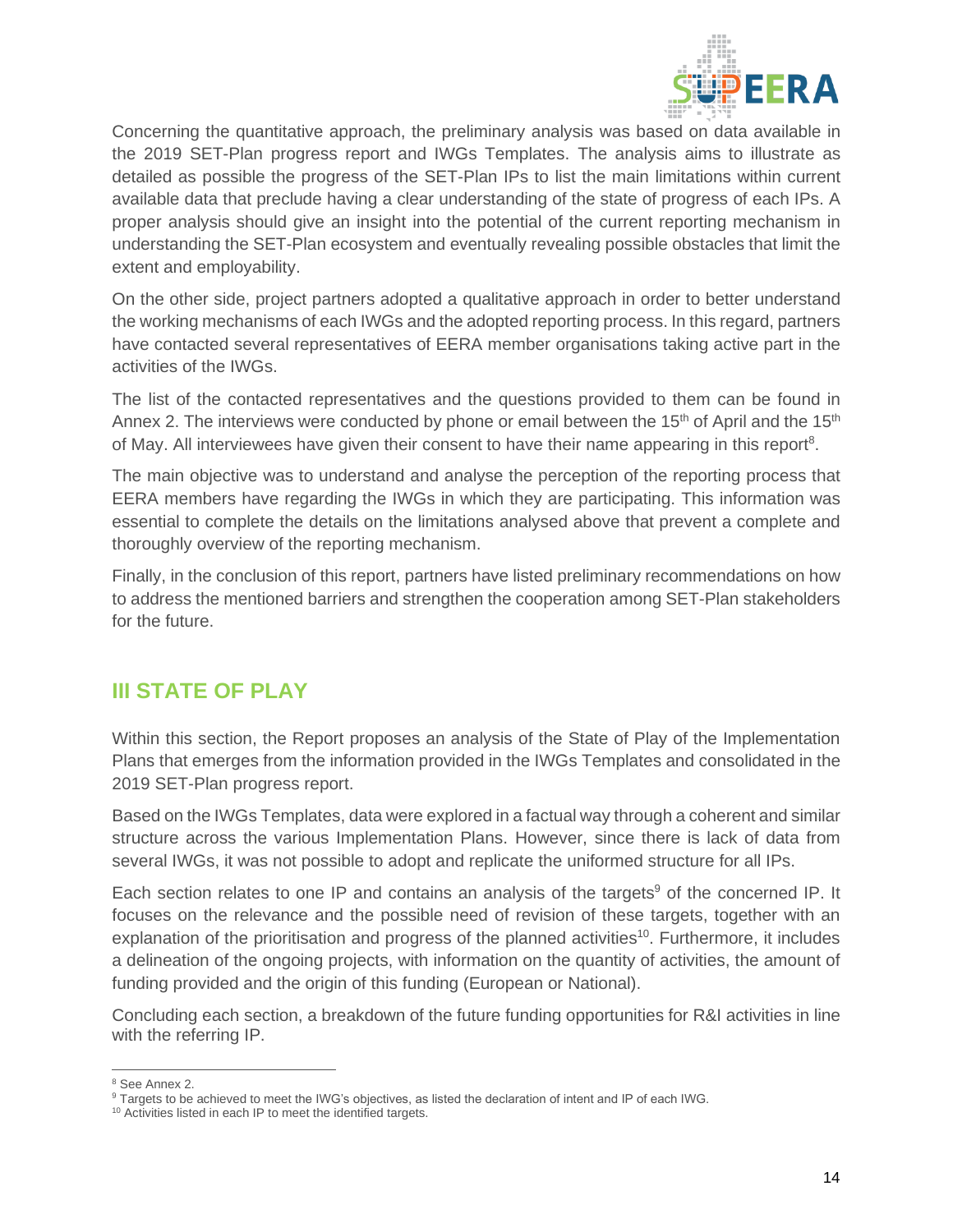

## <span id="page-15-0"></span>**3.1 Initiative for Global Leadership in Concentrated Solar Power**

The Implementation Working Group on "**Global Leadership in Concentrated Solar Power**" is linked to Action 1, which refers "to sustain technological leadership by developing highly performant renewable technologies and their integration in the EU's energy system" and Action 2 "to reduce the cost of key technologies". The Implementation Plan was published in November 2017.

The IP sets two targets, one for the short-term and one for the longer-term. At the short-term level, the IP sought to achieve a cost reduction of technologies of at least 40% by 2020 (in comparison to 2013). This was meant to be visible on the supply price, which should be inferior of 10 c€/kWh [for a radiation of 2050 kWh/m2/year (conditions in Southern Europe)]. At the longer-term level, the IP aimed at the development of the next generation of CSP/STE technology.

In the 2019 SETIS report, both targets were deemed as not anymore relevant and both need revision. Concerning the short-term target, supply prices reached 7 cts€ /kWh in 2018. However, the objective is considered as not realistic due to the functioning of the RES procurement auction mechanisms. Concerning the longer-term target, the deployment of CSP/STE does not depend anymore on technology innovations but mainly on the market volume for proven technologies.

The Implementation plan lists 12 activities, of which nine have reached some level of development. Only four activities (1/3 of the total) had ongoing projects addressing the activity.



*Figure 3.1.1 Activities progress, based on the available information reported by the IWG for the 2019 SETIS report*

However, out of those 12 activities, six where labelled as a priority in 2019-20 for the success of the IP and all four activities progressing well were prioritised. Therefore, only two prioritised activities were not progressing fast enough namely:

- Development of advanced concepts for improved flexibility in CSP applications (awaiting to take off);
- Development and field test of CSP hybrid air Brayton turbine combined cycle sCO2 systems (no progress);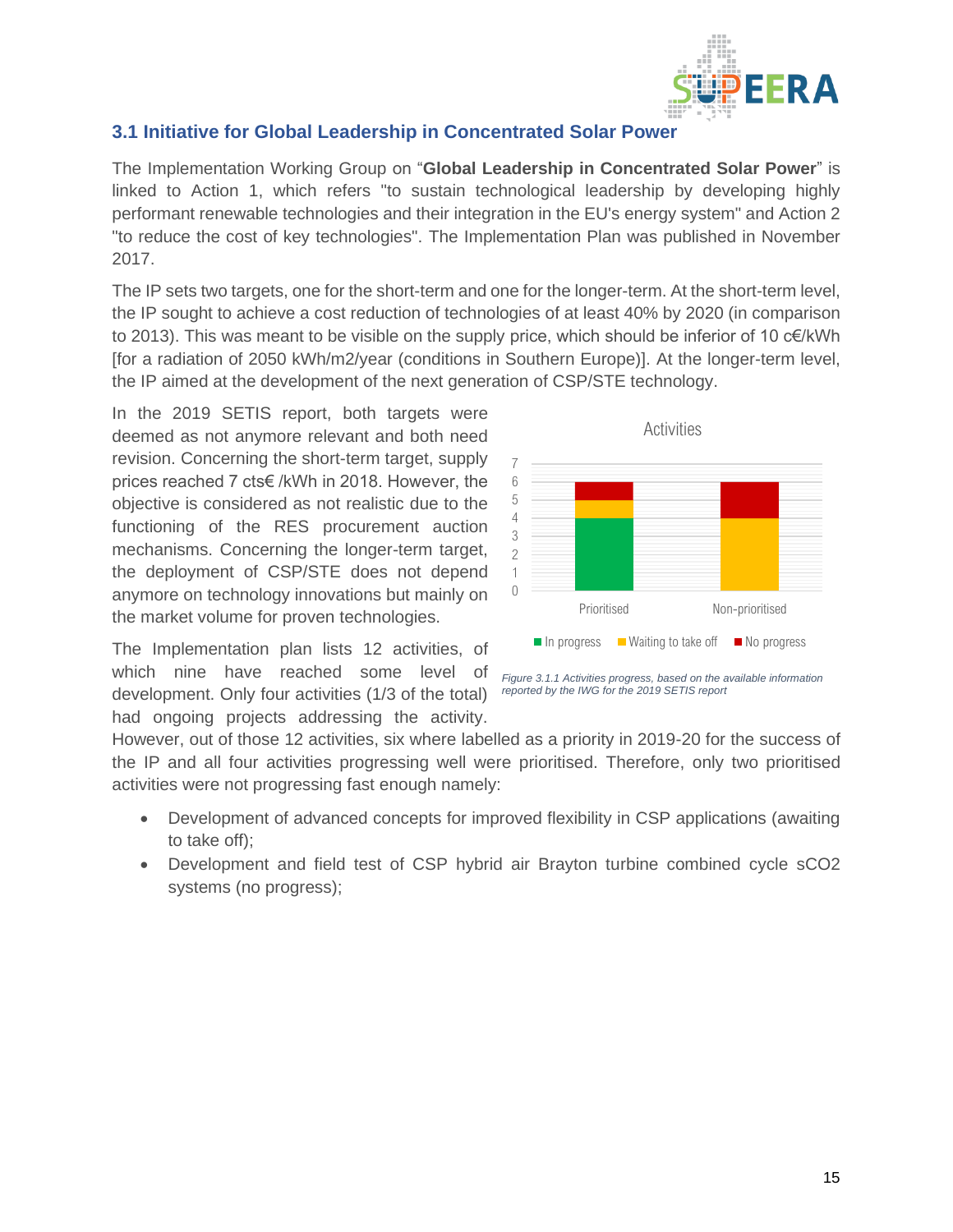



According to the data available in the 2019 SETIS report, the CSP/STE IP listed about 33 projects addressing its targets. The total amount channelled through the projects reaches €108,5 million. Out of these 33 projects, 21 projects were funded through national budget. These projects amount to around €34.3 million. Concerning the nationally funded projects, seemingly the only two active countries targeting the activities of this IP are Germany and Spain, with an equal effort. On the other hand, 12 projects were labelled European funding for a total amount of approximatively €74,193 million. One project started in 2015, five projects in 2016, seven in 2017, twelve in 2018 and nine in 2019. 2018 was therefore the most active year with 35% of the listed projects started at that date. The most targeted activities by the projects are activity 6 (14 projects), activity 9 (11 projects), and activity 5 (7 projects). These three activities were all labelled green and prioritised in the 2019 report.

In the 2019 report, the CSP/STE IWG lists five future calls, all at national level. With the given data, it is not possible to indicate a precise budget as only three of the five call provided this information. It is not yet possible to have a clear picture of the scope of the activity that will be funded by the future calls.

#### <span id="page-16-0"></span>**3.2 Initiative for Global Leadership in Photovoltaics**

The Implementation Working Group on "**Global Leadership in Photovoltaics**", published in October 2017, is linked to Action 1. The action refers "to sustain technological leadership by developing highly performant renewable technologies and their integration in the EU's energy system" and Action 2 "to reduce the cost of key technologies".

The IP sets five overall targets, namely 1) major advances in efficiency of established technologies, 2) Reduction of the cost of key technologies, 3) further enhancement of lifetime, quality and sustainability and hence improving environmental performance, 4) enabling mass realization of "(near) Zero Energy Buildings" by Building-Integrated PV, and 5) major advances in manufacturing and installation. Those five overall targets are then subdivided in 11 targets.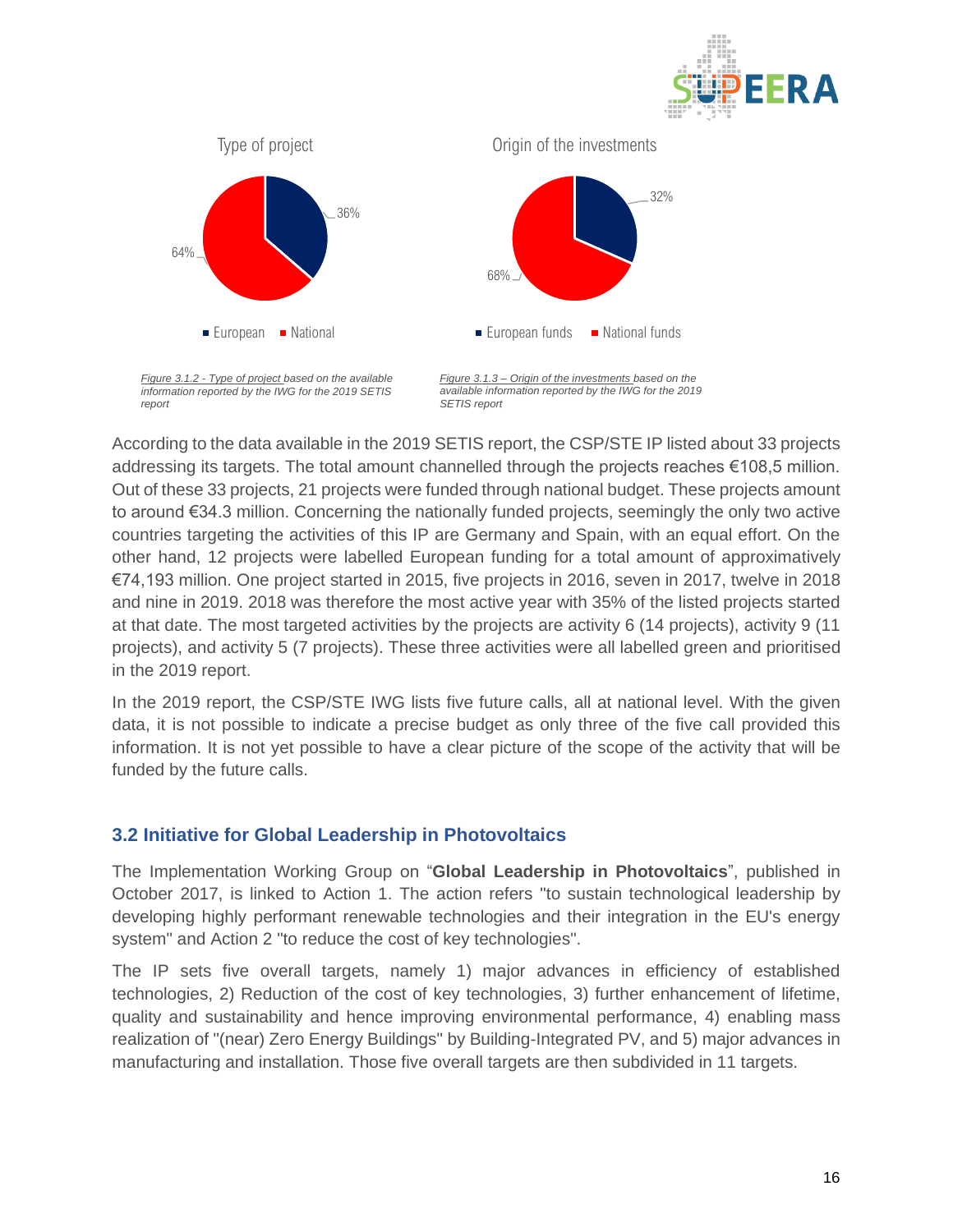

In the SETIS 2019 report, eight targets were considered still relevant; while four targets need

revision (one target is still relevant but needs at the same time to be revised). Mainly, the targets need revision as in the current state of play the goals have already been achieved or will most probably be very soon achieved.

The Implementation plan lists six activities, of which five have reached some level of development ("green" or "orange"). However, only half of the activities (3 of the total) had ongoing projects addressing the activity. However, out of those six activities, four where labelled as a priority in 2019-20 for the success of the IP and all three activities progressing well were prioritised. Therefore, only one prioritised activity was not progressing fast enough namely:



*Figure 3.2.1 - Activities progress, based on the available information reported by the IWG for the 2019 SETIS report*

PV for Building-Integrated PV and similar applications

According to the data available in the 2019 SETIS report, the PV IP listed 28 projects addressing its targets. The total amount channelled through the projects reaches €74,89 million. Out of these 28 projects, 20 projects were funded through national budget. These projects amount to €68.8million (92% of the total channelled amount of money). The majority of the nationally funded projects (11) are carried out by Germany, followed by Spain (6) and Norway (3). On the other hand, two projects were labelled as European, for an amount of €1.2 million (2% of the total amount). Finally, six of the projects could not be sorted as being funded either by national or European bodies, given the data that was accessible online. Those six projects amount to  $€4.89$ million (6% of the total amount). Most of the projects started in 2018 (49%) while 32% started in 2017 and 21% in 2019. The most targeted activities by the projects are activity 1 (7 projects), and activity 4 (7 projects). Both activities are labelled orange (waiting to take off) but only activity 1 is prioritised in the 2019 report. The other three activities have four or five projects listed.



*Figure 3.2.2 - Type of project based on the available information reported by the IWG for the 2019 SETIS report*

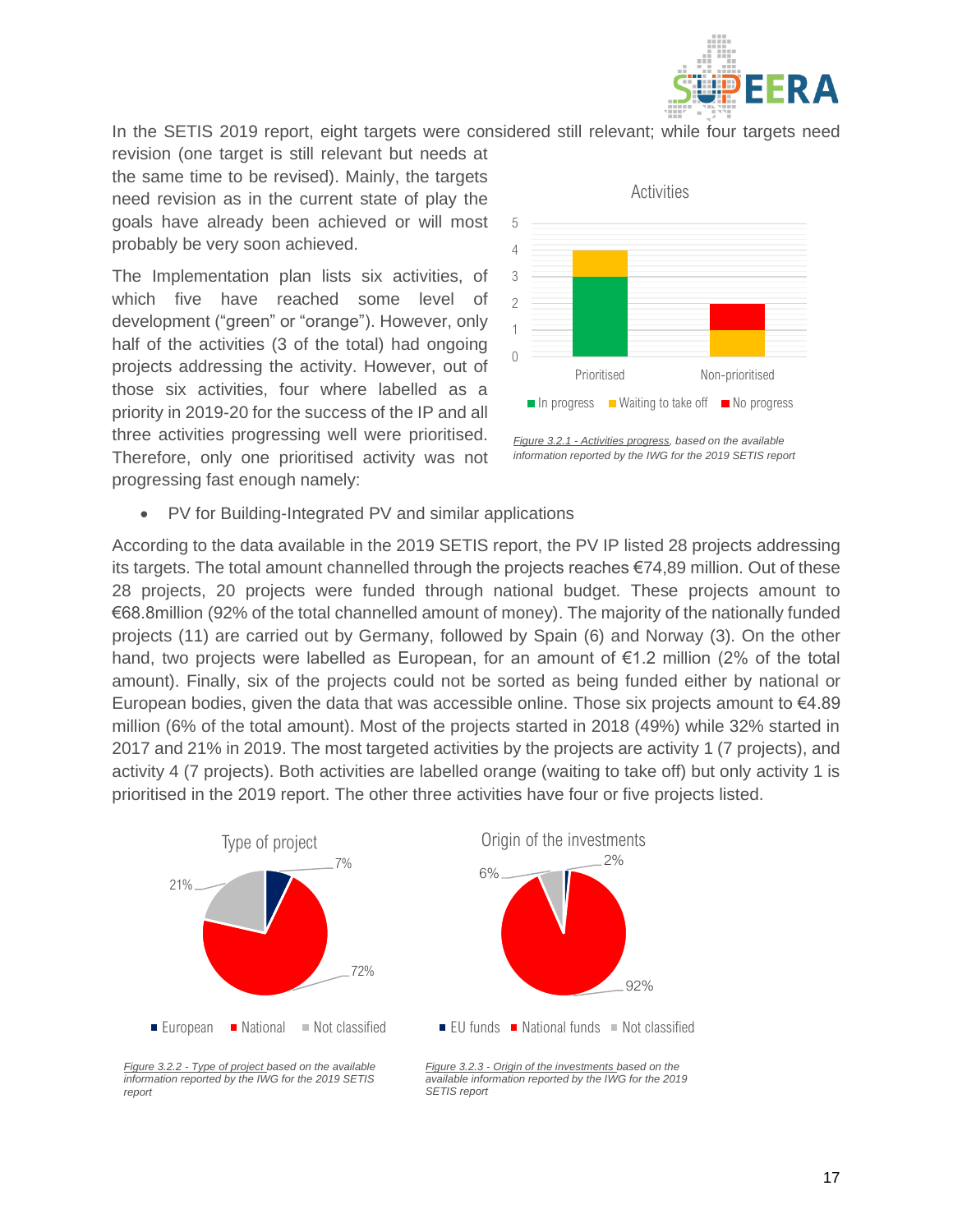

In the 2019 report, the IWG list ten future calls, all at national level. Given the available data, it was not feasible to state a precise budget; most of the calls in effect relate to the energy sector as a whole rather than to the PV only.

## <span id="page-18-0"></span>**3.3 Initiative for Global Leadership in Deep Geothermal**

The Implementation Working Group on "**Global Leadership in Deep Geothermal**" is linked to Action 1, which refers "to sustain technological leadership by developing highly performant renewable technologies and their integration in the EU's energy system" and Action 2 "to reduce the cost of key technologies". The Implementation Plan was published in January 2018.

The IP sets six targets, namely 1) Increase reservoir performance; 2) Improve the overall conversion efficiency; 3) Reduce production costs of geothermal energy; 4) Reduce the exploration costs; 5) Reduce the unit cost of drilling; and 6) Demonstrate the technical and economic feasibility of responding to commands from a grid operator, at any time. In the SETIS 2019 report, all of the targets were considered as still relevant in their original formulation.

The Implementation plan lists 10 activities. All of them have reached some level of development. Furthermore, more than 2/3 of the activities (seven of the total) had ongoing projects addressing the activity. However, no prioritisation was given in the 2019 SETIS report. It is therefore not possible to state if the three lacking activity





are maybe not considered as priority, which could relate to their actual state. Those three lacking activities are:

- Exploration techniques (including resource prediction and exploratory drilling);
- Integration of geothermal heat and power in the energy system and grid flexibility;
- Zero emissions power plants.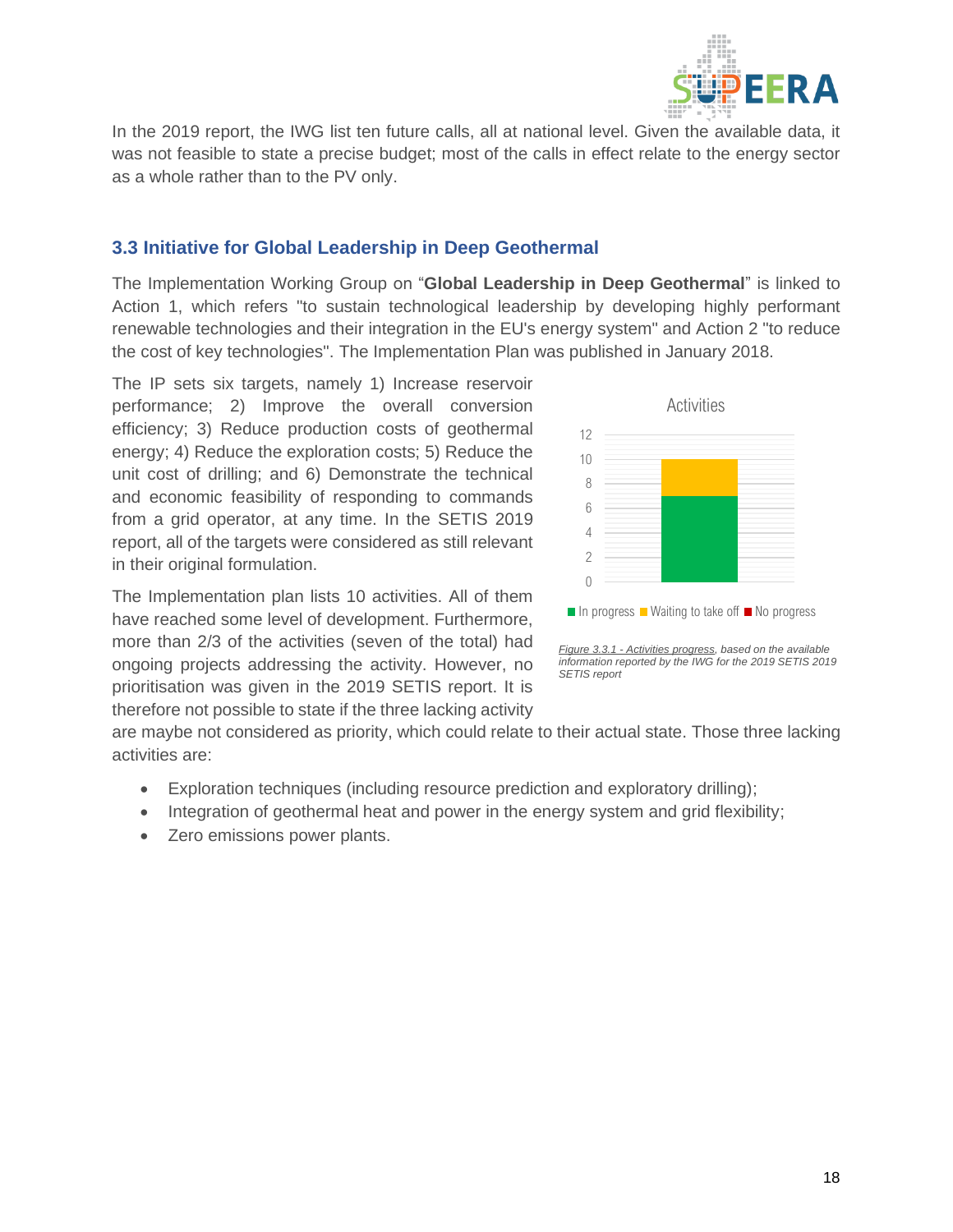



According to the data available in the 2019 SETIS report, the IP listed 54 projects addressing its targets. The total amount of the projects reaches approximatively €383,25 million. Out of these 54 projects, 26 projects were funded at national level. These projects received around €142,75 million (37,2% of the total channelled amount of money). The most active country is Germany, carrying out 11 of the nationally funded projects, followed by the Netherlands with 7 projects, and then Norway (4) France (2) and Switzerland (1).Two of the projects funded at national level are resulting from a collaboration of more countries: one including Iceland and Norway and the other Germany, the Netherlands, Belgium and France. On the other hand, 27 projects were funded at European level, for a total amount of about €240,5 million (62,8% of the total amount). One project remained unclassified. Most of the projects started between 2016 and 2019, even if several projects were listed for 2014 and 2015. 2018 was the most active year with 37% of the listed projects started at that date, while 20,4% of the projects started in 2019, and 16,7% in 2016. The most targeted activities by the projects are activity 6 (18 projects), activity 3 (13 projects), and activity 1 (11 projects). These three activities were all labelled green in the 2019 report, but no prioritization was given.

In the 2019 report, the Geothermal IWG lists five future national calls. Analysing the data, it was not possible to indicate a precise budget (estimation is over the billion euros since only Germany foresees future calls of €1,3 billion). There is not yet information of the scope of the activity that will be funded by these future calls.

#### <span id="page-19-0"></span>**3.4 Initiative for Global Leadership in Offshore Wind**

The Implementation Working Group on "**Global Leadership in Offshore Wind**", published in June 2018, is linked to Action 1. The action refers "to sustain technological leadership by developing highly performant renewable technologies and their integration in the EU's energy system" and Action 2 "to reduce the cost of key technologies".

The IP sets three targets, namely 1) Reduce the levelised cost of energy (LCoE\*) at final investment decision (FID) for fixed offshore wind by improvement of the performances of the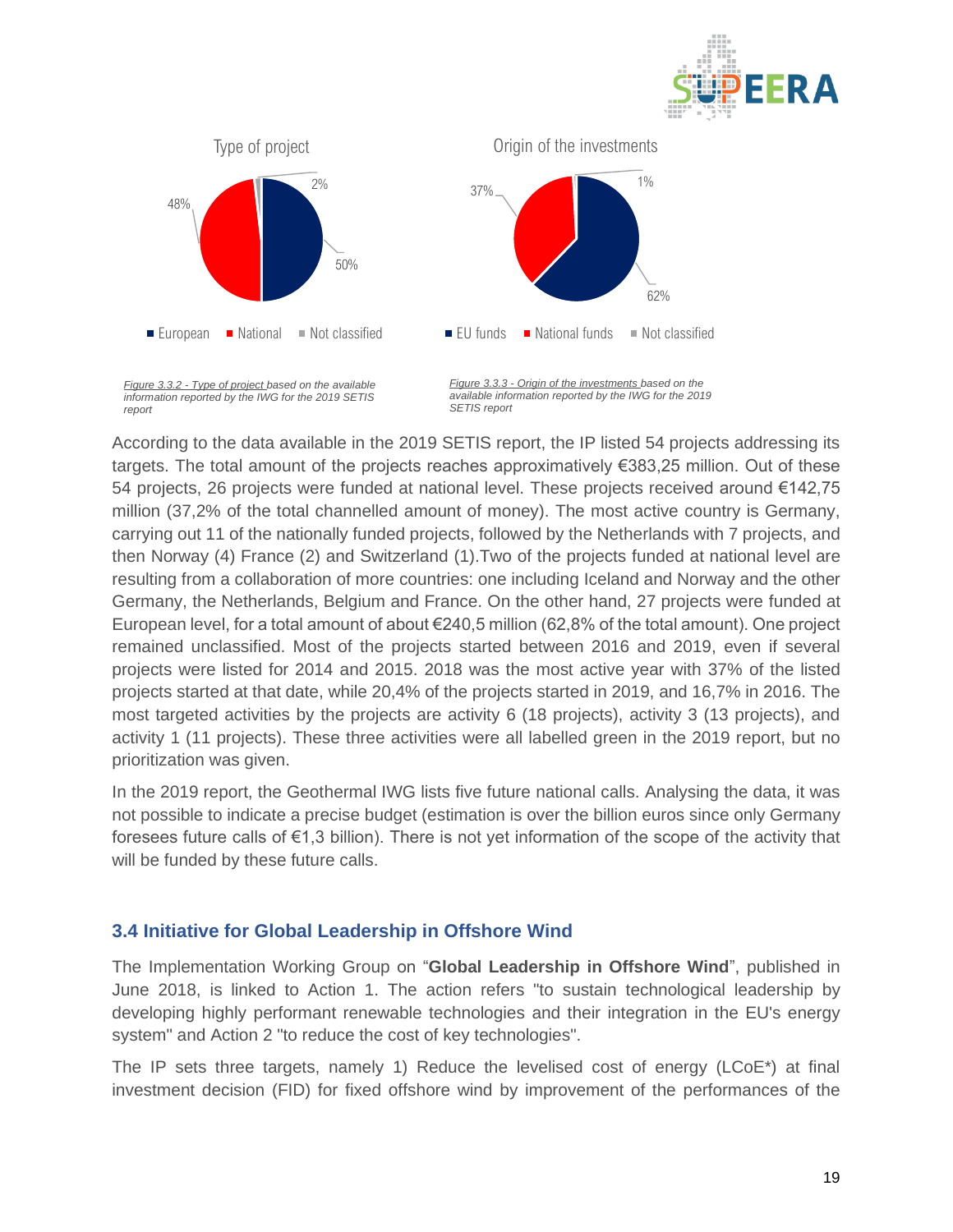

entire value chain striving towards zero subsidy cost level for Europe in the long term, 2) Develop cost competitive integrated wind energy systems including substructures which can be used in deeper waters (>50m) at a maximum distance of 50 km from shore with a LCoE\* of less than 12 ct€/kWh by 2025, and 3) to less than 9 ct€/kWh by 2030, striving towards cost competitiveness. In the SETIS 2019 report, the first target was considered as still relevant, while the two other targets need revision, both of them because they were already achieved.

The Implementation plan lists nine activities, of which seven have reached some level of development. Only 1/3 of the activities (three of the

total) had ongoing projects addressing the activity. All activities were labelled as priority in 2019-20 for the success of the IP and all three activities progressing well were prioritised. Two activities did not show any sign of progress, namely:

- Ecosystem and social impact
- Human Capital Agenda

According to the data available in the 2019 SETIS report, the IP listed 23 projects addressing its targets. The total amount channelled through the projects reaches approximatively €138,62 million. Out of these 24 projects, 16 projects were funded through national budget. These projects amount to around €89,62



*Figure 3.4.1 - Activities progress, based on the available information reported by the IWG for the 2019 SETIS report*

million (65% of the total channelled amount of money). The most active countries, according to the available information, are the Netherlands, implementing five different projects, and Germany hosting four projects. Denmark and Norway are also working towards the targets of this IP, carrying out three projects each. On the other hand, six projects received European funding, for a total amount of approximatively €47,5 million (34% of the total amount). One project could not be classified, for an amount of €1,5 million (1% of the total amount). Eleven projects started in 2017, eight projects in 2018, and four in 2019.



*Figure 3.4.2 - Type of project based on the available information reported by the IWG for the 2019 SETIS report*

*Figure 3.4.3 - Origin of the investments based on the available information reported by the IWG for the 2019 SETIS report*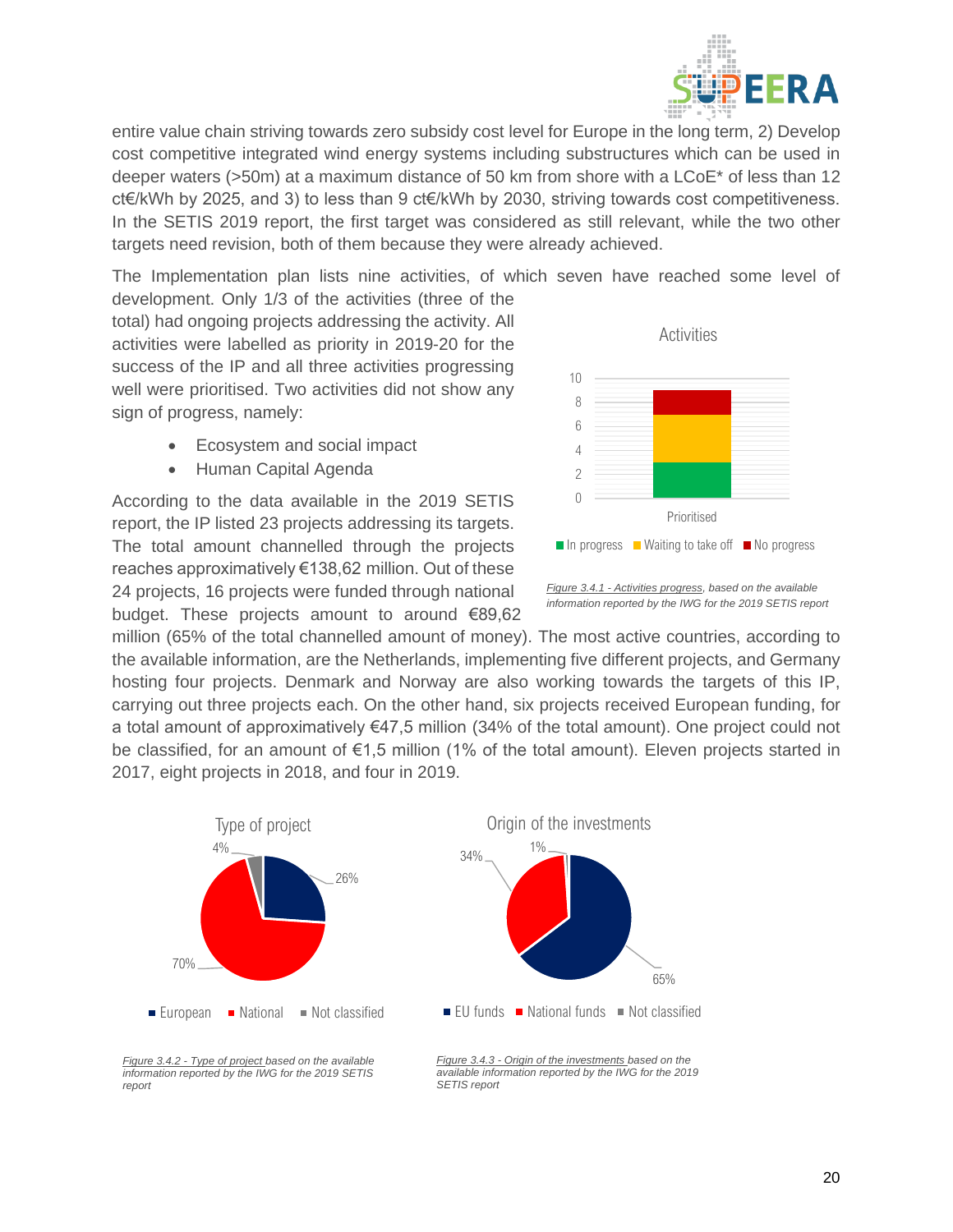

The year 2017 was therefore the most active year with 48% of the listed projects started at that date. The most targeted activities by the projects are activity 2 (nine projects), activity 4 (eight projects), and activity 6 (eight projects). Two of three activities were all labelled green and the third one orange. They were all three prioritised in the 2019 report (as the IWG prioritised all of the actions). Some activities were not linked to any project in particular (7 and 8), while five projects were linked to activities which do not match, strictly speaking, the nine activities of the IP.

In the 2019 report, the Offshore wind IWG lists 13 future calls, all at national level, though without specifying the budget (approx. €7 billion). As for other IWGs, most of the calls at this stage target energy sector technologies as a whole, while few of them identify wind as a priority.

### <span id="page-21-0"></span>**3.5 Initiative for Global Leadership in Ocean energy**

The Implementation Working Group on "**Global Leadership in Ocean energy**" is linked to Action 1, which refers "to sustain technological leadership by developing highly performant renewable technologies and their integration in the EU's energy system" and Action 2 "to reduce the cost of key technologies". The Implementation Plan was published in March 2018.

The IP sets three overall targets, namely 1) Development of cost competitive ocean energy technologies with high market potential for Europe, 2) Reduce the LCoE for tidal stream energy, and 3) Reduce the LCoE for wave energy technology. Those three overall targets are then subdivided in six targets. In the SETIS 2019 report, all of the targets were considered still relevant.

The Implementation plan lists nine activities, of which eight have reached some level of development. 2/3 of the activities (6 of the total) had ongoing projects addressing the activity. Furthermore, out of those nine activities, six where



*information reported by the IWG for the 2019 SETIS report*

labelled as a priority in 2019-20 for the success of the IP and they perfectly match with the six activities progressing well. Only one activity is not progressing fast enough namely:

• Creation of an EU Insurance and Guarantee Fund to underwrite various project risks

According to the data available in the 2019 SETIS report, the Ocean IP only listed two projects addressing its targets. Due to the absence of available data, it is not possible to have a clear picture of the situation. For information, one of the projects is Oceantset with an amount of  $\epsilon_1$ million and the other is the ETIP Ocean with a dedicated amount of €975,260 million. Both of them have started in 2019.

In the 2019 report, the IWG lists one future call with an estimated budget of €41 million, starting in 2020.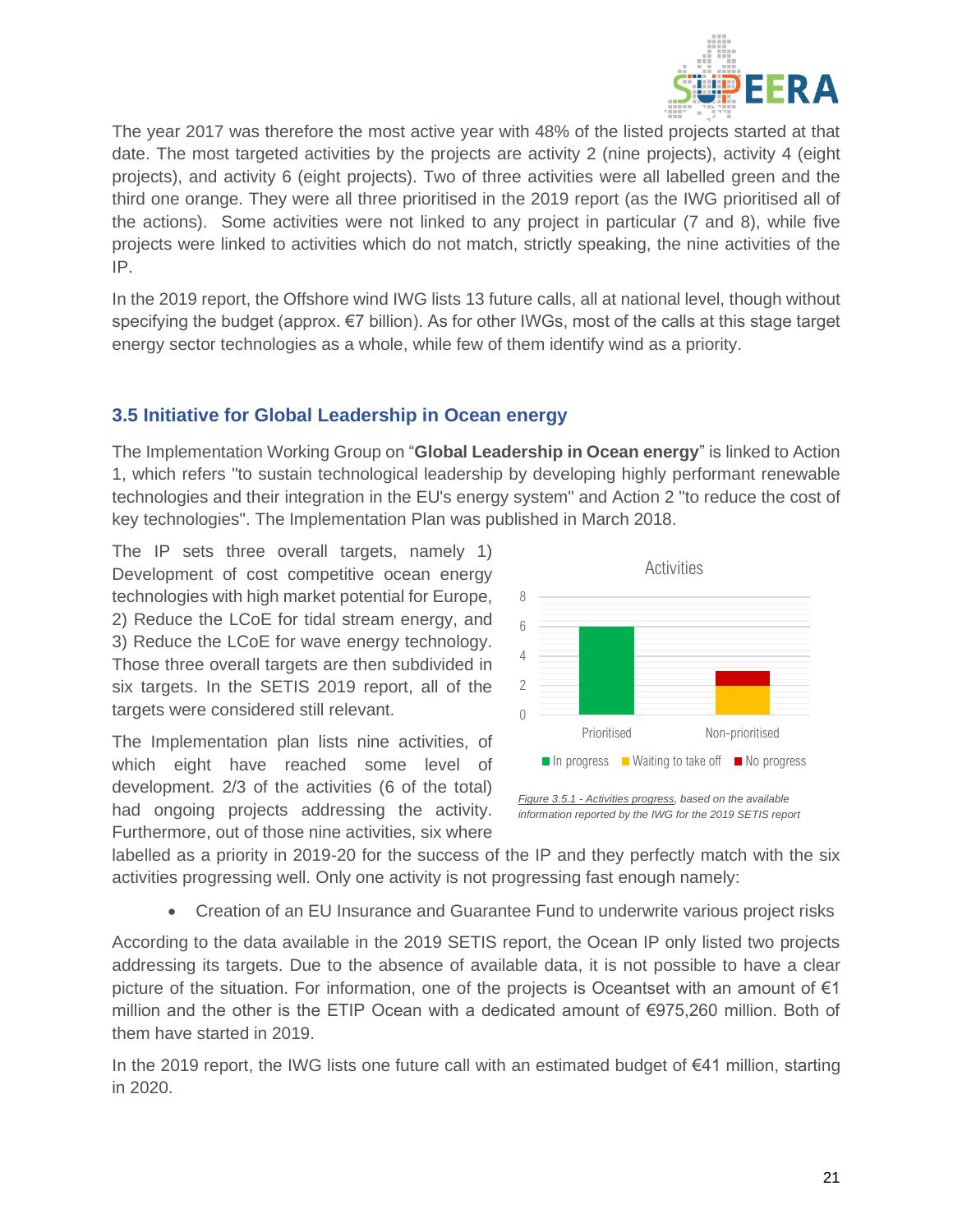

#### <span id="page-22-0"></span>**3.6 Smart Solutions for Energy consumers**

The Implementation Working Group on "**Smart Solutions for Energy consumers**" is linked to Action 3, which focuses on the creation of "technologies and services for smart homes that provide smart solutions to energy consumers". The Implementation Plan was published in November 2018.

The IP sets six targets, namely:

- 1) Demonstration and application of an interoperable reference architecture and a set of open interface standards as soon as possible, so that they will be the default architecture and standards that are used by new services by 2020;
- 2) Improve the performance of the tools for forecasting the electricity consumption of the smart home so that is within 80% of the real consumption 1 hour in advance;
- 3) Making available in the market 5 user-friendly interfaces/tools for energy management (including apps), in every MS, developed by start-ups and innovative service providers, that are part of a smart home service bundle;
- 4) Making available an agreed methodology (KPIs and protocols) to measure the consumer benefits and the success in use of tools and appliances that are deployed in the market;
- 5) The additional cost of sensors, controllers and actuators, their installation and maintenance should have a pay-back period of maximum 3 years;
- 6) Increased penetration of advanced energy sensors and controllers so that at least 80% of the electricity consumption and at least 80% of the total energy consumption is controllable through ICT in 80% of the homes in Europe by 2030. In the SETIS 2019 report, all six targets were considered still relevant.

The Implementation plan lists five activities, of which three have reached some level of development. However, only two the activities had ongoing projects addressing the activity. However, no prioritisation was given in the 2019 SETIS report. It



*Figure 3.6.1 - Activities progress, based on the available information reported by the IWG for the 2019 SETIS report*

is therefore not possible to state if the three lacking activity are maybe not considered as priority, which could relate to their actual state. Those three lacking activities are:

- To create an Overview of reference architecture and standards available for projects (no progress);
- To support the development of energy services via apps and better forecasting through funding of R&I projects aimed to develop energy services dedicated to houses and commercial buildings. SMEs are specifically included in this action, since they have a large and so far, untapped potential for energy savings and cost reduction (no progress);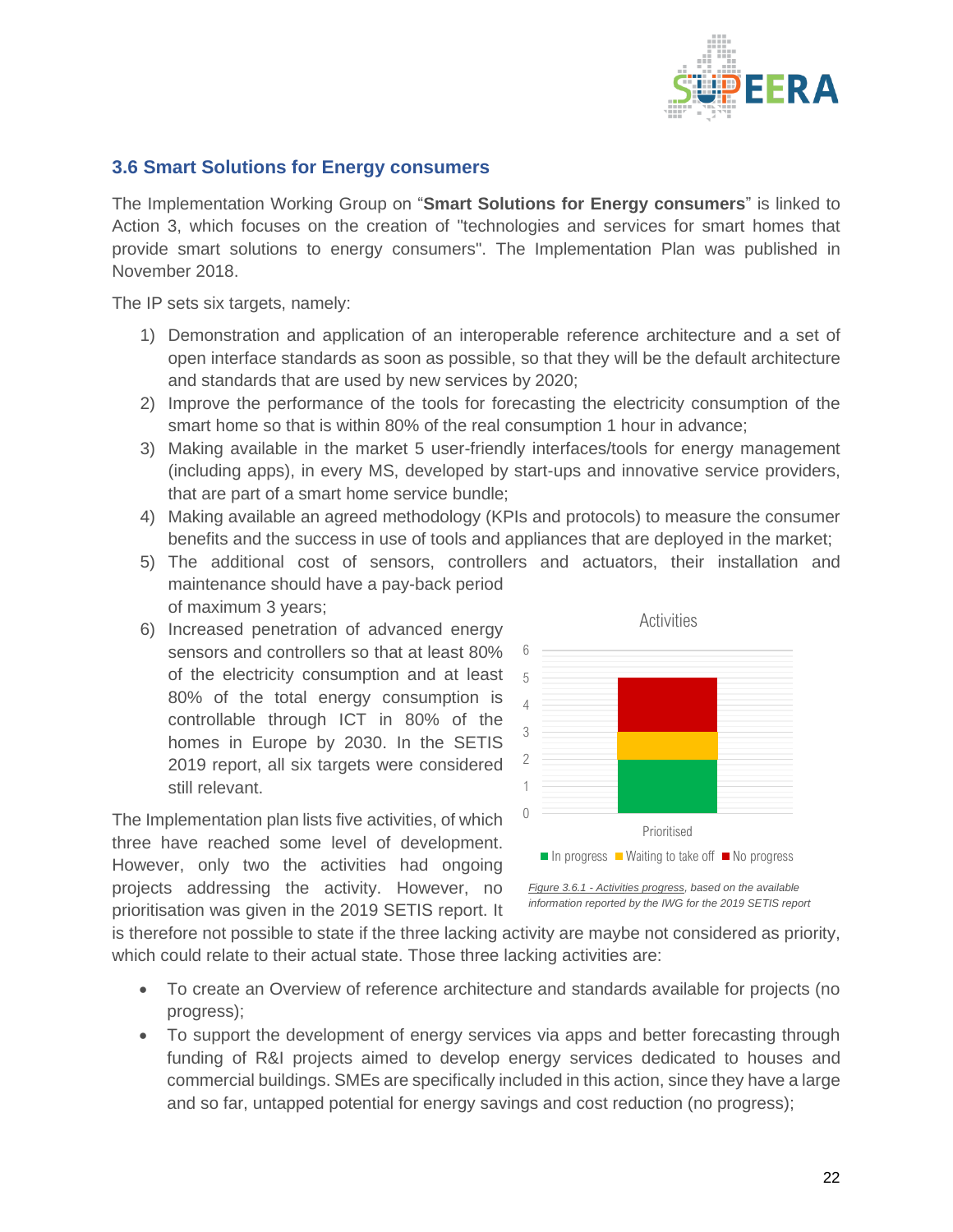

• To commit to promote the use of a common terminology and template to identify the reference architecture and standards used in projects that address (i.e.) energy services (awaiting to take off).

According to the data available in the 2019 SETIS report, the IP only listed two projects addressing its targets. These two projects received European funding for a total amount of €34 million.

In the 2019 report, the IWG identifies one future call with an estimated budget of €28 million, starting in 2020.

### <span id="page-23-0"></span>**3.7 Europe to become a global role model in integrated, innovative solutions for the planning, deployment, and replication of Positive Energy Districts**

The Implementation Working Group on "**Positive Energy Districts**" is linked to Action 3.2 of the SET-Plan on "Smart Cities and Communities" and aims to support the planning, deployment and

replication of 100 "positive energy districts" by 2025 for sustainable urbanisation. The relative Implementation Plan was published in June 2018.

According to the 2019 report, the only agreed target<sup>11</sup> was still relevant and did not need revision. Moreover, 19 out of the 25 activities tackled by this IWG have reached a certain level of progress according to the 2019 report. However, still about ¼ of the planned actions are either completely inactive or waiting to take off. It is nonetheless important to underline that all the prioritised activities (22) are labelled green (activity in progress) except for three, namely:

- ERA-Net Co-fund on PEDs, which is under preparation for the years 2019/2020;
- PED Replication and mainstreaming;



*Figure 3.7.1 - Activities progress, based on the available information reported by the IWG for the 2019 SETIS report*

• Establishment of PED Mobilization and Replication Group comprising representatives of National City networks to work towards replication on national levels (Kick-off planned in 2020).

According to the current state of play, and the data, which is available in the 2019 report, there are 28<sup>12</sup> ongoing R&I programmes and projects, accounting for a total funding of approximately 1 249 million € between 2007 and 2030. Almost all of it is funded through national projects (19 projects for around €1 225 million). However, these numbers are to be taken consciously given

<sup>&</sup>lt;sup>11</sup> "Europe to become a global role model in integrated, innovative solutions for the planning, deployment and replication of Positive Energy Districts with the aim to have at least 100 Positive Energy Districts by 2025, that are synergistically connected to the energy system in Europe".

<sup>&</sup>lt;sup>12</sup> The figures are based on the ones given by the SETIS in its 2019 report. Given the nature of the available data, it was not possible to get a clear figure based on our own calculation.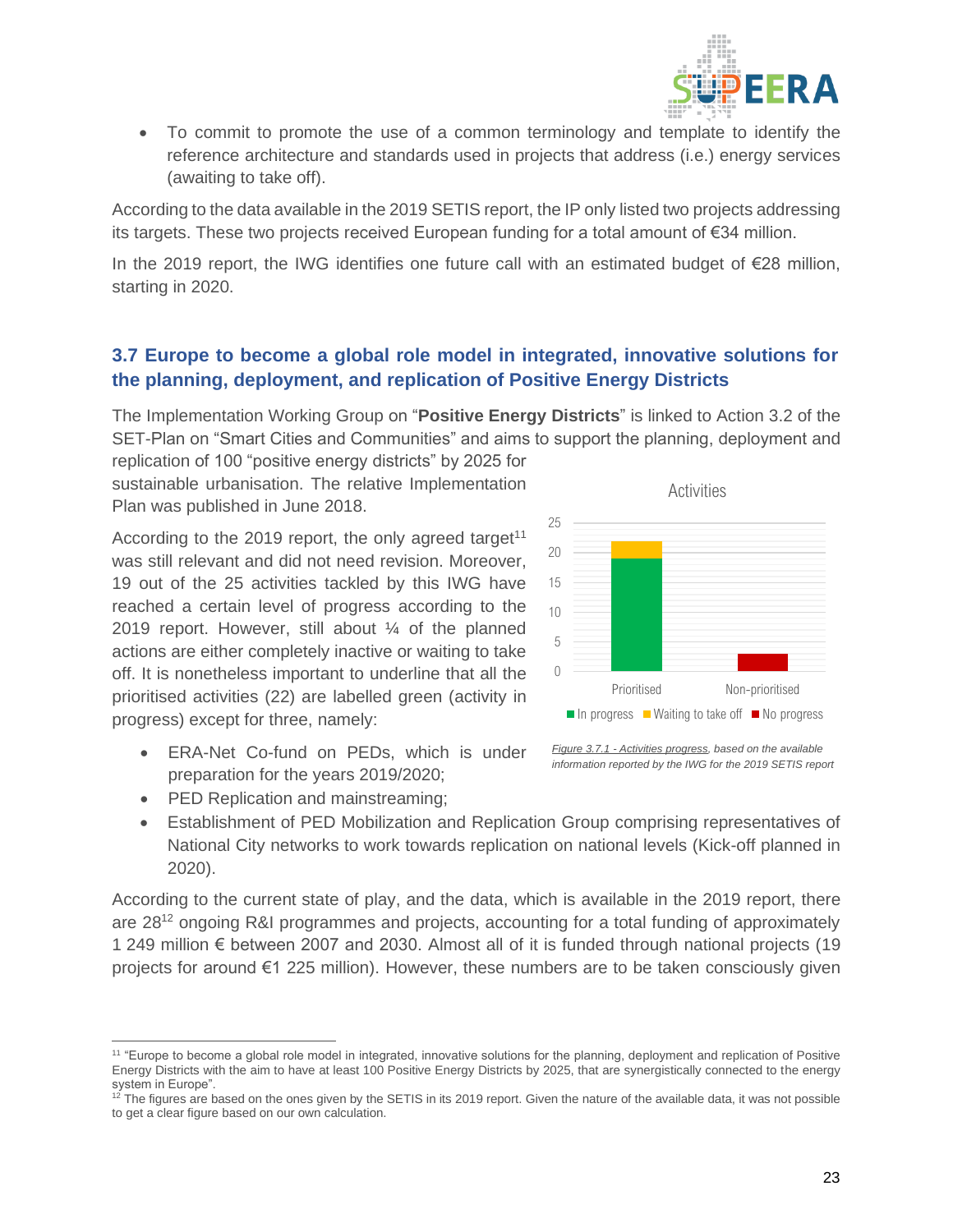



that the amount is incredibly high in comparison to any other IP. Furthermore, it was also not possible to link the projects with the relevant IP activities. In 2019, eight new projects have started, just about doubling the efforts of the previous two years. About 78% of these projects are funded with national investments, whereas the EU provides 12%. More specifically, the national funding is coming from countries like Austria, Belgium, Switzerland, Germany, Denmark, Latvia, The Netherlands, Norway, Romania, Sweden and Turkey, the most active being Austria, carrying on eight different projects. Given the extensive lack of information regarding the budgets of the listed projects (regarding

both EU funded and nationally funded activities); it is not possible to draw a comparison on the actual amounts of investments coming from the two sources.

Considering the upcoming funding opportunities, three future R&I programme calls were listed in the 2019 report, two of them by ERA-Net, allocating 30M€ for Positive Energy Districts projects between 2021 and 2023. The third call is instead included in the PED Alignment Action, which incorporates about eight to ten different national and regional funding agencies for a total amount of 10 M€ between 2019 and 2020.

#### <span id="page-24-0"></span>**3.8 Increase the resilience and security of the energy system**

The Implementation Working Group on "**Energy System**" is linked with the European Stakeholders Declaration for Action 4 "Increase the resilience and security of the energy system". The aim of this IWG can be summarized by the two agreed flagships: flagship 1 "Develop an optimised European power grid" and flagship 2 "Develop Integrated Local and Regional Energy Systems". The relative Implementation Plan was published in January 2018.

According to the 2019 report, six out of the 12 set targets need revision, namely:

- Develop and implement solutions to increase observability and controllability in the energy system;
- Develop and implement solutions and tools to manage the load profile by demand response and control, in order to optimise use of the grid and defer grid investments;
- Sub-Target: Develop and implement solutions to enable Renewable Energy Sources to provide grid services;



*Figure 3.8.1 - Activities progress, based on the available information reported by the IWG for the 2019 SETIS report*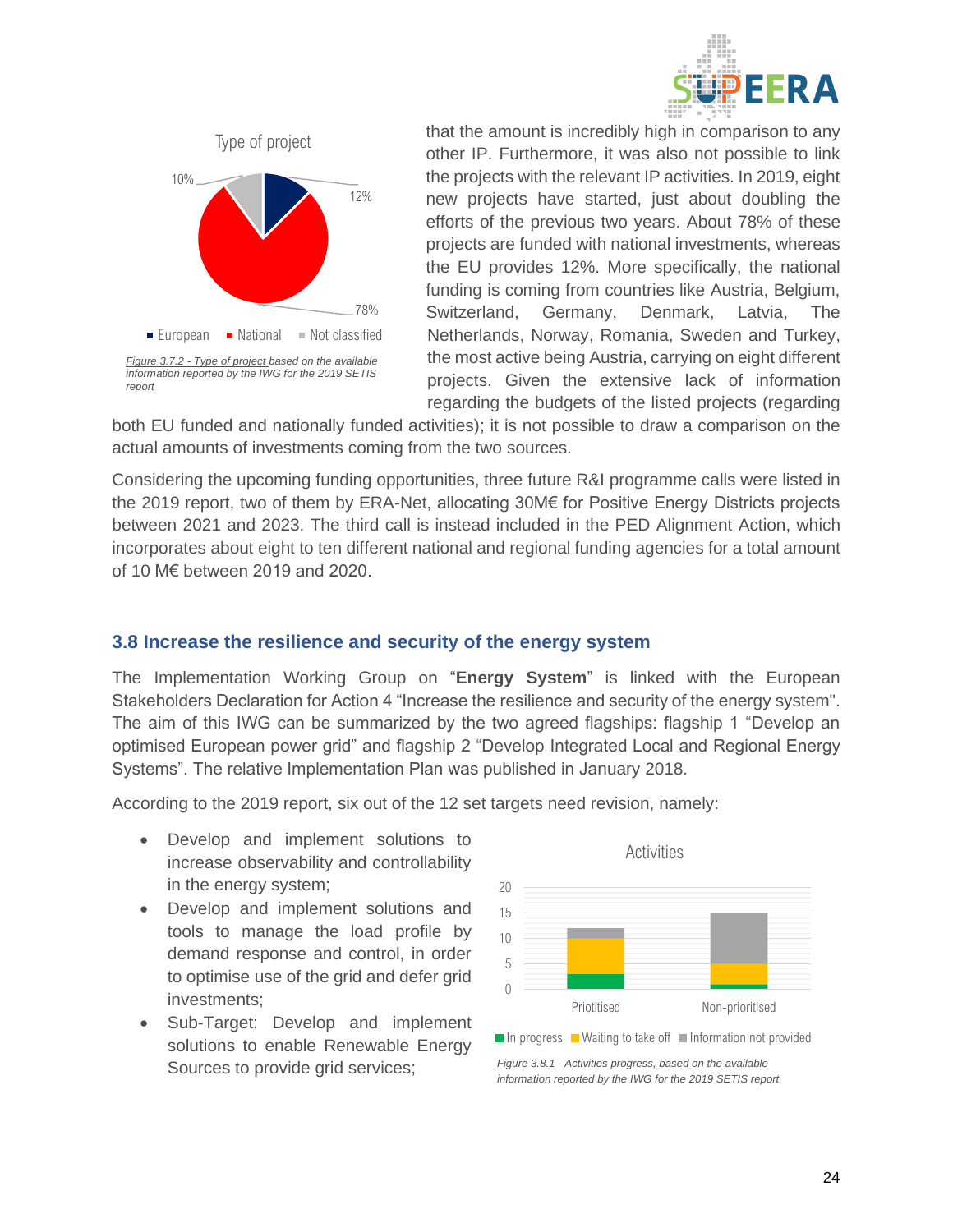

- Sub-Target: Develop and implement solutions to improve the flexibility capabilities for new as well as retrofitted thermal power plants;
- Reduce the cost of all energy storage solutions contributing to the minimisation of the overall system costs;
- Solutions for short-term storage should enable the reduction of the specific storage costs by at least 50% to 70%.

However, these last two, despite needing to be updated, are still considered relevant by the IWG. Only four out of the 27 planned activities have reached some level of progress, whereas eleven of them are ready to move forward with the projects. However, the information in the report is not complete, and therefore it is not clear what is the level of progress that the other 12 activities have



achieved. Most importantly, out of the twelve activities with are considered as a priority, only three have been label "green", the rest is either waiting to take off or non-disclosed.

According to the current state of play, and the data, which is available in the 2019 report, there are 13 ongoing R&I projects, five of which are funded by European funds. Only €30 million were reported for some European projects. No information was given for the remaining European projects and all the national ones. Regrettably, two projects remain unclassified because of the lack of available information. Regarding the ones that are funded by national investments, the active countries are Austria, France and Switzerland. At least one new project was launched every

year since 2014, with the exception of 2015. Regrettably, due to the lack of information, if was not possible to link these projects to the relevant activities or targets they are trying to achieve. The information on the budget of the various projects is missing in all but one entry. Therefore, it was not possible to draw a comparison on the actual amounts of investments coming from the national bodies and the EU.

Regarding future funding opportunities, only two entries are provided and refer to national funding calls within ERA-Net co-fund scheme, one starting in 2019 and one in 2020, allocating a total of 37-39 M€.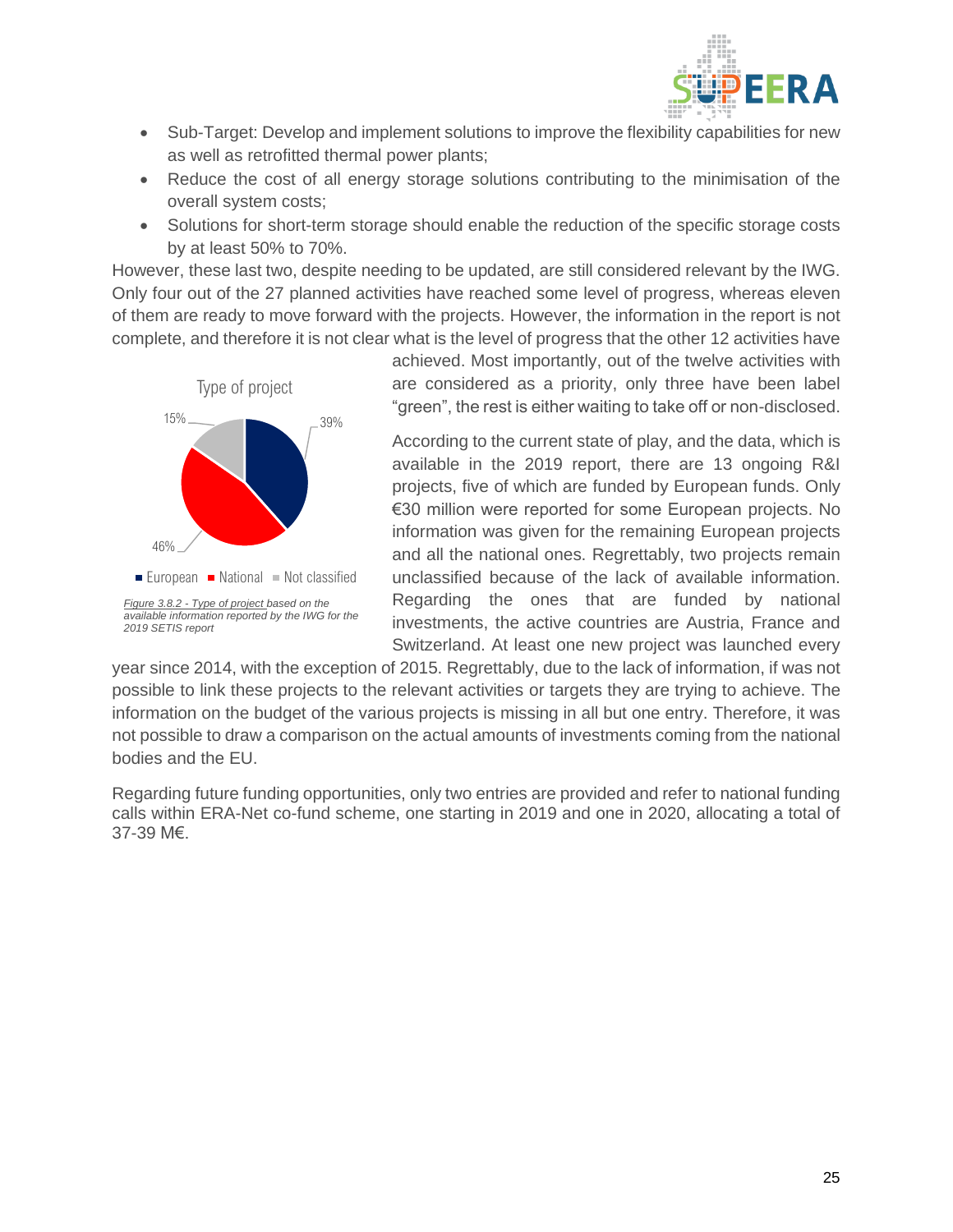

## <span id="page-26-0"></span>**3.9 Energy Efficiency Solutions for Buildings**

The Implementation Plan on "**Energy Efficiency Solutions for Buildings**", published in November 2018, plays a strategic role in a large number of EU energy policies, aiming to limit the energy demand, increasing EU energy security consequently. The Implementation Working Group on Energy efficiency in buildings (EEB) is currently working with a particular focus on cooling and heating technologies, given that the energy demand in those sectors amounts to more than half of the final energy *(Implementation Plan info)*.

According to the 2019 Implementation Working Group report, all of the eight envisaged targets are considered still relevant and in no need of revision in the near future. Moreover, four out of the eight planned activities have achieved at least some level of progress, including all the activities, which are considered as prioritised. Only one of the listed actions is considered completely inactive: "Prefabricated active modules for façades and roofs or Key Enabling Technologies for active building skins".



Considering the current state of play, there are at the



*2019 SETIS report*

*Figure 3.9.1 - Activities progress, based on the available information reported by the IWG for the 2019 SETIS report*

active projects or R&I programs working towards the targets set by the Implementation plan on EEB, and they are almost all by national or nationally allocated funds. They amount to €202 million. Three projects could not be labelled. They amount to €2 million. This lack of EU funded projects is an indicator of an incomplete information. In particular, the projects were developed by Germany, Ireland and France. Most of the currently active projects started between 2018 and 2019 and have an average duration of two or three years.

Finally, the 2019 IWG report lists seven future R&I programme calls related to this Implementation Plan, all of

them originated from national or regional funding foreseen by Germany, Ireland and Belgium. Although the total budget is not provided, it is possible however to estimate the value of each program - between 8 to 10 M€.

moment 22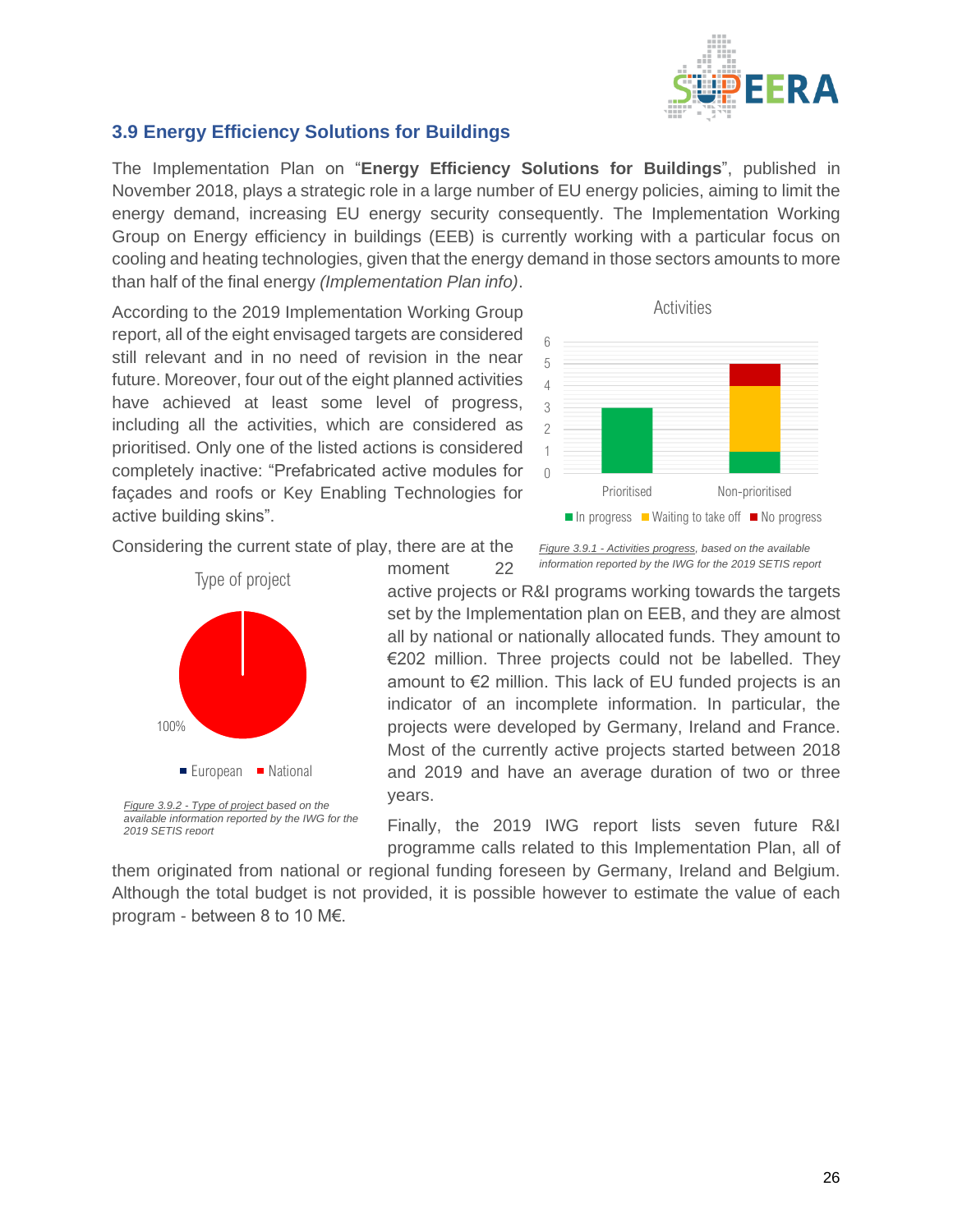

## <span id="page-27-0"></span>**3.10 Continue efforts to make EU industry less energy intensive and more competitive**

The Implementation Plan on "**Energy Efficiency in Industry**", published in September 2017, is linked with SET-Plan Action n.6. The objectives and targets of the relative IWG are also harmonize with the four main pieces of EU legislation regarding energy efficiency of industrial companies: the Energy Efficiency Directive, the EU Emission Trading System Directive, the Industrial Emissions Directive and the Eco-design and Energy-labelling directives. The main goal of this IP is to ensure that industry contributes to climate change targets and to grant worldwide access to the same energy saving technologies for companies.

Regrettably, the 2019 report was not delivered by the IWG, and the only available information regards the prioritisation of the activities. The prioritised activities are the following:

- CO2 avoidance through hydrogen direct reduced Iron (CDA...Carbon Direct Avoidance);
- HIsarna smelting reduction process for lowering energy consumption and CO2 emissions of steel production;
- Power-to-X & Unconventional energy sources;
- Heat pumps and refrigeration converting low grade heat or cool into higher-grade heat or cool.

The particularity of this IWG is that no information on the budget has been provided, which prevents to analyse the current state of play and the future research and innovation opportunities for this IP.

## <span id="page-27-1"></span>**3.11 Become competitive in the global battery sector to drive e-mobility and stationary storage forward**

The Implementation Working Group on "**Batteries**" is linked with Action 7 of the SET-Plan, focusing on the development of new battery technologies applicable to e-mobility and stationary energy storage. This Implementation Working Group also play a key role regarding the R&I input for the European Battery Alliance, a political initiative established by the Commission in order to

boost the engagement of the industrial sector in the energy transition. The relative Implementation Plan was published in November 2018.

According to the 2019 IWG report, only six out of the 20 envisaged targets are still considered relevant. All the other need a revision in the near future. Moreover, only three out of the ten planned activities have actually reached some level of progress (namely Advanced Li-ion batteries for e-mobility, Influence of Fast/Hyper charging Li-ion batteries on materials and battery degradation, Recycling of Batteries (Li-ion and post Li-ion), whereas the others are described as



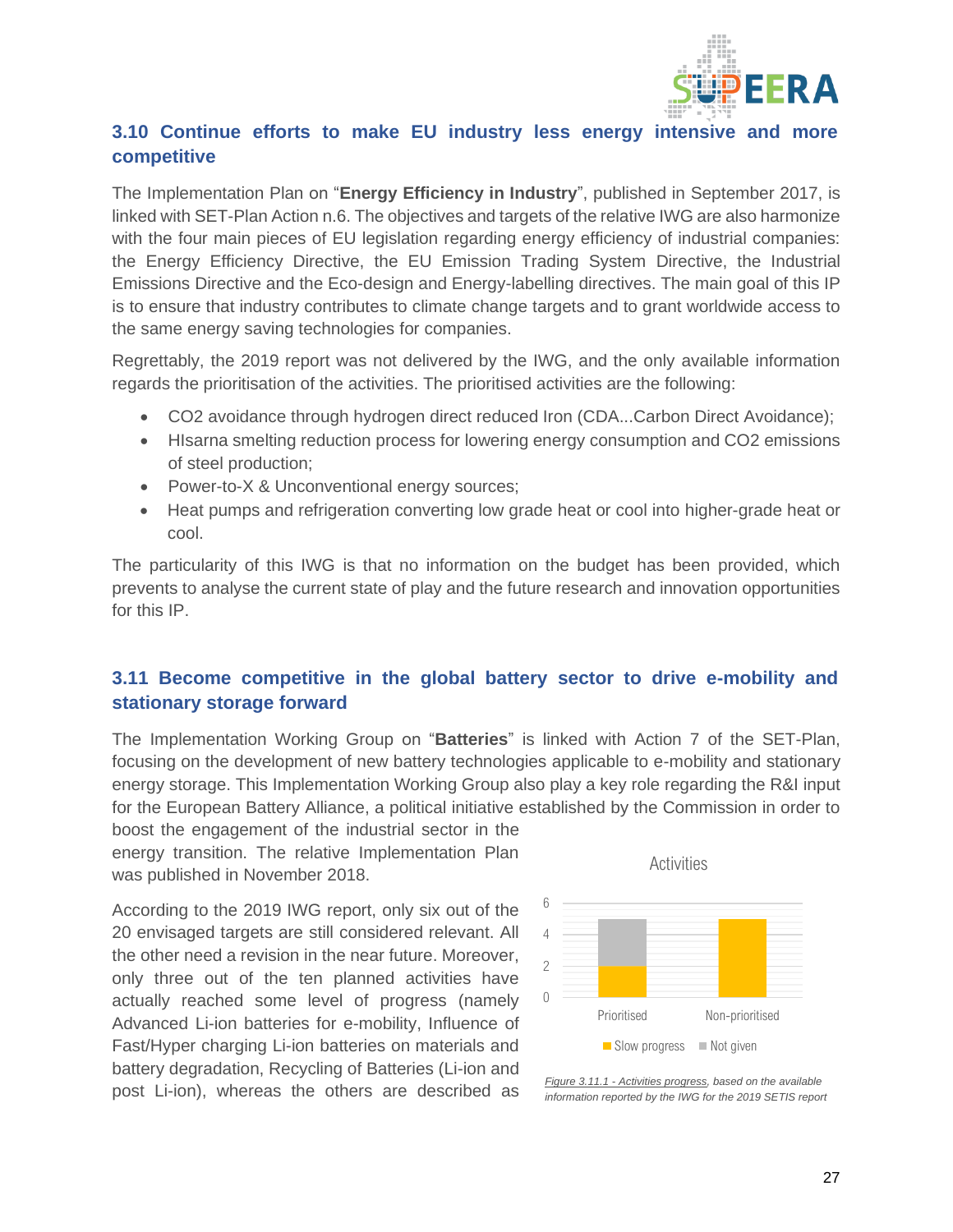

"slow". In particular, two out of the five prioritised actions are indeed waiting to take off. Nonetheless, the color-coding requested by the SETIS was not used by the IWG in its 2019 report, so the available information is not completely accurate.



As reported by the 2019 IWG report, the Implementation Plan is currently counting on 44 among R&I Programs and Projects, however, the information seems to be only partial, given that all the listed activities belong to national funding frameworks or to nationally allocated funds pertaining to the European Regional Development Fund. Therefore, it is likely that EU directly funded projects (e.g. Horizon2020) were not included in the analysis, so the presented research picture is most probably incomplete. Nevertheless, even considering only nationally funded projects, the total investments already amount to around 249 M€. The majority of the projects tackle the development of technologies suited for e-mobility, e.g. advanced lithium-ion batteries and post-li ion

technologies. The most active country endorsing this IP is France, counting on 14 different ongoing projects, followed by Germany (nine) and the UK (six), Belgium and Spain (three and four). For the other projects, it was not possible to establish an origin using the provided information or data available online.

Stakeholders engaged in reaching the targets of this Implementation Plan can rely on numerous calls, both national (mostly from France, Germany, Spain and Belgium), and European (ERA-Net and ERA-Min). In the Report, though, the IWG provided only a list of 16 ongoing funding projects, while and no information was provided on future calls.

#### <span id="page-28-0"></span>**3.12 Bioenergy and Renewable Fuels for Sustainable Transport**

The Implementation Plan on "**Bioenergy and Renewable Fuels**" was developed in correspondence with Action 8 of the SET-Plan. According to the document, published in June 2018, the three envisage goals of this IP are: 1) improving performance of production, 2) reducing GHG emissions along the value chain and 3) reducing costs.

As reported by the linked IWG, out of the 13 agreed targets, only one is not consistent with the research effort anymore and will need reconsideration: in detail, the target pursuing a total production of 25 TWh (2.15Mtoe) of advanced biofuels by 2020 was deemed as "probably not realistic". On the other hand, all the planned activities as described as either "ongoing" or



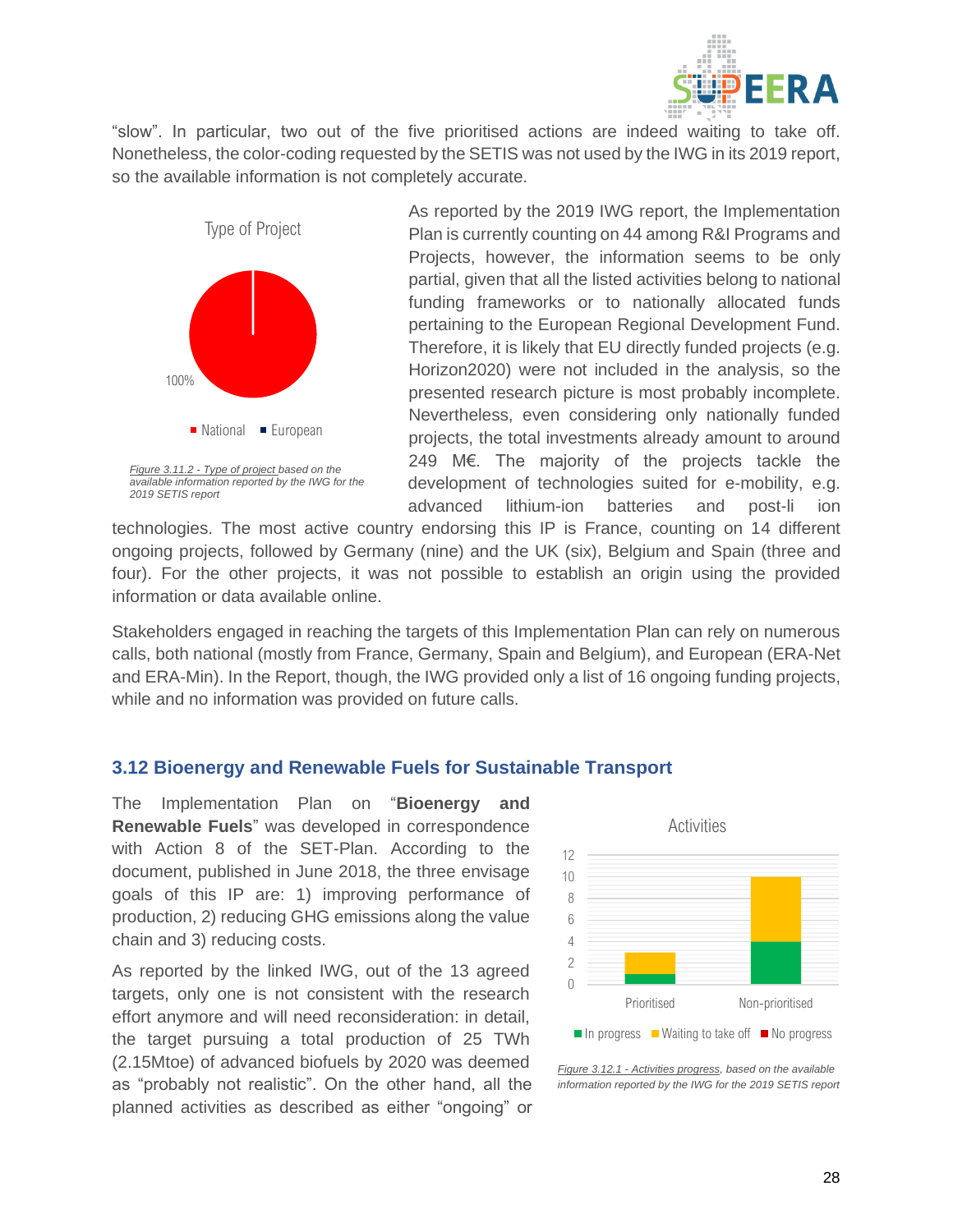

"waiting to take off", meaning that there will be some level of progress for all the research actions in the near future. Nonetheless, out of the three activities prioritised by the IWG, only one is already active<sup>13</sup>.

Regarding the current state of play as described in the 2019 IWG report there are around 63 ongoing projects and activities, which is the greatest amount of active actions out of all the IWGs according to the information provided in the latest account. These projects amount to a total of



€257,3 million. Out of these projects, 31 are funded with national or nationally allocated funds. Many of them lack information related to their budget. Given the available information, it is possible to link a total of €105,9 million. On the other hand, 24 projects are funded at the European level, for a total amount of €148,8 million. Finally, 8 projects could not be subdivided and amount to approximatively €2,6 million. In particular, the national investments come from Sweden, by far the most active with 32 ongoing projects, followed by Austria, Germany, Spain and the Netherlands. The listed projects all started between 2016 and 2019 (10- 12 every year, with the exception of 2017, when Sweden activated 30 more than projects) and have an

average duration of three to four years. Regrettably, given the fragmented description of the project, it was not possible to link the research efforts to the corresponding IP activities or targets.

As far as the future framework is concerned, the IWG provided information on 14 ongoing or foreseen R&I program calls, both European and national (mostly from Austria, Germany and Spain). Some of the programs have already started and will continue planning funding calls for the next years; others will start between the end of 2019 and 2020.

## <span id="page-29-0"></span>**3.13 Renewing efforts to demonstrate carbon capture and storage (CCS) in the EU and developing sustainable solutions for carbon capture and use (CCU)**

The Implementation Plan focusing on "**Carbon Capture Storage and Use**", published in September 2017, is linked with Action 9 of the SET-Plan. The research efforts of this IWG tackle different issues, e.g. establishing a CCS hub/cluster and a European CO2 Storage Atlas.

According to the 2019 IWG report, five out of the ten agreed targets are not relevant anymore and need revision. Moreover, only two out of the eight planned activities are described as having reach a certain level of progress, namely "EU Projects of Common Interest for CO2 transport

<sup>&</sup>lt;sup>13</sup> Develop advanced liquid and gaseous biofuels through biochemical / thermochemical/ chemical conversion from sustainable biomass and/or from autotrophic microorganisms and primary renewable energy.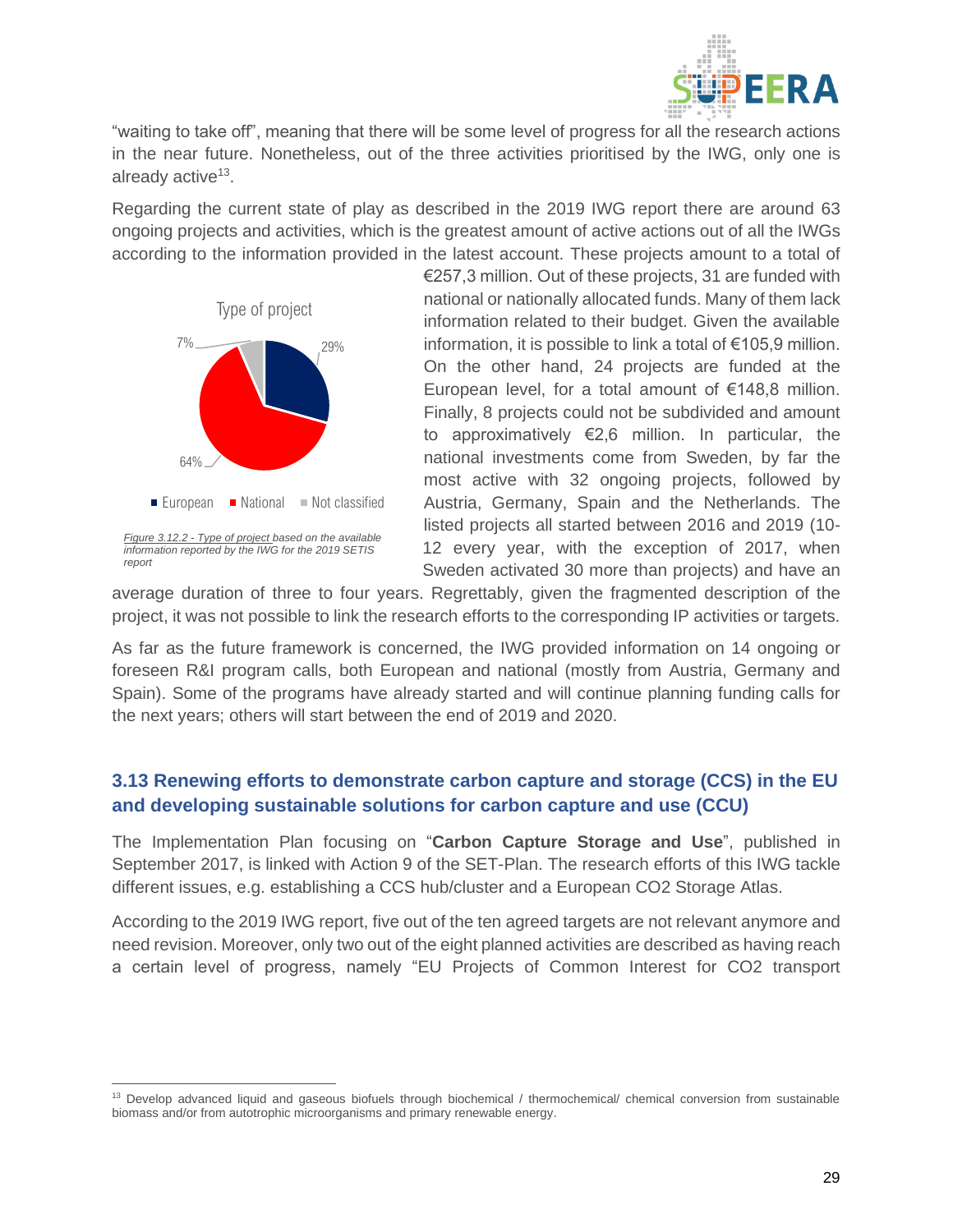

*infrastructure*" and "CCU Action", this latest one in particular is also deemed a priority by the IWG. All the other activities, including all the other prioritised ones, are defined as ready to foster projects and take off in the near future.

Regarding the present R&I situation, the report displays a list of 22 ongoing projects and programs: 13 are funded by the EU ( $€88,4$  million) and nine by national investments (€271,5 million). The total investments involved in these activities is around 360 million €. However, there seems to be a discrepancy regarding the tackled activities, supposedly



Activities

*Figure 3.13.1 - Activities progress, based on the available information reported by the IWG for the 2019 SETIS report*

targeted by the ongoing projects, are at the same time described as "waiting to take off" i.e. there is no active project at the moment. Norway is the most active country supporting this Implementation Plan, as far as national efforts are concerned. The other countries, which are currently managing R&I projects working on CCU and CCS targets, are Germany, France and the UK.



Within the 2019 report, the IWG listed 10 future calls and funding opportunities: four of them belong to national frameworks, namely in the UK and Norway, and the other six refers to funding from the European Union. These calls will be published between the end of 2019 and 2021 and will amount to a total investment of around 385 M€.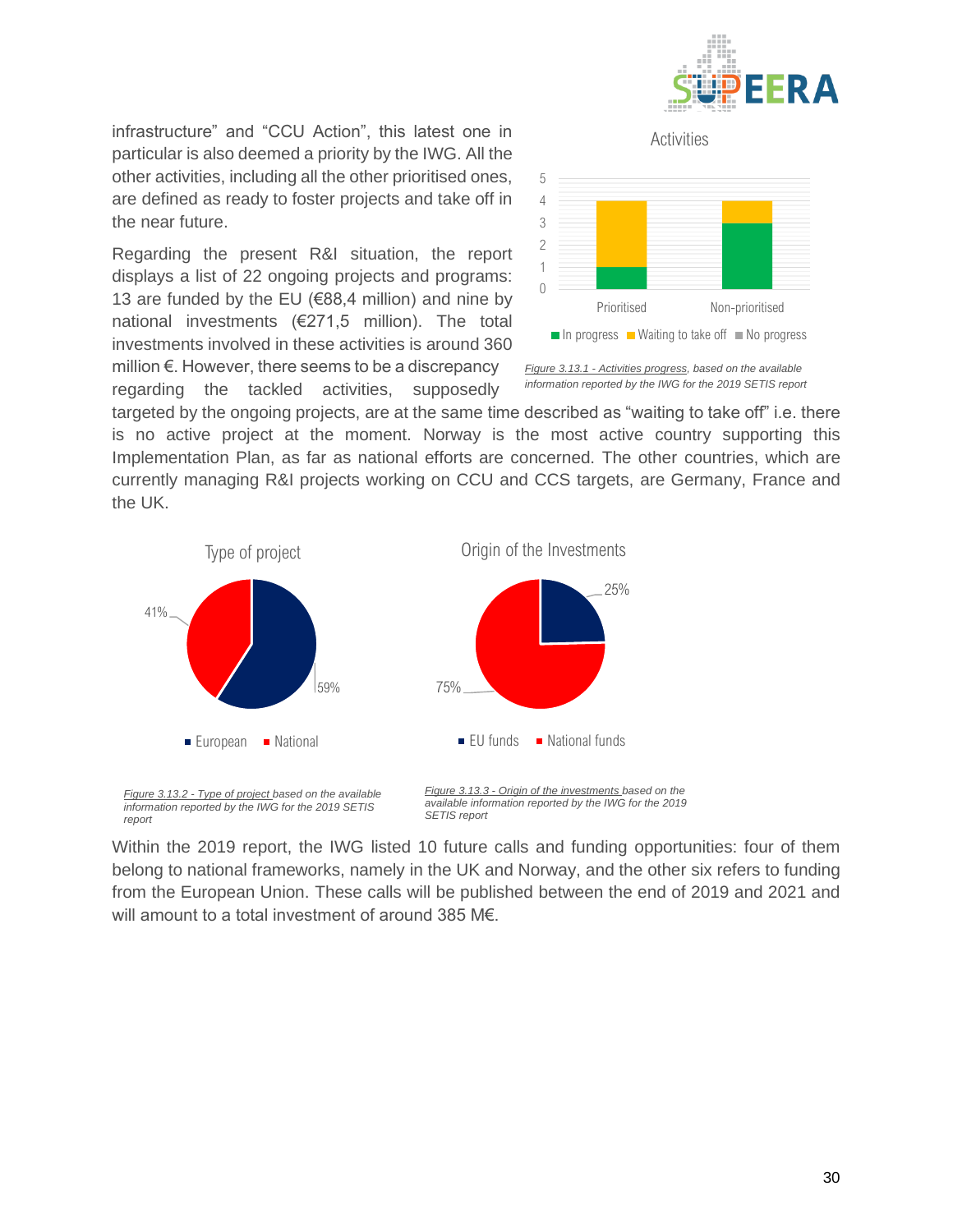

# <span id="page-31-0"></span>**IV ANALYSIS**

This analysis intends to present a consolidated overview of the progress of the SET-Plan as a whole, assembling the inputs previously presented for each Implementation Plan. The aim is to present a coherent and consistent overview of the IWGs, to provide a clear picture of the state of play of the different IPs and of the SET-Plan as such.

The first sub-section presents a cross-IPs comparison. This activity proved to be rather challenging, as the available data is often fragmented and insufficient for a through and complete analyse. For instance, some information, which could provide a more precise understanding of the IPs progress, is not included in the original template. On the other side, significant part of information that the IWGs communicated is missing/incomplete/inconsistent, hence does not match the original intention and purpose of the reporting process. Significant example is offered by the IP on Energy Efficiency in industry, which provided very scarce information, making the report itself unfit for the analysis.

Despite these objective challenges, SUPEERA partners engaged in providing additional elements functional to analysis of the IPs progress presented by the IWGs. Beyond the value of the quantitative analysis as such, this section illustrates the nature of information that can be retrieved from a detailed analysis when more coherent and uniformed set of details offered.

In the second sub-section, and in view of better understanding the dynamic underlying the reporting process within single IWGs, partners gathered information from individual interviews<sup>14</sup> with EERA members involved in one of those IWGs. EERA members have been solicited to give their insights on:

- the progress of "their" IWG;
- the reporting process;
- their role within the IWG and on their potential role in the next reporting process.

Based on the inputs collected, it was possible to delineate major obstacles for the actors in gathering and communicating adequate information necessary for the successful outcome of the reporting process, making a final understanding of the state of play of the SET-Plan progress difficult and unclear.

#### <span id="page-31-1"></span>**4.1 Quantitative analysis of the available data**

In this sub-section, the analysis is carried out relying on set of data related to the IPs targets, activities, projects and future calls.

#### *Targets and their relevance*

For most of the IPs, the initial targets are still relevant, although set up between September 2017 and November 2018. For six IPs - Deep Geothermal, Energy Efficiency in Buildings, Energy

<sup>&</sup>lt;sup>14</sup> See Annex 2.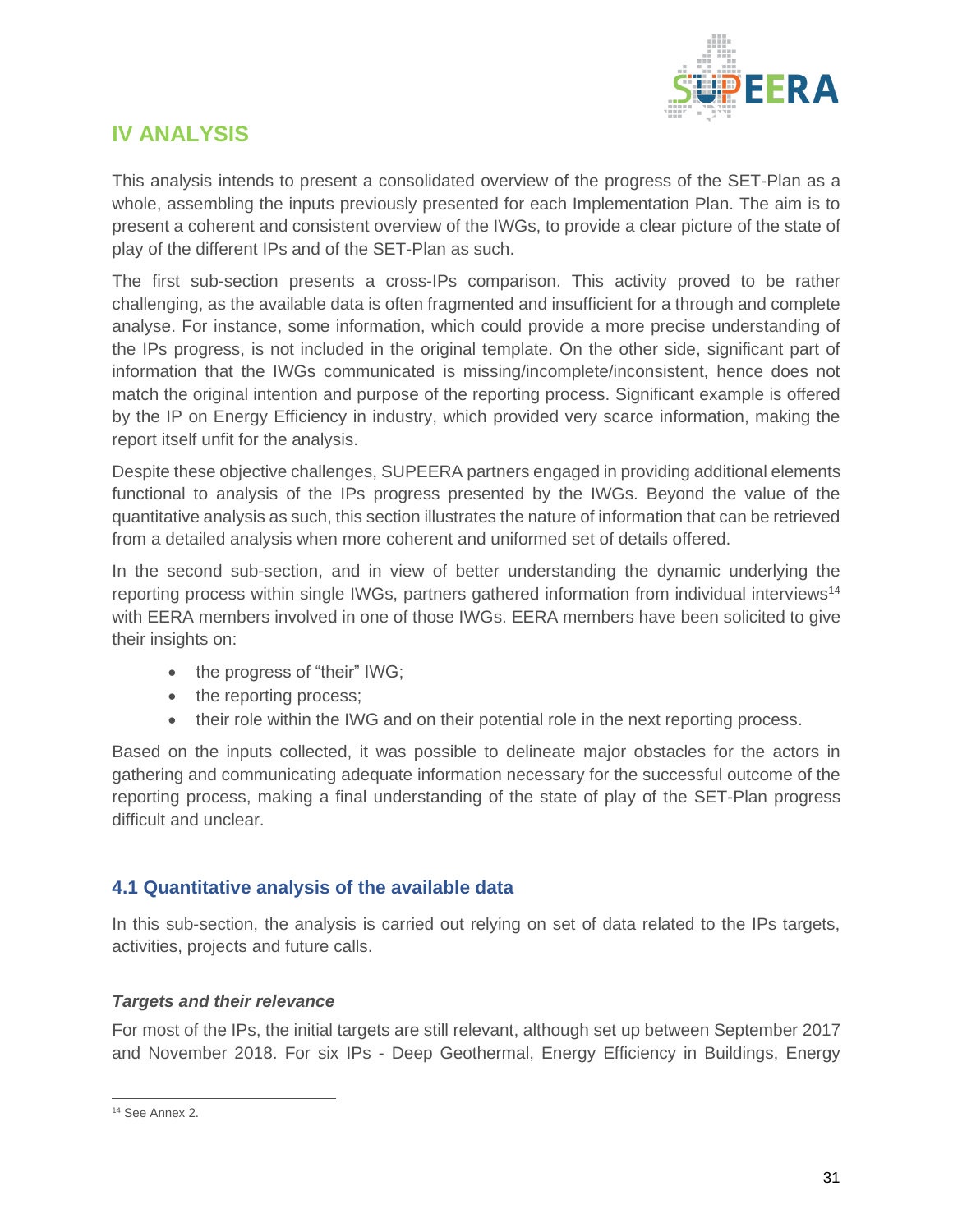

Efficiency in Industry, Energy Consumers, Ocean, and Positive Energy Districts - all of their targets are still relevant. For Renewable Fuels and Bioenergy all but one targets are still valid, (out of 13). For the Implementation on PV, seven out of 11 targets are still relevant.

In this context, only five IPs need a profound revision of their targets (Batteries, CCUS, CSP/STE, Energy Systems, and Offshore Wind). Particular is the case of the IP CSP/STE, which IWG stated that all three targets need to be revised.



*Figure 4.1.1 - Percentage of IPs targets needing revision based on the available information reported by the IWG for the 2019 SETIS report*

Whilst the major reason for the revision is the fulfilment of the originally defined targets (as for Batteries, CSP/STE, Offshore Wind, and CCUS), in most of the cases, the revision is due to:

- 1) The achievement of those targets;
- 2) A change of priority or policy direction;
- 3) The impossibility to reach the initial targets.

While there is more than a year gap between the release of the first IPs and the last ones, this does not seem to have an impact on their progress. Indeed, out of the four IPs, which need a revision of their targets due to quick progress, two of them were published in September 2017, one in June 2018 and the last one in November 2018.

Given the available data, it is however not possible to state for most of the IPs what is the pace of progress towards the targets. It could be useful to be able to evaluate to what extent each target is progressing. Indeed, while a target is still valid, the situation differs greatly if the targets is progressing steadily or if not much progress has been done during that year.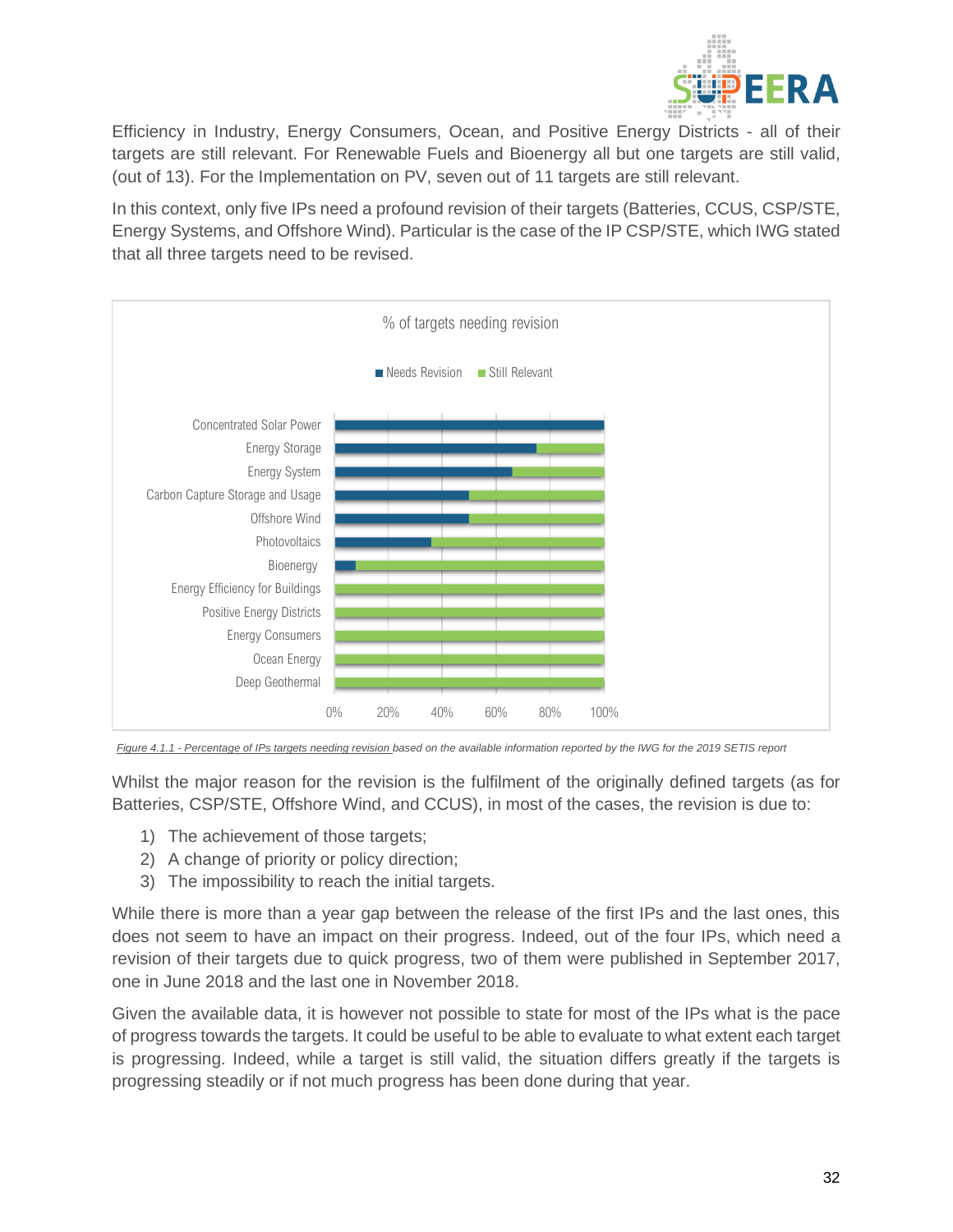

#### *The Implementation Plans activities*

On a general basis, almost half of the total number of R&I activities included in all the IPs are progressing. They are mentioned as "green" (i.e. there are ongoing projects addressing these activities) by the IWGs themselves. This represents 45% of all the activities listed in the IPs, after two to three years since their release (endorsement). However, and more importantly, this illustrates that more than half of the activities have not yet been launched. In detail, 38% are expected to take-off in the near future ("orange" activities) and 17% do not show any progress ("red" activities). Furthermore, only six IPs have at least the half of their activities progressing well (Deep Geothermal, EE in Buildings, Energy Systems, Ocean, Photovoltaics, and Positive Energy districts).



*Figure 4.1.2 – Repartition of the Activities among the IPs based on the available information reported by the IWG for the 2019 SETIS report*

If the prioritised and non-prioritised activities are analysed separately, two very different developments emerge:

- On the side of the prioritised activities, which is naturally more important, 62% of them are progressing well (green), while 38% show little or no progress (30% are waiting to take off and 8% show no progress).
- Looking at the non-prioritised activities, only 17% are progressing (green) while 50% are still awaiting to take off and 33% show no progress.

Concerning the prioritised activities, substantial efforts may have been dedicated to their execution, which would explain the very clear difference with the non-prioritised activities. In more details, out of ten IPs (since Deep Geothermal, EE in Industry and Energy Consumer have not provided any prioritisation), the majority of activities is labelled green (6 out of 10).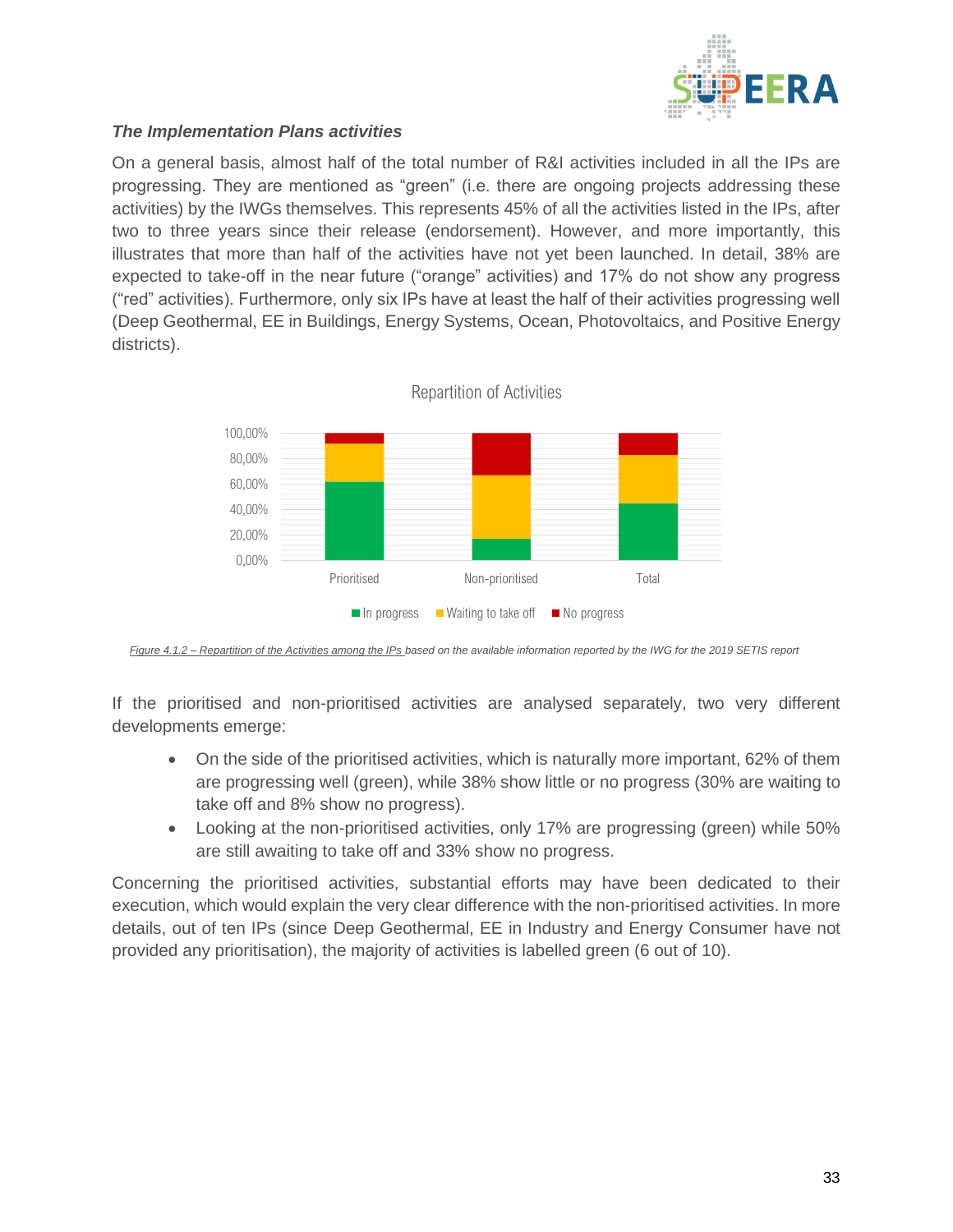



*Figure 4.1.2 – Repartition of the IP's progress based on the available information reported by the IWG for the 2019 SETIS report*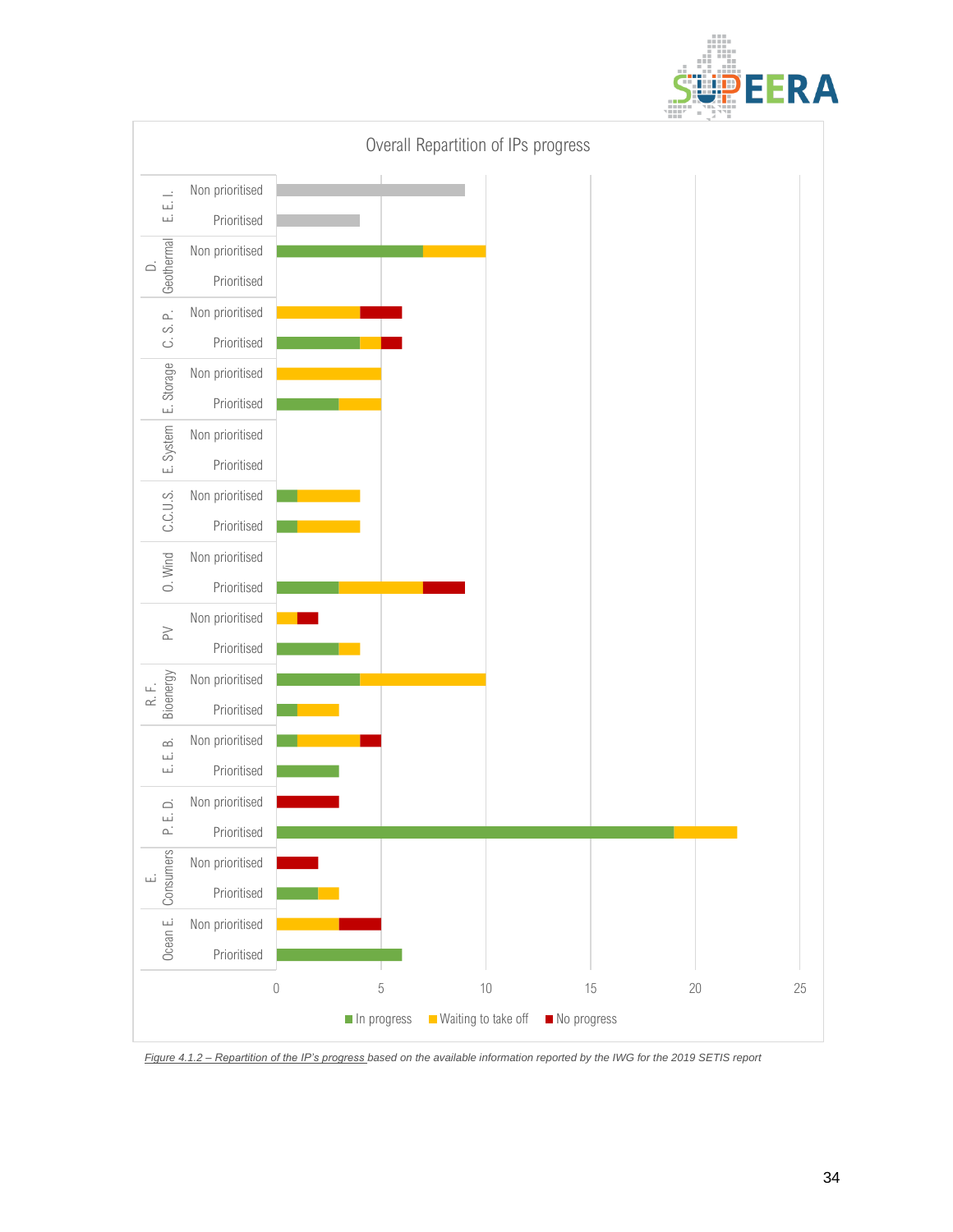

Therefore, only CCUS, Energy Systems, Offshore Wind, and Renewable Fuels and Bioenergy do not demonstrate satisfactory results even if the respective activities are labelled as a priority. On the other hand, Positive Energy Districts, Ocean Energy, EE in Buildings and CSP/STE are progressing in their prioritised activities (either all of them are labelled green or a large majority). Hence, Energy systems is the only IP that demonstrates overall and continuous progress, but mainly on non-prioritised activities, while Batteries and CSP/STE are showing major progress in their prioritised activities (less than half of their activities are progressing, but more than half of the prioritised activities are labelled as "green").

However, the three colours system does not offer the necessary information on the level of maturity: i.e. the so-called "green" category includes activities at very diverse stages.

- 1) For instance, one activity could be labelled as "green" if many projects are currently addressing this activity. Hence, such activity could be at higher level of execution and therefore close to be fully implemented.
- 2) Another "green" activity instead could also have several projects in support of its execution; however, their scope and contribution are limited keeping the action at lower level of maturity and far from being fully executed.

Therefore, the label green may encompass different situations related to the execution of activities which does not provide a clear overview on their state of maturity. Consequently, it is not possible to assess whether, and to which extent, additional resources are needed. As a remedy, the differentiation between green activities could be implemented, for instance subdividing them by percentage of advancement (10%-20%; 20-40%; 40-60%; 60%-80%; 80%-100%)

Additionally, and based on several comments partners have collected (see next sub-section), it is not always possible to state definitely that an activity is classified "orange" or "red", either because IWGs are not aware of ongoing projects or because the IWGs are not in the position (due to lack of resources) to gather adequate information about said activity. Concretely, an activity could be progressing but the IWG, not having had access to the information for any reason, will have classified it as "orange" or "red". Consequently, and depending on the number of cases this occurred, the final result might be distorted and inadequate for further analysis.

That the "traffic light" system has not been always properly used is also proofed by the fact that the Implementation Plan on batteries decided to flag only the activities with slow progress, discarding other IP activities. Similarly, two IWGs have not provided any specification on the prioritisation.

In conclusion, given the differences on the way the information was communicated by the IWGs and free interpretation of the categories, it is arduous to state clearly to what extent the IPs are progressing. It can be assumed, although only partially, that the IWGs are extensively engaged in the execution of the respective IPs; yet it is difficult to establish to what degree of maturity, since is a rather important part information still missing.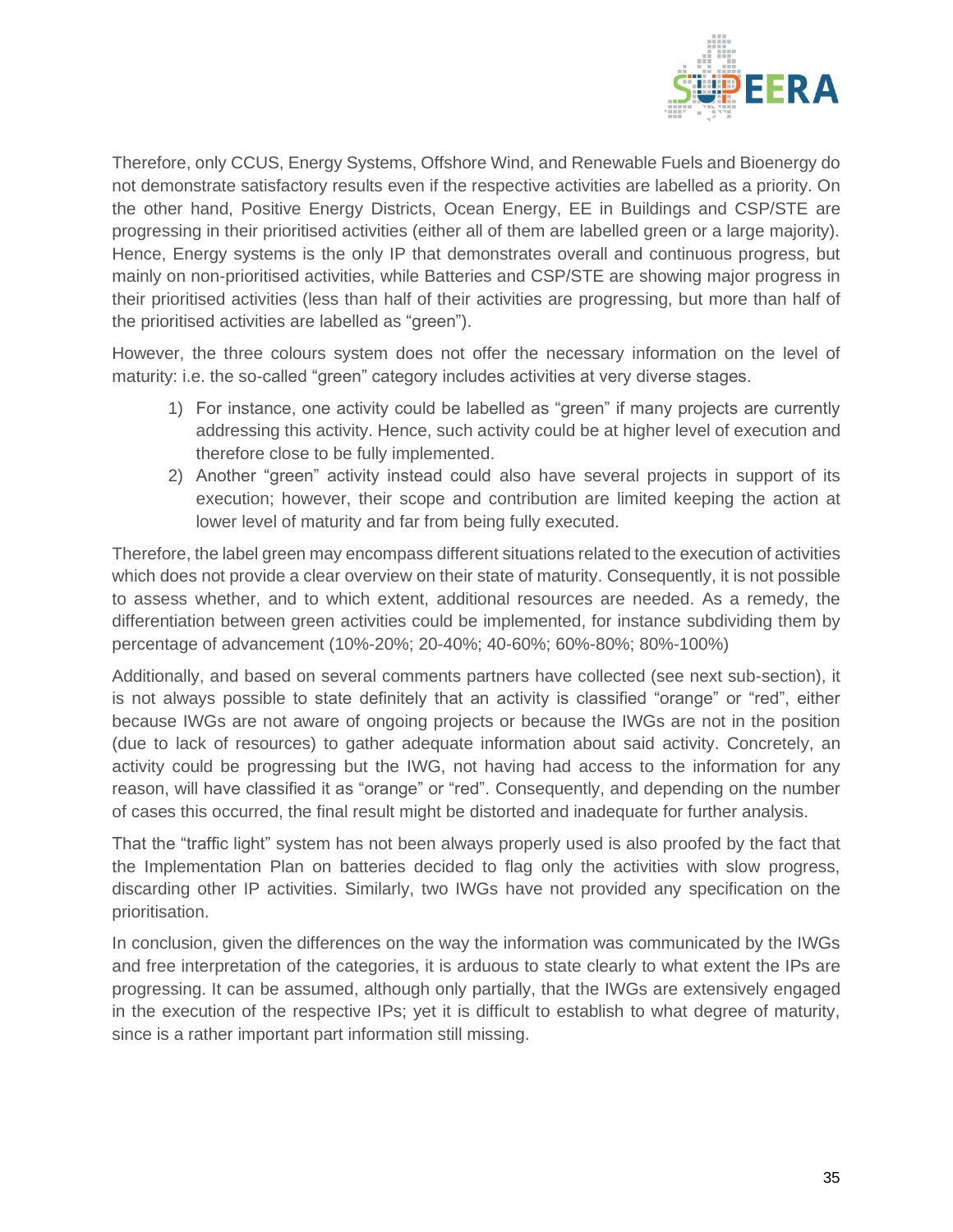

### *The repartition of the projects*

As for the section above, the results of this activity are generated by rather limited and fragmented data and therefore the clear scan exam of the projects covering the execution of the IPs activities is subject to these circumstances.

Evidence of this is shown by a large number of projects that miss essential entries and specifications, as for instance:

- the amount of allocated budgets;
- their reparation by years and/or IP actions;
- in case of some plurennial projects (that started before 2017) it the part of the budget covering the reporting period is missing.

More precisely, no information was given on IP Ocean and EEI; insufficient information on IP Energy Consumer - only 2 projects amounting to 34 mil € - while by contrast IWG PV listed more than 28 projects for around 70 mil €.

Due to this incomplete data, it proved complex to analyse the state of the art related to the projects section. It emerged, in fact, that the only applicable approach is to rely exclusively on data and figures contained in SETIS 2019 report, avoiding any complementary breakdown.

Based therefore on a very rough data, a list of about 300 to 350 projects indicated by all the IWGs can be provided.



Repartition of Projects

*Figure 4.1.3 – Repartition of the Projects among the IPs based on the available information reported by the IWG for the 2019 SETIS report*

The total budget allocation reaches approximatively €3 billion which represents about 15% of the initially stated needs by the IWGs in their IPs.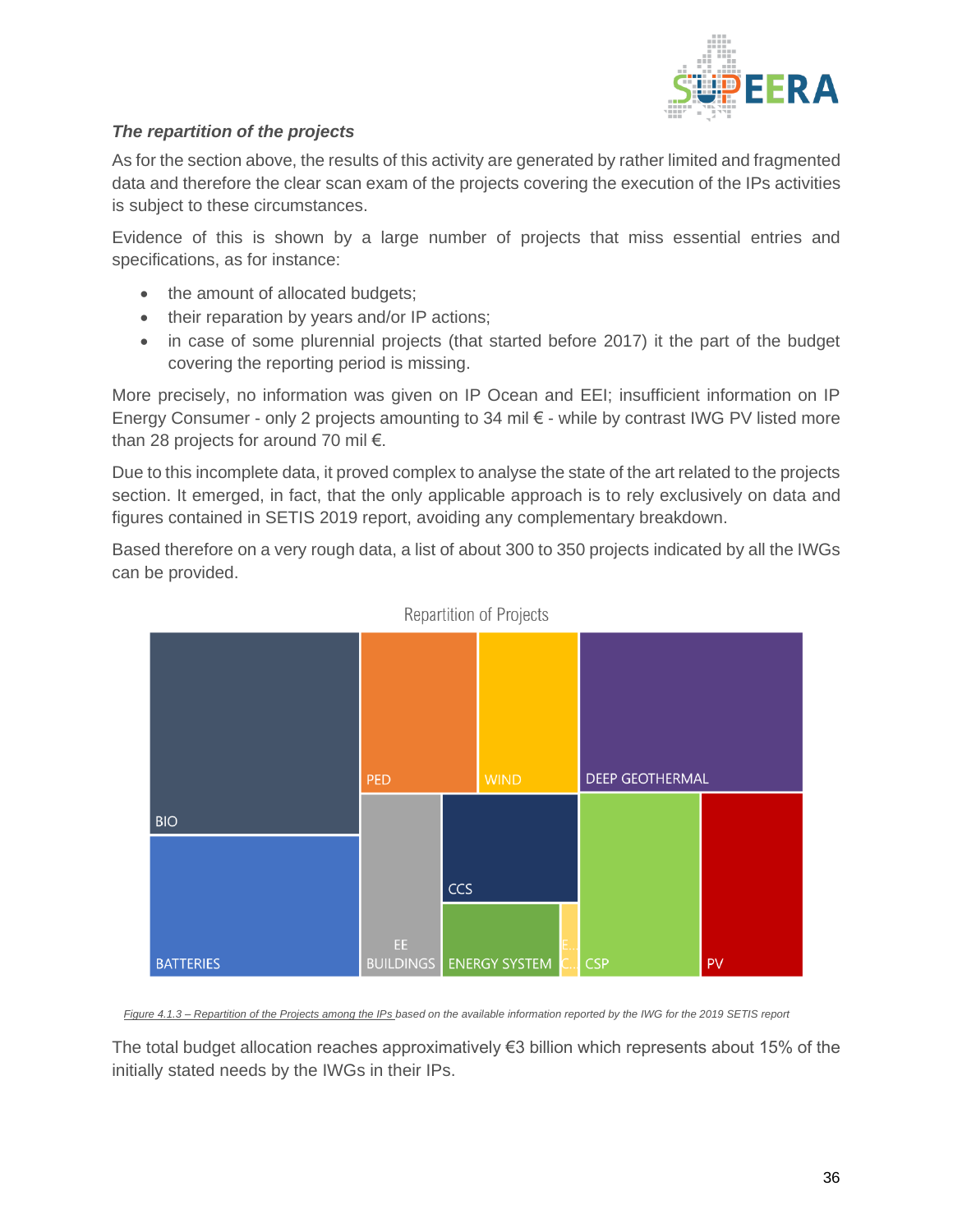

According to the categorisations carried out by the SUPEERA team, approx. 64% of the total number of analysed projects (211 projects) are funded at national level; 29% (97 projects) are directly financed at the European level while 7% could not be classified (24 projects).

Regarding the total budget of the projects, on the other side, those funded by Member States/Associated Countries represent a 77% of the total amount, while 22% is generated by European projects. The total amount deriving from unclassified projects is negligible.

It emerges, from gathered data, that the contribution of national projects (both in terms of number of projects and their value) is higher than the funding provided directly by the EU.



Reported investments across IPs

*Figure 4.1.4 – Reported investments across IPs based on the available information reported by the IWG for the 2019 SETIS report*

An isolated case that deserves mentioning is the Implementation Plan on Positive Energy District. This IP reported approximatively  $\epsilon$ 1,2 billion generated by national projects which represents more than 1/3 of the total amount reported by all the Implementation Plans and more than 1/2 of the amount reported for the national projects. In this situation, the figures reported by the IWG might result from an error. Therefore, it is noteworthy how the final considerations on projects contributing to the execution of the SET-Plan change if the given figures on PED are not taken into account.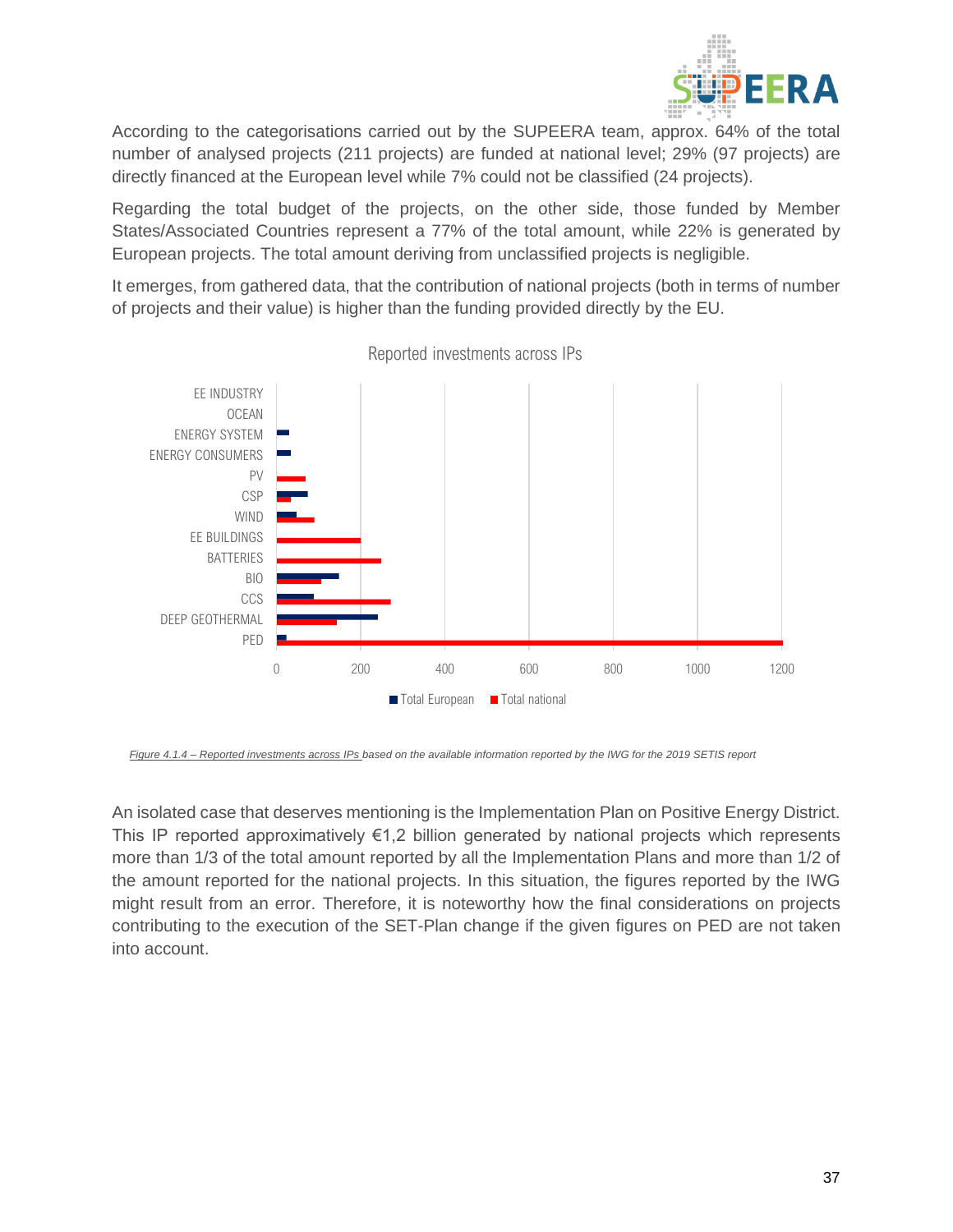

Total of reported investments



*Figure 4.1.5 – Total amount of reported investments based on the available information reported by the IWG for the 2019 SETIS report*

In effect, if the contribution of the IP on Positive Energy Districts is omitted, the total investments reach €1,8 billion (less than 10% of the needs initially stated by the IWGs in their IPs). While the repartition between national and European projects remains about the same, national projects now amount to 63% of the total and European project to 36%. Here it is evident that national and European projects are much closer in terms of funding per project.

When it comes to the country of origin of funding, it is worth noticing that more details on the projects and their budgets have been gathered from Germany. It was listed that Germany was carrying out 56 different R&I projects and activities funded on national/regional level, covering almost all of the IPs the country is supporting, with the only exception of the IP on the Energy Systems. Other examples are France and Spain which finance 22 and 30 projects respectively, although they result active in only a half of the IPs they officially endorsed. On the other hand, and according to the provided information, countries such as Belgium, Sweden or Turkey, active in several IPs, result to finance only one or two projects.

There is a considerable amount of countries, that despite officially endorsing various IPs, are not associated with any nationally funded projects within the 2019 IWG report. Italy, for example, is reportedly endorsing all of the IPs, even chairing two of them ("Bioenergy and Renewable Fuels for Sustainable Transport" and "Increase the resilience and security of the energy system") while according to the IWGs data the country does not appear to be active towards the targets of any of them.

Finally, it might be concluded that a more accurate synopsis on ongoing project would be only possible if a predefined and agreed methodology is put in place which would permit a collection of uniformed data. The availability of data on the national level, as indicated for example in France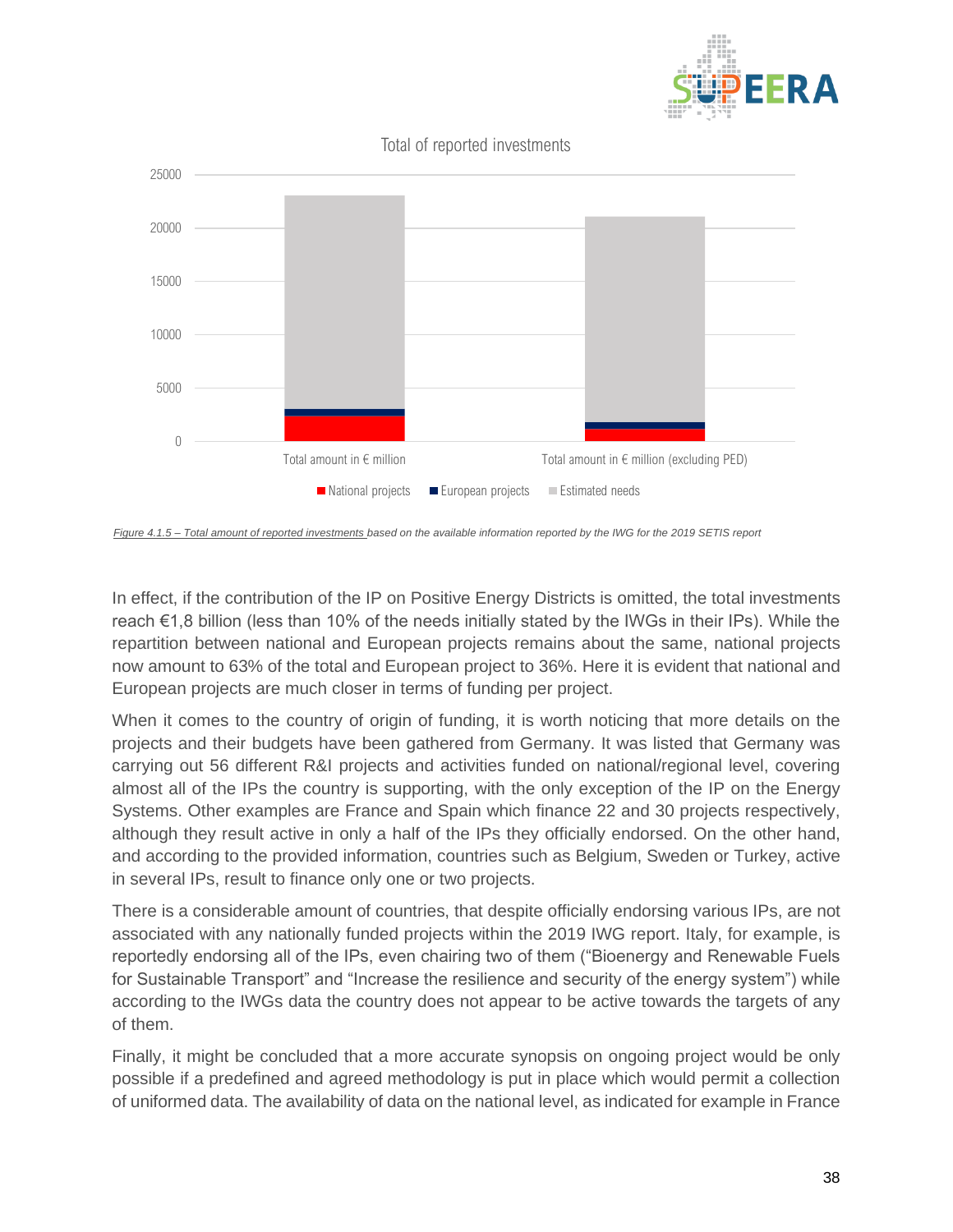

and Spain or limited/inexistent data from IWG Smart Solutions for Energy Consumers" and "Initiative for Global Leadership in Ocean Energy" clearly indicates a need for a different way in collection, processing and using data which eventually calls for a better and permanent coordination of relevant stakeholders (IWGs, national funding agencies/bodies, RTOs etc).

Concerning the future calls, only five IPs listed ten or more calls while five IPs listed five or less calls. Furthermore, the data is often very scarce (no budget or information about the targeted activities indicated) and the entries in the list do not always refer to future calls but to already existing calls, which will end after 2020.

Consequently, in the current situation, the data can only be used to provide some information to external stakeholders, who may not be aware of the mentioned existing or future calls. However, it is very difficult to imagine that the listed calls are the only ones to be considered in relation to the different technologies. This is why it cannot be used as a tool to foresee the progress in the coming months/years and gives no indication on the pace of progress for the different Implementation plans.

### <span id="page-39-0"></span>**4.2 Qualitative analysis of the interviews**

To complement the previous quantitative analysis, six interviews were held with some members of EERA being active, at different level, in an IWG. The list of interviews can be found in annex 2.

While this activity was not initially planned in Task 1.1, the idea emerged when analysing the data from the available SET-Plan progress report of 2019. As the this was insufficiently detailed or were missing, it seemed necessary to get a better understanding of the situation directly from IWGs. Being the reporting process in effect subject to the dynamics inherent to each IWGs – which by consequence differs from one IWG to another – a direct approach could have allowed an in-depth examination of the state of play.

To this regard, SUPEERA partners decided to lead several interviews within a sample of IWGs in order to 1) get an insight on the current IP progress, 2) understand better how the reporting process was internally managed and 3) discuss and propose ideas on possible ways to enhance the whole process for 2020.

Based on these interviews, the main barriers were first addressed and analysed. Subsequently, various best practices, helping one or another IWG in gathering quality data, were listed. Finally, some preliminary suggestions were drawn on possible ways to enhance the reporting process for the years to come.

It is important to highlight that the situation differs from one IWG to another, and what can be proper for some, or a majority of the IWGs, is not applicable for all of them. The following elements rather show a trend that could be identified from the interviews.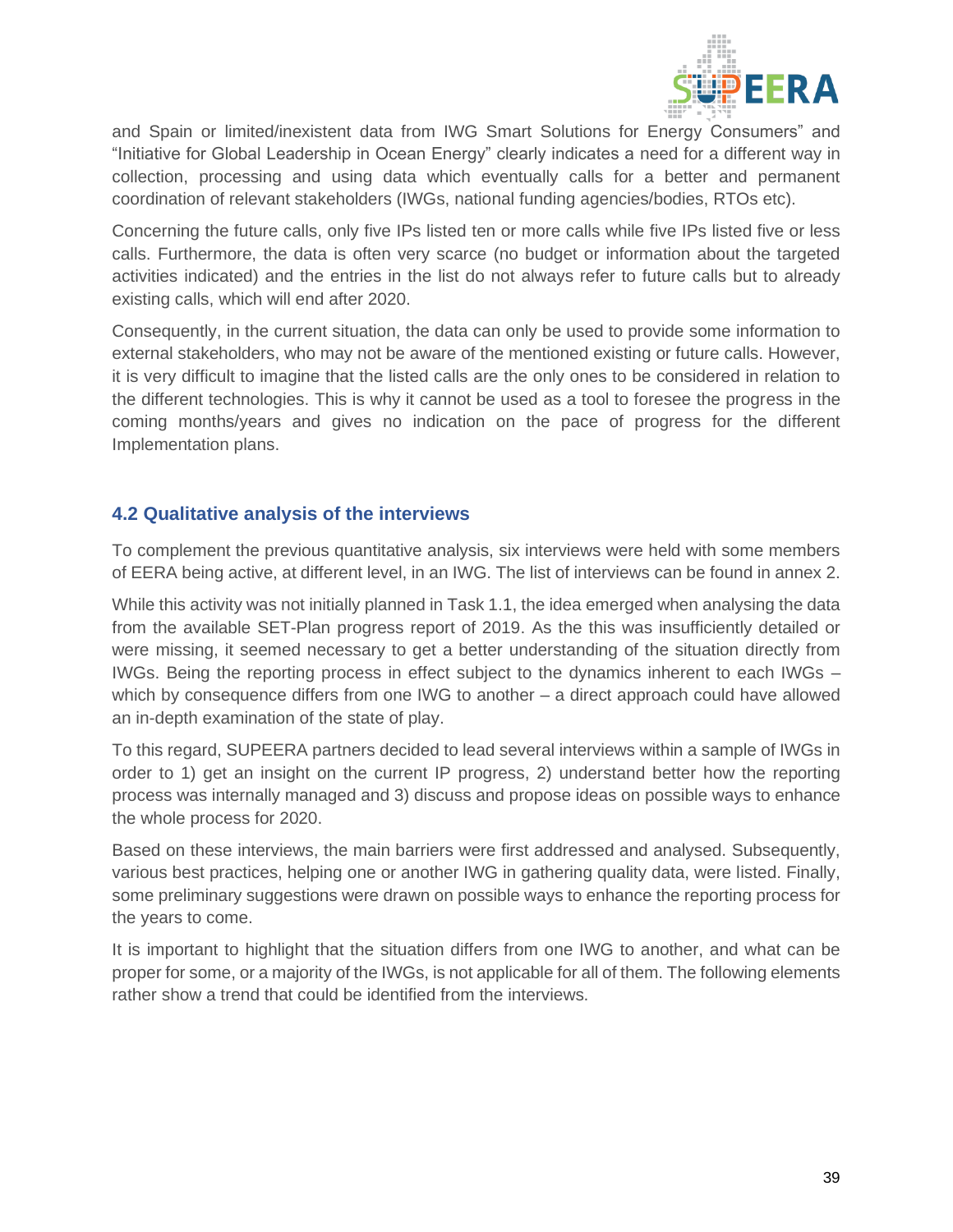

## *The main challenges to gather relevant and quality information*

## • **Dynamics within the IWGs**

Different internal dynamics may have an impact on the quality of the collected information. Since the IWG are operating on voluntary basis, the underlying reporting dynamics refer principally to the willingness of its components to contribute to the reporting process at whole.

Given the premise, the current state of the art differs greatly among the IWGs: some IWGs appear to be at a standstill while others show a low level of activity. The number of meetings held by single IWG can serve as an example: while an IWG is officially running, a more in-depth analysis on the internal situation shows that the envisaged activities have a limited range. Consequently, the stakeholder contribution may be limited to the minimum and much information may never be passed on to members contributing effectively to the execution of the IPs activities. When even relevant information exist, members may not have incentive in providing those data, as they are not involved in any of activity within the IWG. This context of weak interconnection may therefore not provide the right incentive and means for the members to provide suitable and coherent information.

The voluntary basis involvement of relevant stakeholders within each IWG therefore determinate the result of the reporting analyses. For future reporting activities, it would be recommended therefore to establish a common and shared denominator, which would give an impetus to all members to participate in the process, obviating on one side to the potential and unequal engagement of all the members and, on other side, stimulate them to provide all necessary data for a complete report.

The above-mentioned gains even more on importance if the IWG members' participation depends on the priorities defined by countries of origin. For instance, political reasons were mentioned as one of the reasons behind the lack of feedbacks from the members. Therefore, the "national" willingness to participate and support the IWGs activities proves to be as important as the level of activity of a single member within this IWG.

#### • **Lack of financial resources to get the accurate information**

The quality of the reporting is intrinsically linked to the quality of the information that was gathered. However, the absence of a proper financial support for carrying out the reporting process, was often pointed out as one of the major obstacles in gathering proper information.

Member States and Associate Countries have different mechanism through which the execution of single projects is monitored and reported (centralized vs regional/local data monitoring and reporting system). For the countries with more decentralised system it is therefore more arduous to gather complete information on specific projects covering SET-Plan IPs priorities.

Additionally, not all the countries are represented in one IWG, which makes it increasingly difficult to have access to the data for these countries.

Finally, since the participation in the IWG is on voluntary basis and given the fact that reporting the exercise requires time and financial resources, the information provided relied mainly on the availability and the willingness of the participants to contribute.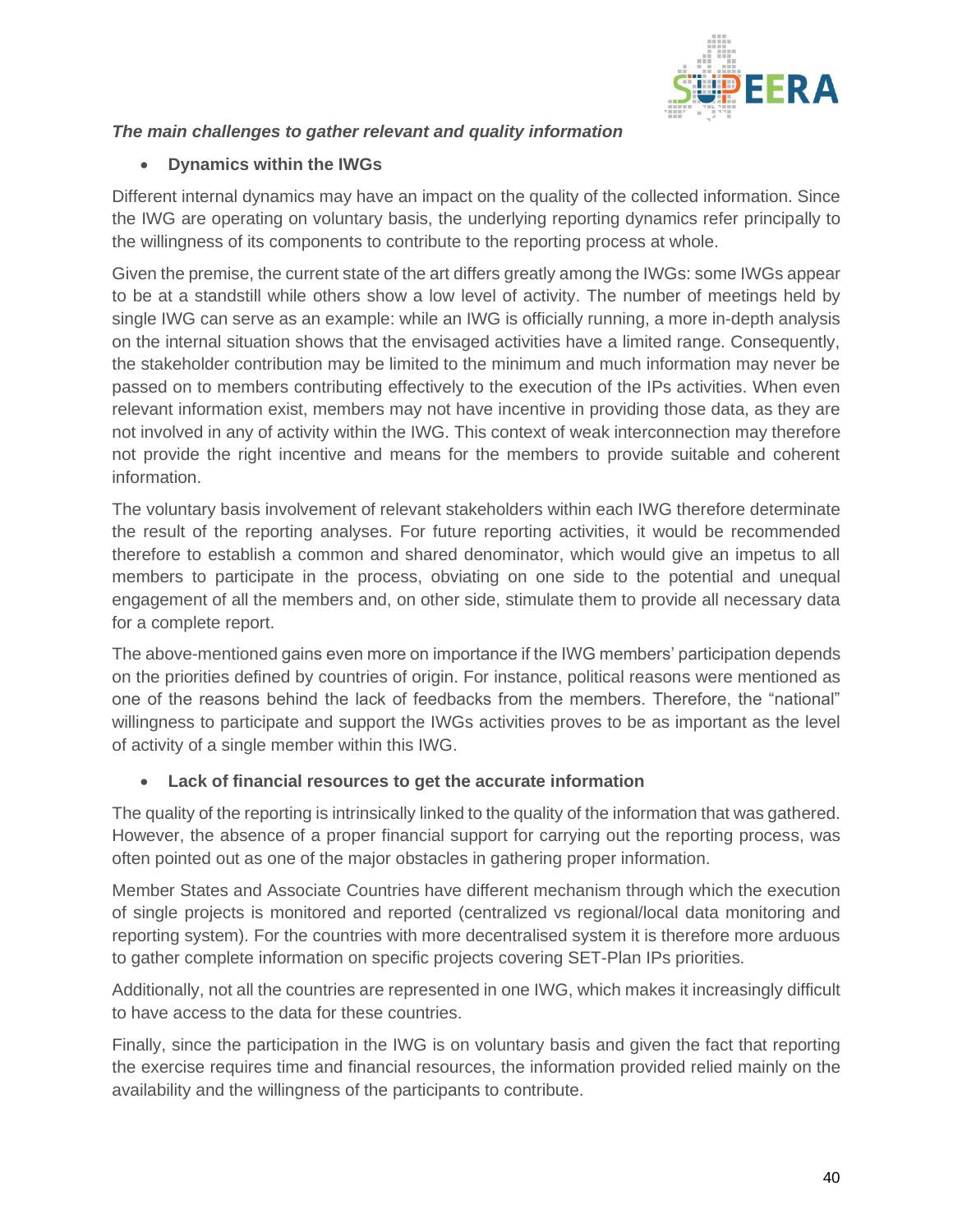

#### • **Complexity of the system**

The complexity of the SET-Plan environment was sometimes pointed out as an additional difficulty for the IWGs' members. This complexity mainly refers to the multiple actors and layers that are intrinsic in the SET-Plan environment (IWGs, ETIPs, JAs, SETIS, SUPEERA, other relevant stakeholders). The IWG members therefore might not always have a clear overview of neither the state of play nor the IWG. This eventually might prevent them to completely comprehend the SET-Plan dynamics and request for additional and ad hoc actions.

Consequently, this complexity, which for some IWG members makes role of different actor not clear and prevents a fluid communication, might discourage more proactive participation.

#### *The facilitating practices to gather more structured information*

#### • **The internal organisation of the IWGs**

A clear internal organisation appeared as one of the main arguments to support effective work and reporting.

Therefore, a well-defined repartition of the tasks and the internal communication within the IWGs, including contributions from supporting initiatives (as for instance PV Impact), can facilitate gathering of more accurate information.

Communication within external stakeholders, on the other side, is essential and often ensured by regular meetings held by the IWGs. These external stakeholders are relevant contributors in gathering missing information.

What emerged from the feedbacks, as a conclusion, is that a well-structured IWG and the presence of a core-working group is a critical point for the success of the report process.

#### • **A potential deriving from the SET-Plan environment**

Despite the fact that the SET-Plan environment represents a rather high level of complexity - due mainly to the involvement of numerous stakeholders of different nature - it is also an effective tool for the execution of the IPs.

Each IWG, depending on its internal organisation, is supported by initiatives (funding schemes) such as ETIPs, Joint Actions (JAs) and ERA Nets. All the solicited EERA members involved in the IWGs underlined the relevance and the essential contribution those three funding schemes have in the execution of the respective IPs.

From the received feedbacks, it emerged that a role of the single supporting schemes (whether ETIPS, JA or ERA-Nets) is not perceived equally by all the IWG. While several IWGs strongly rely on these initiatives, through continuous communication and coordination, other do not profit entirely from these resources. To achieve a maximum impact at the SET-Plan level as a whole, a more structured (or even uniformized) collaboration between these actors is recommended.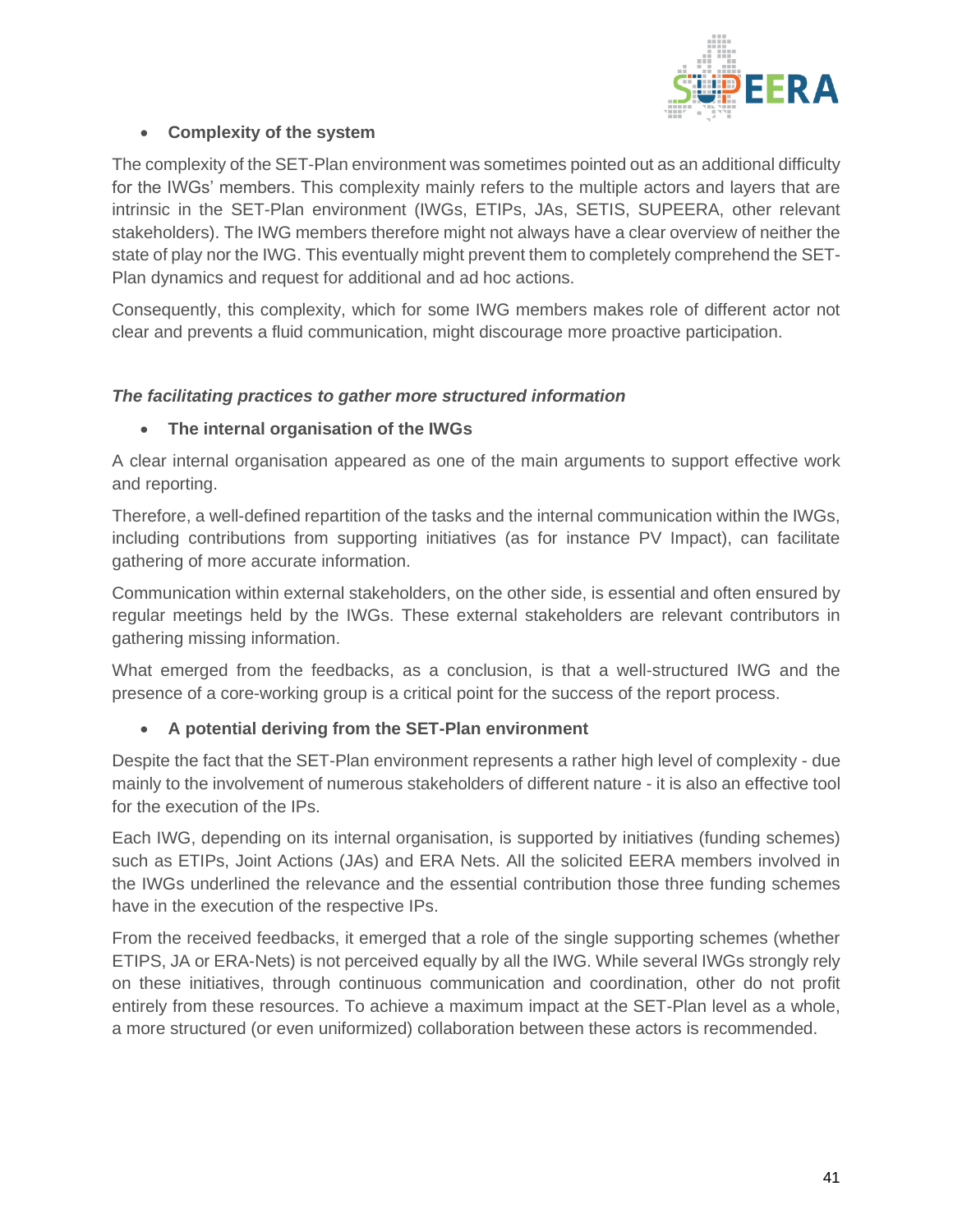

# <span id="page-42-0"></span>**V CONCLUSION AND WAY FORWARD**

This report addressed and gave a preliminary analysis on the state of play of the open and covered activities of the Implementations Plans, as elaborated by the Implementation Working Groups of the SET-Plan.

This interim version aimed at drawing a first set of observations concerning the progress of each IP and, when the available data permitted it, analysed the progress of the SET-Plan as a whole (quantitative analysis). This exercise is followed by the detailed scrutiny of the working mechanisms of each IWG (qualitative analysis) in order to have the most accurate picture possible on both the challenges and achievements of the current state of play.

For a broader across IPs comparison, the report relied on the data made available by the IWGs during the SET-Plan annual progress report 2019. What emerged from this context, is that most of the IPs' initial defined targets are still relevant while five IPs need a revision of more than half of the respective targets. In most cases, the revision is needed because targets are already achieved, thus the reallocation of the efforts needs to be agreed and implemented. On the other side i.e. for a minor part of targets to be revised, the reason lies in a redefinition either of priorities or policies direction that have made their execution irrelevant requiring now new and different approaches.

A more in-depth examination of the Implementation Plans' activities shows that almost half of them are considered as progressing (labelled green: "in progress"): in effect, 62% of the activities indicated as a priority by the IPs are in the state of advancement ("green activities"). By deduction, it can be noticed that 55% of the total activities (38% of the prioritised activities) are not yet progressing. The Report therefore concentrates on challenges and opportunities that go beyond the preestablished categorisation method (a so called "traffic lights") to apprehend a real up-todate situation.

The projects' value reported by the IWGs amounts to  $\epsilon$ 3 billion which represent about 15% of the originally identified needs. More specifically, approximatively 64% of the total amount can be labelled as "national" funding (the one allocated by Member States'/Associated Countries' bodies), while 29% can be labelled as "European" funding (projects directly funded by institutions and agencies of the EU). The source for remaining 7% could not be clearly identified from available data. A significant number of projects and respective amounts were communicated by the IWG on Positive Energy District, which represent more than a third of the total reported funding. As for single MS/AC contributions and related projects, Germany stands out as the most consistent and active country, followed by France and Spain. On the other hand, Belgium, Sweden and Turkey are the countries that provided the least information on projects.

With a goal to delimitate a broader context of the reporting process and in order to add a value to the present Report (that could be otherwise considered as a mere interpretation of the SETIS 2019 report), SUPEERA partners have conducted several interviews with EERA members present in different IWGs. It appeared essential, in effect, to gather information, subjective per nature, on the current IPs' progress and the way the reporting process was internally managed. A set of questions where distributed to EERA members with a purpose to gather "first-hand" information related to the internal dynamics of the IWGs, financial resources on the disposal and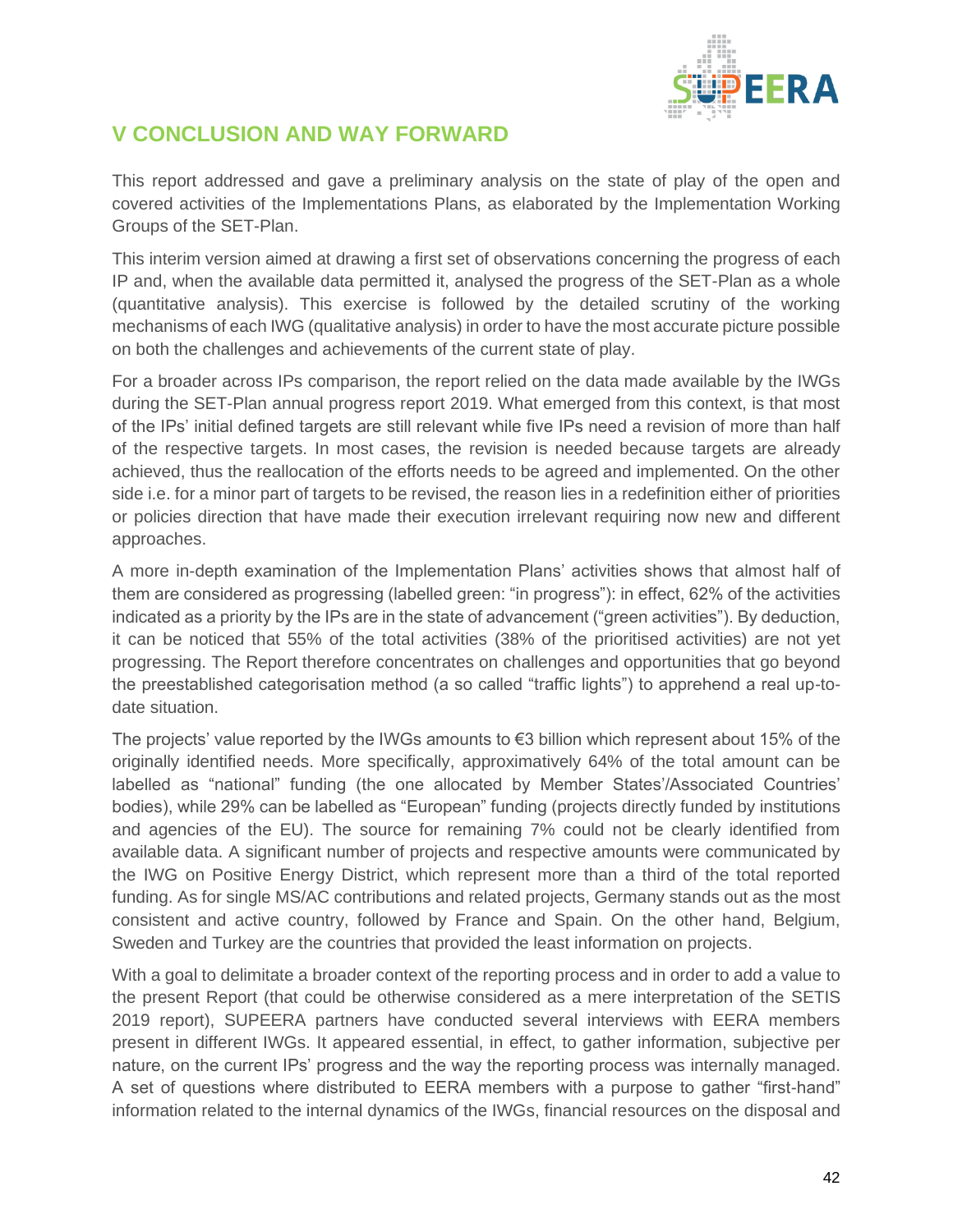

their understanding of the SET-Plan environment. The report attempted then to identify the facilitating practices related to the internal organisation of the IWGs, the role of the Member States and Associated Counties and, finally, the potential benefits of the SET-Plan environment.

To summarize this first Interim report on the progress of the execution of the SET-Plan IPs, several preliminary conclusions can be drawn.

Firstly, to apply a cross IP analysis and to have a general overview of the progress of each Implementation Plan, the data contained in both the SETIS report *Implementing the SET Plan: Progress from the Implementation Working Groups* and single IWGs reports proved to be fundamental to build this Report. However, the latter cannot be considered as complete and exhaustive in all its parts. The reasons for these limits can be identified in several inherent characteristics of the IWGs it selves and in the context in which this Report has been produced.

The functioning of the Implementation Working Groups is mainly based on the availability and the willingness of the participants to contribute and, eventually, on the support of the external stakeholders. These differences in operative mechanisms made the reporting process diversified and complex. This resulted on one hand in valuable input while, and, on the other, could not provide a harmonized and comprehensive set of data.

In addition, the changing context related to the implementation of the Project and of this specific activity required a new approach. The starting date of SUPEERA (January 2020, when the official SETIS reporting was already concluded) and the Covid-19 crisis, have influenced the initial plan of the task. Several mitigation actions, which partially counterbalanced the unfavourable circumstances and facilitated eventually the release of this Report, have been put in place. However, there are still actions to be undertaken in order to reach all the objectives defined for this task, as for example provide more granularity on the resources that are needed to execute open IPs activities in terms of funding, human resources and/or infrastructure.

The aim is to continue developing this task, for which a more structured collaboration with SETIS in 2020 reporting process will be sought, while a new and more efficient communication between SUPEERA and EERA members taking part in IWG activities will be defined. These two approaches should result in a more consistent and functional Interim report on the state of play of the SET-Plan Implementation Plans in the next two years.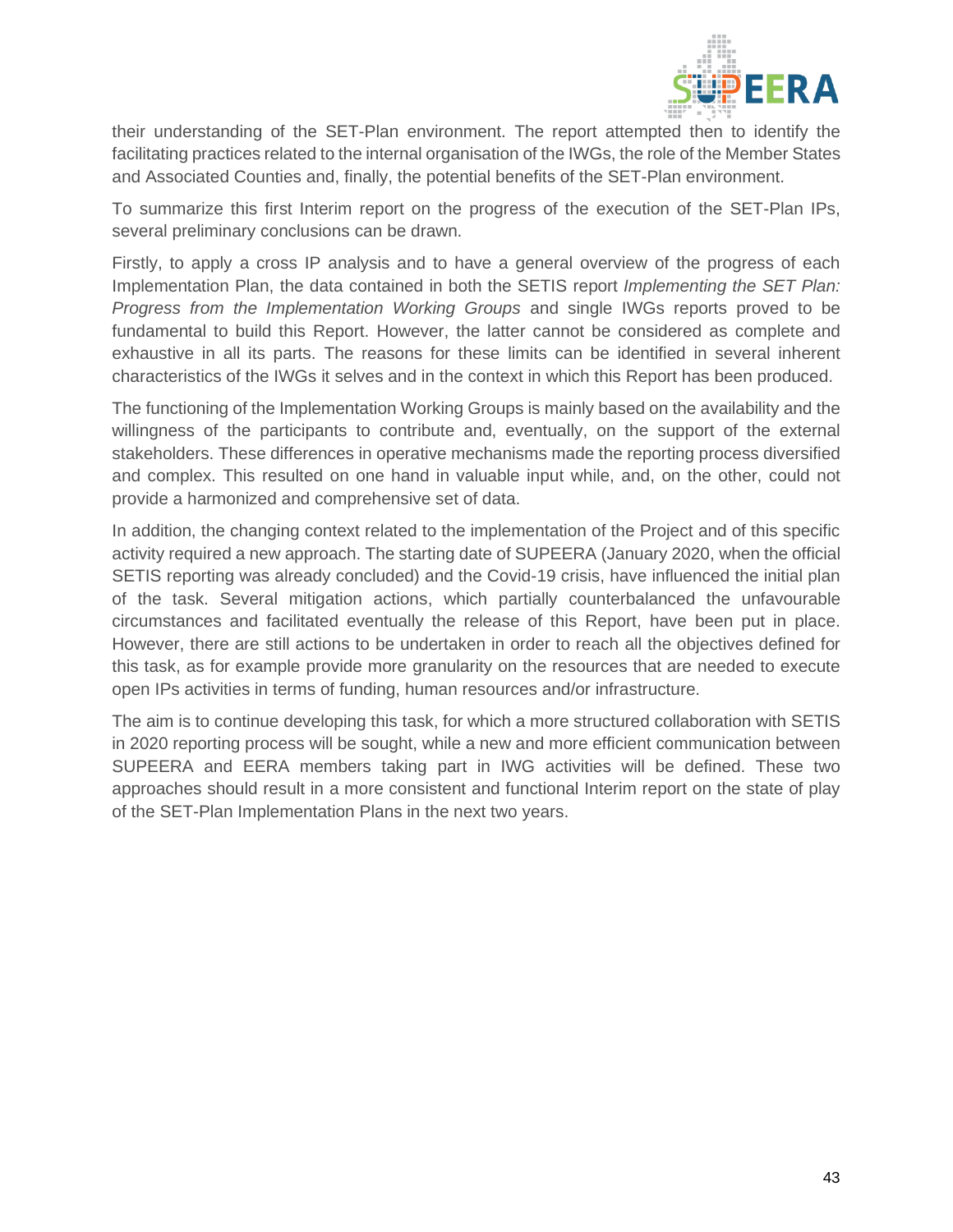

# **ANNEX 1 - Template for gathering additional information from IWGs**

*Page 1* **Activity number Implementation Plan activity (as in the endorsed IP) Progress % of execution of the activity For activities below 100%: is additional support needed ? (yes/no) If not, why don't you need support ? If yes, please specify your needs Cross-cutting topics Funding (precise amount needed in million €) Comments on funding Expertise (precise amount of FTE needed) Comments on expertise Infrastructure (please specify the kind of infrastructures, and what are the barriers to have access to them) Pls indicate any crosscutting topics already defined by the activity Pls indicate any crosscutting topic which is not defined in your IP at present but would be useful to support the execution of one or more activities/subactivities**

#### <span id="page-44-0"></span>*Page 2*

| <b>Project name</b> | <b>Start</b><br><b>Website or short</b><br>description*<br>year <sup>*</sup> | End<br>vear* | <b>Budget</b><br>(EUR<br>million) <sup>*</sup> | Relevant activities addressed/ targets<br>achieved* | <b>Please specify to</b><br>which<br>activity(ies) the<br>project is related<br>(indicate activity)<br>number) | Share of the<br>budget going to<br>the mentioned<br>activity (if several,<br>please try to<br>divide the budget<br>as much as<br>possible among<br>the different<br>activities)<br>In million $\epsilon$ |
|---------------------|------------------------------------------------------------------------------|--------------|------------------------------------------------|-----------------------------------------------------|----------------------------------------------------------------------------------------------------------------|----------------------------------------------------------------------------------------------------------------------------------------------------------------------------------------------------------|
|---------------------|------------------------------------------------------------------------------|--------------|------------------------------------------------|-----------------------------------------------------|----------------------------------------------------------------------------------------------------------------|----------------------------------------------------------------------------------------------------------------------------------------------------------------------------------------------------------|

\* Information already provided by the IWGs for the 2019 report. This was already filled in this template.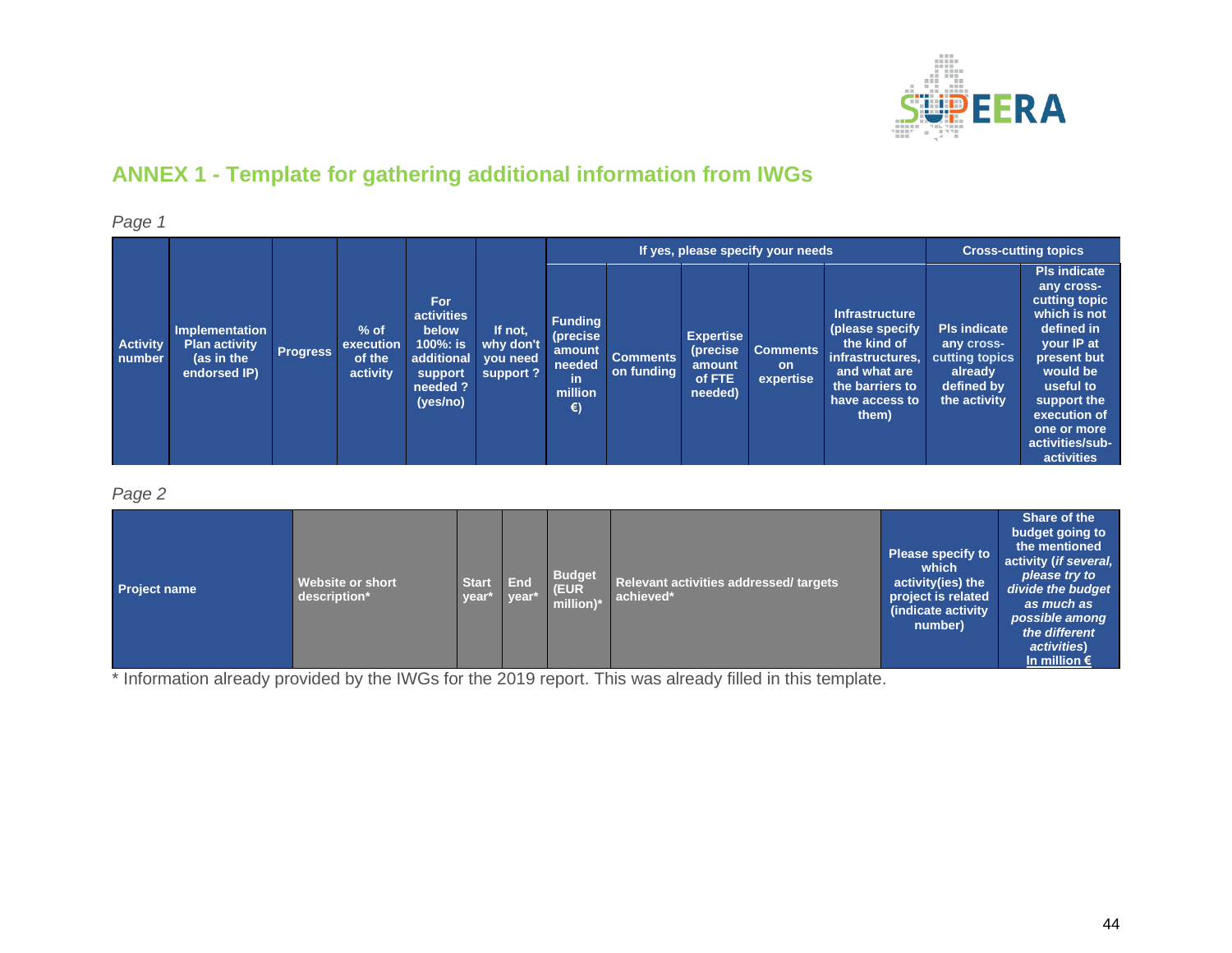

# <span id="page-45-0"></span>**ANNEX 2 - List of the interviews and contacted representatives of EERA member organisations**

All the interviews were conducted between April 15<sup>th</sup> to May 15<sup>th</sup>, 2020.

- Tiina Koljonen (EERA JP Economic, Environmental and Social Impacts of the Energy Transition) for the IWG on Energy Consumers
- Marie Bysveen (EERA JP on CCS) for the IWG on CCUS
- Mattias Andersson (EERA JP on Wind Energy) for the IWG on Offshore Wind
- Ivan Gordon (EERA JP on Photovoltaic Solar Energy) for the IWG on Photovoltaics
- Inga Berre (EERA JP on Geothermal) for the IWG on Deep Geothermal
- Andrea Monti (EERA JP Bioenergy) for the IWG on Bioenergy and Renewable Fuels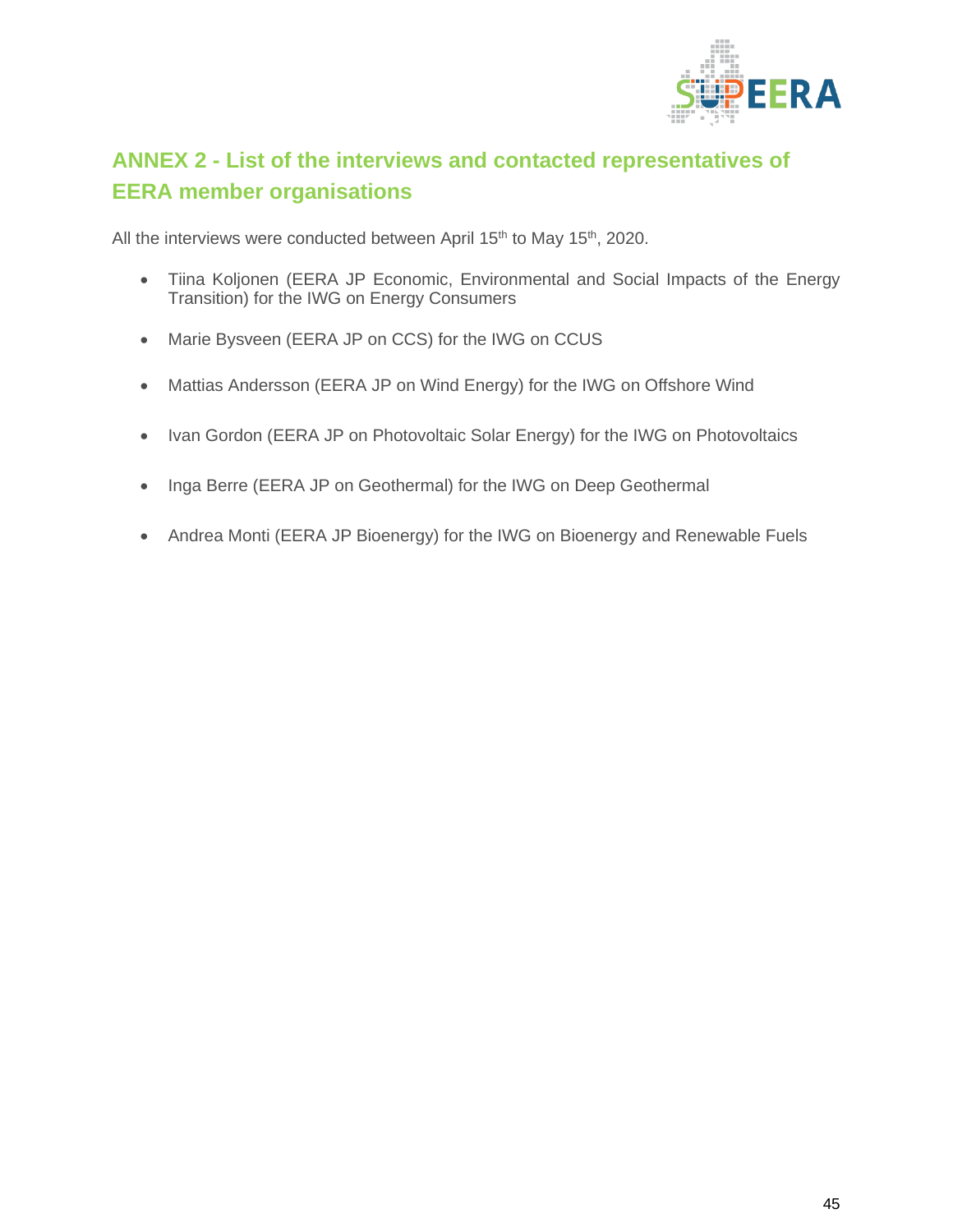

# <span id="page-46-0"></span>**ANNEX 3 - Table of the activities repartition along their state of progress**

- Ongoing projects addressing the IP activity
- Waiting to take off
- No progress<br>
X The activity is
- The activity is prioritised by the IWG

### **IP: Initiative for Global Leadership in Concentrated Solar Power**

| <b>Number</b> | <b>Actions</b>                                                                                                                                                   | <b>Priority</b> | <b>Progress</b> |
|---------------|------------------------------------------------------------------------------------------------------------------------------------------------------------------|-----------------|-----------------|
|               | Advanced linear concentrator Fresnel technology with direct molten salt<br>circulation as heat transfer fluid and for high temperature thermal<br>energy storage |                 |                 |
| 2             | Parabolic trough with molten salt                                                                                                                                |                 | ٠               |
| 3             | Parabolic trough with silicon oil                                                                                                                                |                 | ٠               |
| 4             | Solar tower power plant to commercially scale-up and optimize the core<br>components of the open volumetric air receiver technology                              | X               |                 |
| 5             | Improved central receiver molten salt technology                                                                                                                 | X               |                 |
| 6             | Next generation of central receiver power plants                                                                                                                 | X               |                 |
| 7             | Pressurized air cycles for high efficiency solar thermal power plants                                                                                            |                 | ٠               |
| 8             | Multi-tower central receiver beam down system                                                                                                                    |                 |                 |
| 9             | Thermal energy storage                                                                                                                                           | X               |                 |
| 10            | Development of supercritical steam turbines optimised for the specifics<br>of CSP applications                                                                   |                 |                 |
| 11            | Development of advanced concepts for improved flexibility in CSP<br>applications                                                                                 | X               |                 |
| 12            | Development and field test of CSP hybrid air Brayton turbine combined<br>cycle sCO2 systems                                                                      | X               |                 |

## **IP: Initiative for Global Leadership in Photovoltaics**

| <b>Number</b> | <b>Actions</b>                                                                                                               | <b>Priority</b> | <b>Progress</b> |
|---------------|------------------------------------------------------------------------------------------------------------------------------|-----------------|-----------------|
|               | PV for BIPV and similar applications (building integrated PV includes<br>here the integration of PV into the infrastructure) | Χ               |                 |
|               | Technologies for silicon solar cells and modules with higher quality                                                         |                 |                 |
|               | New multi-junction PV technologies for highest efficiencies at<br>reasonable costs                                           |                 |                 |
|               | Development of PV power plants and diagnostics                                                                               |                 |                 |
| 5             | Manufacturing technologies for silicon and thin-film PV                                                                      |                 |                 |
| 6             | Cross-sectoral research at lower TRL                                                                                         |                 |                 |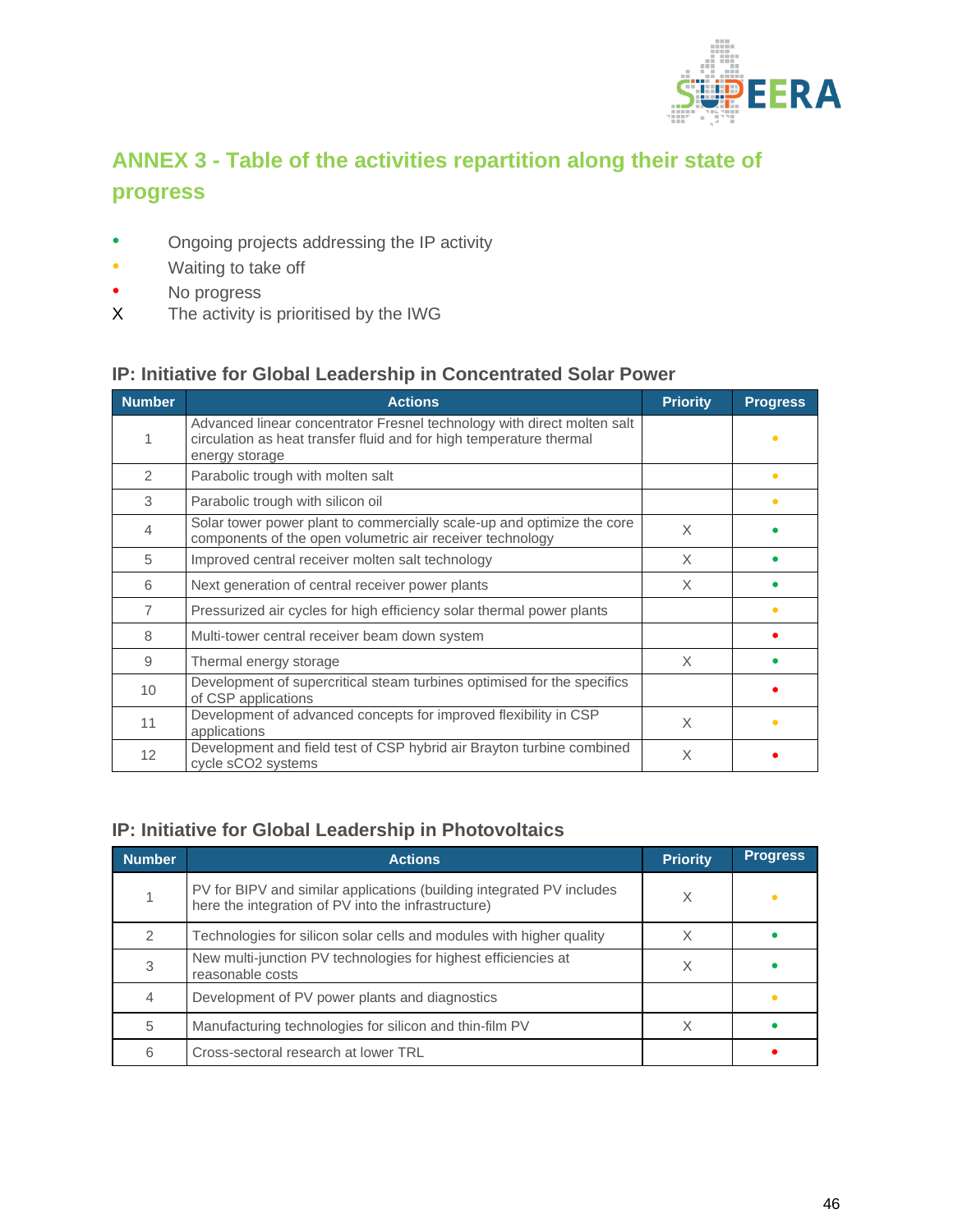

| <b>Number</b> | <b>Actions</b>                                                                                                           | <b>Priority</b>        | <b>Progress</b> |
|---------------|--------------------------------------------------------------------------------------------------------------------------|------------------------|-----------------|
| 1             | Geothermal heat in urban areas                                                                                           | <b>Not</b><br>provided |                 |
| 2             | Materials, methods and equipment to improve operational availability<br>(high temperatures, corrosion, scaling)          | Not<br>provided        |                 |
| 3             | Enhancement of conventional reservoirs and deployment of<br>unconventional reservoirs                                    | <b>Not</b><br>provided |                 |
| 4             | Improvement of performance (conversion to electricity and direct use of<br>heat)                                         | Not<br>provided        |                 |
| 5             | Exploration techniques (including resource prediction and exploratory<br>drilling)                                       | Not<br>provided        |                 |
| 6             | Advanced drilling/well completion techniques                                                                             | <b>Not</b><br>provided |                 |
| 7             | Integration of geothermal heat and power in the energy system and grid<br>flexibility                                    | Not<br>provided        |                 |
| 8             | Zero emissions power plants                                                                                              | Not<br>provided        |                 |
| 9             | NTBE A. Increasing awareness of local communities and involvement<br>of stakeholders in sustainable geothermal solutions | <b>Not</b><br>provided |                 |
| 10            | NTBE B. Risk mitigation (financial/project)                                                                              | <b>Not</b><br>provided |                 |

# **Initiative for Global Leadership in Deep Geothermal**

# **IP: Initiative for Global Leadership in Offshore Wind**

| <b>Number</b> | <b>Actions</b>                         | <b>Priority</b> | <b>Progress</b> |
|---------------|----------------------------------------|-----------------|-----------------|
|               | System Integration                     | X               | $\bullet$       |
| $\mathcal{P}$ | Wind Energy Offshore Balance of Plant  | X               |                 |
| 3             | Floating Offshore Wind                 | X               |                 |
| 4             | Wind Energy Operations and Maintenance | X               |                 |
| 5             | Wind Energy Industrialisation          | X               | $\bullet$       |
| 6             | Wind Turbine Technology                | X               |                 |
|               | <b>Basic Wind Energy Sciences</b>      | X               | ٠               |
| 8             | Ecosystem and social impact            | X               |                 |
| 9             | Human Capital Agenda                   | X               |                 |

# **IP: Initiative for Global Leadership in Ocean energy**

| <b>Number</b> | <b>Actions</b>                                                                                                       | <b>Priority</b> | <b>Progress</b> |
|---------------|----------------------------------------------------------------------------------------------------------------------|-----------------|-----------------|
|               | Tidal Energy technology device development and knowledge building<br>up to TRL6                                      |                 |                 |
|               | Tidal energy system (device and array) demonstrations and knowledge<br>building in operational environment (TRL 7-9) |                 |                 |
|               | Wave energy - technology device development, including system<br>demonstration and knowledge building (up to TRL6)   |                 |                 |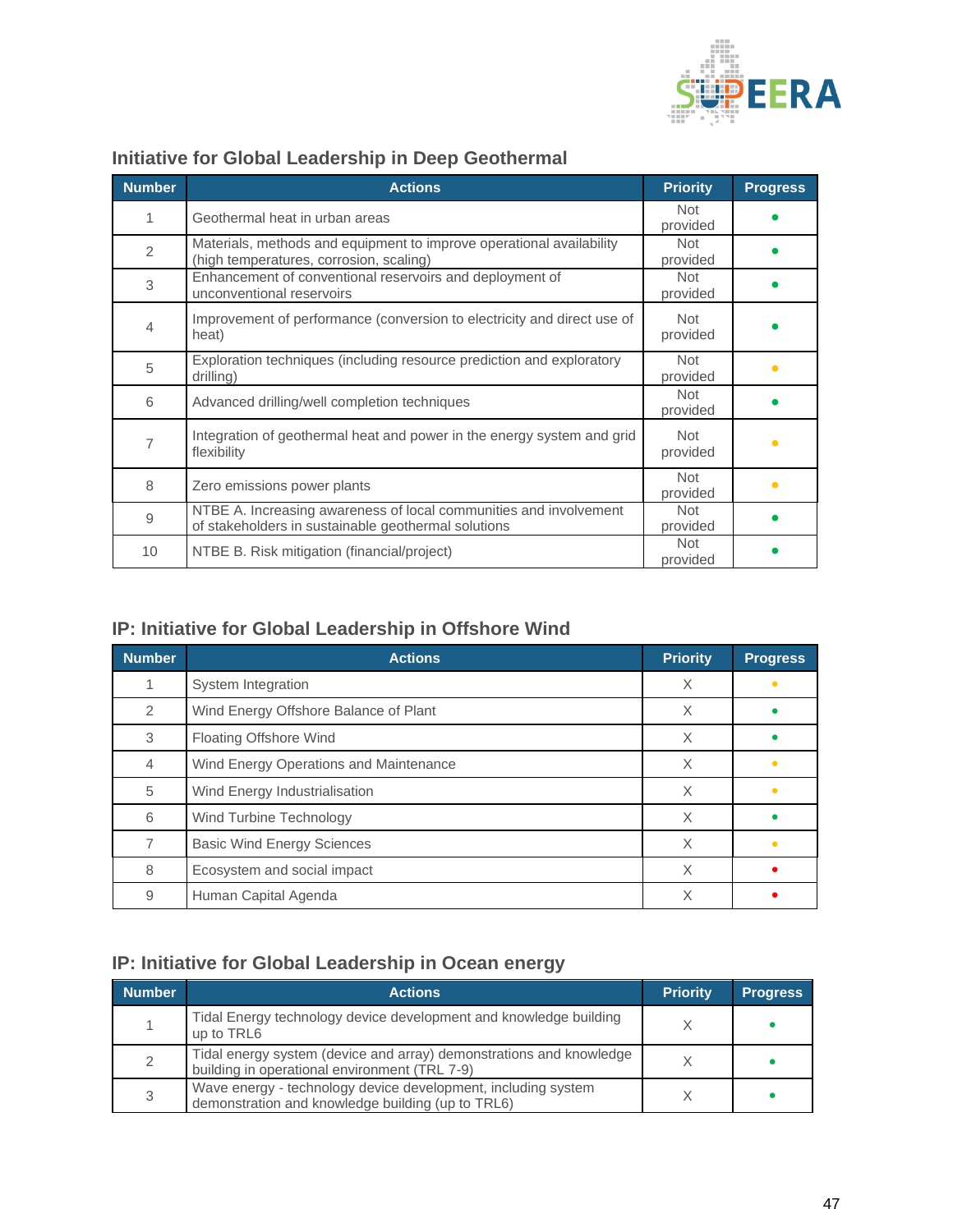

| 4  | Wave energy – device and array system demonstration at large scale<br>device and early demonstration array scale and leading onto large<br>scale deployment (TRL 7-9).                                                                                                                                                                                                                               | X |           |
|----|------------------------------------------------------------------------------------------------------------------------------------------------------------------------------------------------------------------------------------------------------------------------------------------------------------------------------------------------------------------------------------------------------|---|-----------|
| 5  | Installation, logistics and testing infrastructure as well as supply chain<br>development for the wave and tidal sectors                                                                                                                                                                                                                                                                             |   | $\bullet$ |
| 6  | Development of stage gate metrics (technical standards and guidelines)<br>for wave technology evaluation.                                                                                                                                                                                                                                                                                            | X |           |
|    | Facilitating access to investment finance for ocean energy technology<br>development.                                                                                                                                                                                                                                                                                                                |   | ٠         |
| 8  | Creation of an EU Insurance and Guarantee Fund to underwrite various<br>project risks: This would be targeted at the first ocean energy projects<br>to cover technology risks such as availability, performance, failures, etc.<br>A common reserve fund available to multiple projects in the initial farm<br>or plant roll-out, to spread the risk and reduce the cost of providing<br>guarantees. |   |           |
| 9  | Wave Energy Europe Pre Commercial Procurement (PCP) action for<br>development of wave energy technology.                                                                                                                                                                                                                                                                                             | X |           |
| 10 | Development of certification and standards to support offshore<br>renewable technology development.                                                                                                                                                                                                                                                                                                  |   |           |
| 11 | De-risking environmental consenting through an integrated programme<br>of measures.                                                                                                                                                                                                                                                                                                                  |   | ٠         |

## **IP: Smart Solutions for Energy consumers**

| <b>Number</b> | <b>Actions</b>                                                                                                                                                                                                                                                                                                                                                                             | <b>Priority</b> | <b>Progress</b> |
|---------------|--------------------------------------------------------------------------------------------------------------------------------------------------------------------------------------------------------------------------------------------------------------------------------------------------------------------------------------------------------------------------------------------|-----------------|-----------------|
|               | To create an Overview of reference architecture and standards<br>available for projects;                                                                                                                                                                                                                                                                                                   |                 |                 |
|               | To commit to promote the use of a common terminology and template<br>to identify the reference architecture and standards used in projects<br>that address (i.e.) energy services;                                                                                                                                                                                                         | X               |                 |
| 3             | To commit to using SAREF (Smart Appliances REFerence) as a<br>standard ontology for Demand Side Flexibility projects                                                                                                                                                                                                                                                                       | X               |                 |
|               | To commit to developing and promoting the use of a reference<br>architecture for energy services for consumers at smart home and city<br>level. Therefore it was agreed to set up a Working Group composed of<br>Member States, DG ENER, DG CNECT and JRC to develop this<br>reference architecture. This WG will also develop a common<br>terminology and template mentioned in action 2. | X               |                 |
| 5             | Based on the above, to support the development of energy services via<br>apps and better forecasting through funding of R&I projects aimed to<br>develop energy services dedicated to houses and commercial<br>buildings. SMEs are specifically included in this action, since they have<br>a large and so far untapped potential for energy savings and cost<br>reduction                 |                 |                 |

## **IP: Europe to become a global role model in integrated, innovative solutions for the planning, deployment, and replication of Positive Energy Districts**

| <b>Number</b> | <b>Actions</b>                                                                                       | <b>Priority</b> | <b>Progress</b> |
|---------------|------------------------------------------------------------------------------------------------------|-----------------|-----------------|
|               | European Positive Energy Cities Platform                                                             |                 |                 |
| 1.1           | PED Cities Workshop organised with 70+ participants from 39 cities<br>and 19 countries in April 2019 |                 |                 |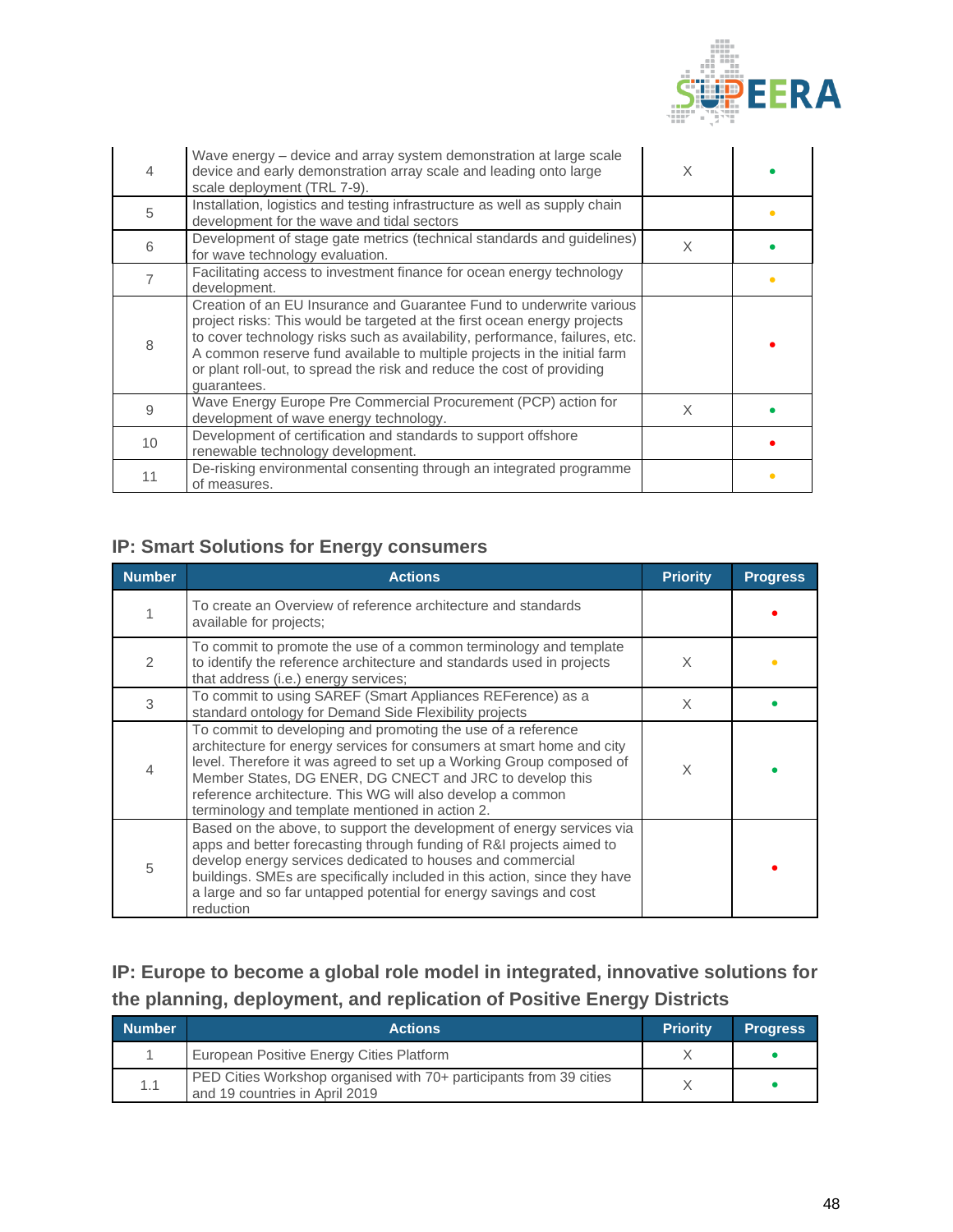

| 1.2            | Concept for PED community building and PED replication in September<br>2019                                                                                                                                         | X        |           |
|----------------|---------------------------------------------------------------------------------------------------------------------------------------------------------------------------------------------------------------------|----------|-----------|
| 1.3            | Establishment of PED City Panel as Advisory Board to the SET-Plan<br>Action 3.2 in November 2019                                                                                                                    | X        |           |
| $\overline{2}$ | <b>PED Innovation Labs</b>                                                                                                                                                                                          | $\times$ | $\bullet$ |
| 2.1            | Establishment of Funding Agency Working Group - Positive Energy<br>Districts (FAWG-PED) to launch a series of transnational joint calls in<br>April 2019, 22 regional and national R&I Funding Agencies participate | X.       |           |
| 2.2            | Endorsement of framework for a transnational joint call agenda by the<br>SET-Plan Action 3.2 Countries in June 2019                                                                                                 | X        |           |
| 2.3            | Preparation and launch of first transnational joint call on PEDs in<br>autumn/winter 2019/2020                                                                                                                      | $\times$ |           |
| 2.4            | Survey launched to regional and national R&I Funding Agencies to gain<br>overview about national PED Programmes in September 2019                                                                                   | X        |           |
| 2.5            | ERA-Net Cofund on PEDs under preparation in 2019/2020                                                                                                                                                               | X        | $\bullet$ |
| 3              | <b>PED Guides and Tools</b>                                                                                                                                                                                         | $\times$ | $\bullet$ |
| 3.1            | Publication of PED Booklet with structured overview of PED<br>(candidates) in European cities (first version in April 2019, second<br>version scheduled for November 2019)                                          | X        |           |
| 3.2            | Draft PED Framework Definition developed and launch of national<br>consultation process for all SET-Plan Action 3.2 countries and expert<br>workshop, endorsement is expected end 2019/beginning 2020               | X        |           |
| 3.3            | Framework for PED Certification planned                                                                                                                                                                             |          | $\bullet$ |
| $\overline{4}$ | PED Replication and Mainstreaming                                                                                                                                                                                   | X        | $\bullet$ |
| 4.1            | Establishment of PED Mobilization and Replication Group comprising<br>representatives of national city networks to work towards replication on<br>national levels (Kick-off planned in 2020)                        | X        | $\bullet$ |
| 5              | PED Monitoring and Evaluation                                                                                                                                                                                       |          |           |
| 5.1            | Development of common PED Monitoring and Assessment based on<br>PED Framework Definition is planned                                                                                                                 |          |           |
| 6              | Establishment of the Programme Management Structure                                                                                                                                                                 | $\times$ |           |
| 6.1            | Terms of Reference for the Steering Committee of National Delegates<br>have been endorsed in June 2019, 15 countries committed as active<br>partners to the SET-Plan Action 3.2                                     | X        |           |
| 6.2            | Programme Management Team has been established with 9 experts<br>(3,5 FTE) from 4 countries                                                                                                                         | X        |           |
| 6.3            | Financial model for the implementation of the programme management<br>structure the SET-Plan Action 3.2 has been endorsed by the Steering<br>Committee in June 2019                                                 | Χ        |           |
| 6.4            | Establishment of the PED Stakeholders Group and structure dialogue<br>with the Steering Committee of national delegates                                                                                             | X        | $\bullet$ |
| $\overline{7}$ | Coordination of national R&I Policies on PEDs                                                                                                                                                                       | X        | $\bullet$ |
| 7.1            | National coordination of SET-Plan Action 3.2 and JPI Urban Europe<br>countries towards a co-funded partnership on sustainable, smart and<br>inclusive cities and communities                                        | X        |           |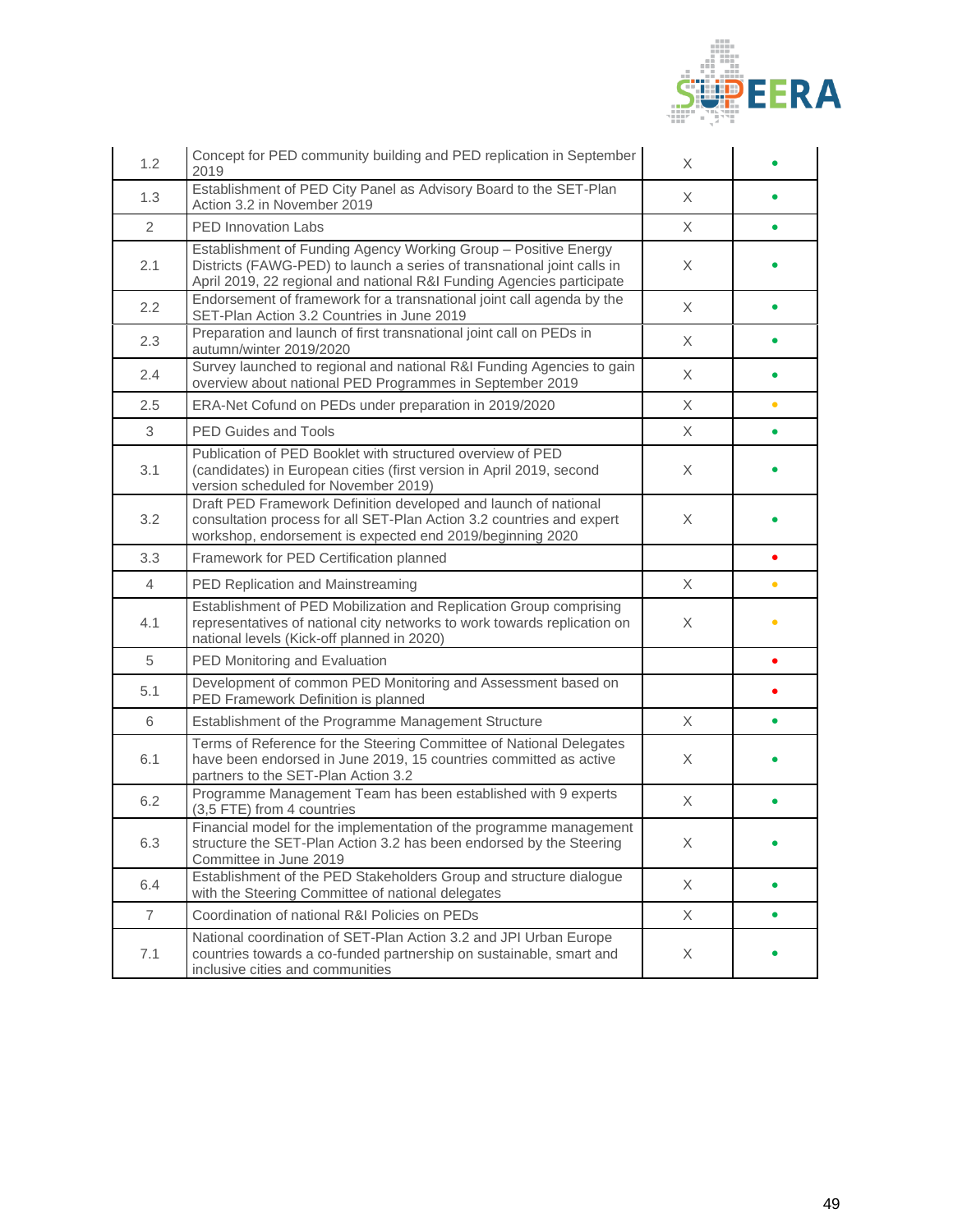

| <b>Number</b>  | <b>Actions</b>                                                                                                                                                                                          | <b>Priority</b> | <b>Progress</b>        |
|----------------|---------------------------------------------------------------------------------------------------------------------------------------------------------------------------------------------------------|-----------------|------------------------|
| 1              | Systemic and socio-economic impact of digitalisation in the energy<br>system                                                                                                                            | X               |                        |
| $\overline{2}$ | Cybersecurity of critical energy infrastructure                                                                                                                                                         |                 | $\bullet$              |
| 3              | Market design for trading of heterogeneous flexibility products                                                                                                                                         |                 | $\bullet$              |
| 4              | Regulatory innovation zones                                                                                                                                                                             | X               | $\bullet$              |
| 5              | Process chain for interoperability of ICT systems                                                                                                                                                       | X               | $\bullet$              |
| 6              | Increased observability and controllability of MV and LV networks with<br>high penetration of distributed energy resources                                                                              | X               | <b>Not</b><br>provided |
| $\overline{7}$ | Smart and flexible grid design, planning and operation based on an<br>enhanced transmission grid observability in uncertain framework                                                                   | X.              | <b>Not</b><br>provided |
| 8              | Customer participation and new markets and business models                                                                                                                                              |                 | <b>Not</b><br>provided |
| 9              | EV/PHEV charging infrastructure and integration in smart energy<br>system                                                                                                                               |                 | <b>Not</b><br>provided |
| 10             | Demand response engineering                                                                                                                                                                             |                 | <b>Not</b><br>provided |
| 11             | Interactions between flexible generation and the power system: control<br>strategies, ancillary services in scenarios in presence of very large<br>penetration of renewables and low mechanical inertia |                 | Not<br>provided        |
| 12             | Adaptation and improvement of technologies to novel power-to-gas and<br>power-to-liquid concepts                                                                                                        |                 | <b>Not</b><br>provided |
| 13             | Developing the next generation of flexible hydro power plants                                                                                                                                           |                 | <b>Not</b><br>provided |
| 14             | Developing the next generation of flexible thermal power plants                                                                                                                                         |                 | <b>Not</b><br>provided |
| 15             | Increase the flexible generation by mean of the use of integrated<br>storage in generation assets                                                                                                       |                 | <b>Not</b><br>provided |
| 16             | Multiservice storage applications to enable innovative synergies<br>between system operators and market players                                                                                         |                 | <b>Not</b><br>provided |
| 17             | Advanced energy storage technologies for energy and power<br>applications                                                                                                                               |                 | <b>Not</b><br>provided |
| 18             | Reduction of return temperatures in current DH networks                                                                                                                                                 | $\times$        | $\bullet$              |
| 19             | Optimised low temperature and highly flexible (micro) DH and DC<br>networks                                                                                                                             |                 |                        |
| 20             | Increasing the short-term flexibility of DH networks and enabling its<br>efficient utilisation                                                                                                          |                 |                        |
| 21             | Increasing the long-term flexibility of heating and cooling systems                                                                                                                                     |                 | $\bullet$              |
| 22             | Transnational joint programming platform on smart, integrated, regional<br>energy systems                                                                                                               | X               |                        |
| 23             | Creating and linking living labs for integrated local and regional energy<br>systems                                                                                                                    | X               |                        |
| 24             | Cross-linking of large demonstration projects                                                                                                                                                           | X               | $\bullet$              |

# **IP: Increase the resilience and security of the energy system**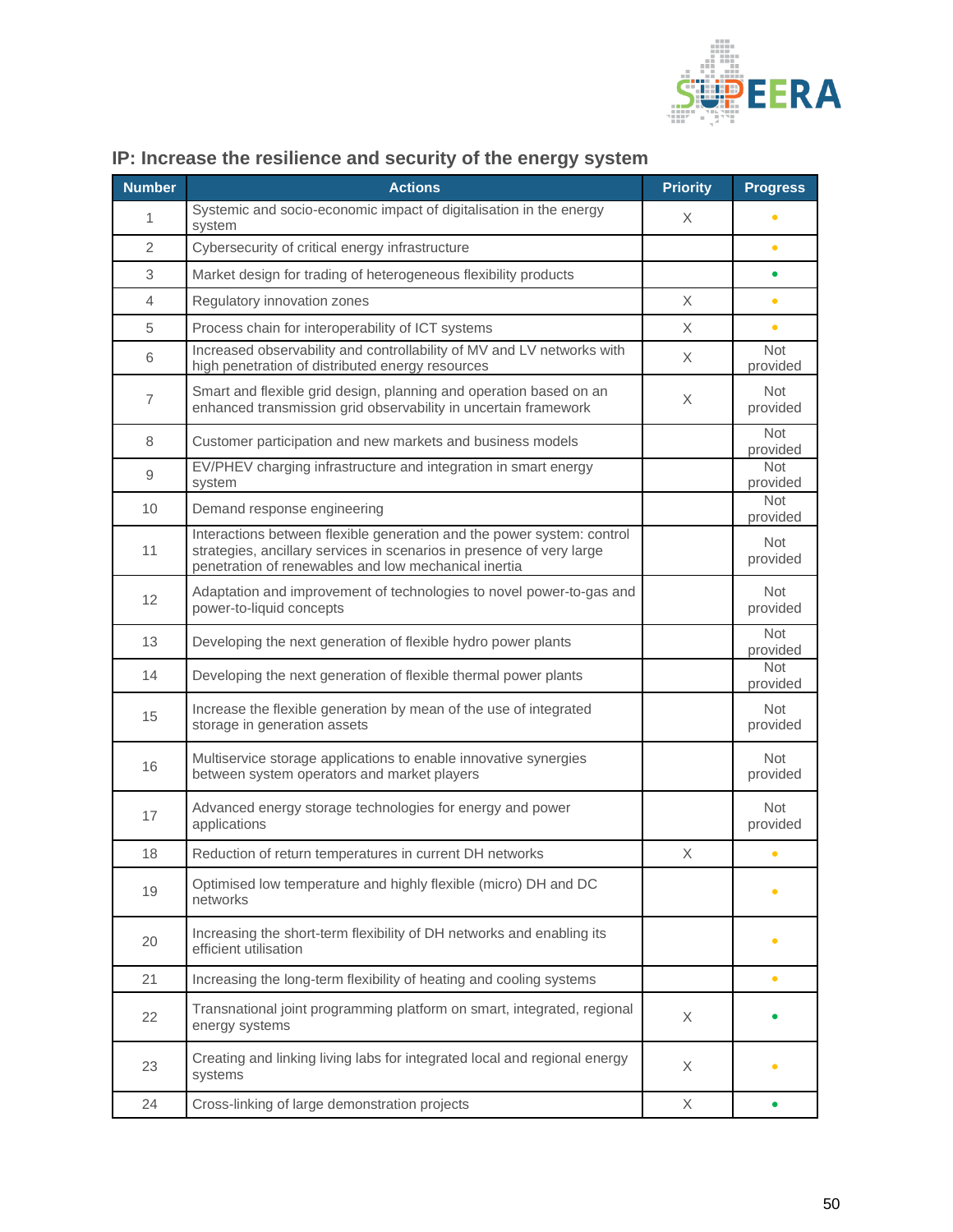

| 25 | Optimised planning, managing and monitoring of integrated regional<br>energy systems                                                                                       |  |
|----|----------------------------------------------------------------------------------------------------------------------------------------------------------------------------|--|
| 27 | Families of living labs to develop technology- service systems for direct<br>use of PV energy on an aggregated level of multifamily buildings,<br>districts or communities |  |
| 26 | Create an innovation environment for smart services in cooperation<br>with ICT platform providers                                                                          |  |

# **IP: Energy Efficiency Solutions for Buildings**

| <b>Number</b> | <b>Actions</b>                                                                                                                                                                                                                            | <b>Priority</b> | <b>Progress</b> |
|---------------|-------------------------------------------------------------------------------------------------------------------------------------------------------------------------------------------------------------------------------------------|-----------------|-----------------|
|               | New materials for buildings                                                                                                                                                                                                               |                 |                 |
|               | Prefabricated active modules for façades and roofs or Key Enabling<br>Technologies for active building skins                                                                                                                              |                 |                 |
| 3             | Digital planning and operational optimization                                                                                                                                                                                             | X               |                 |
|               | Living labs - Energy technologies and solutions for decarbonized<br>European quarters and Cities                                                                                                                                          | X               |                 |
| 5             | Cost-efficient, intelligent, flexible heat pumps (also thermally driven)<br>and heat pumps for high temperatures                                                                                                                          | X               |                 |
| 6             | Multi-source District Heating integrating renewable and recovered heat<br>sources, higher temperature District Cooling and optimization of<br>building heating system, to minimize the temperature levels in district<br>heating networks |                 |                 |
|               | Cost reduction and increase in efficiency of micro CHP/CCHP                                                                                                                                                                               |                 |                 |
| 8             | Compact thermal energy storage materials, components and systems                                                                                                                                                                          |                 |                 |

# **IP: Continue efforts to make EU industry less energy intensive and more competitive**

| <b>Number</b> | <b>Actions</b>                                                                                              | <b>Priority</b> | <b>Progress</b>        |
|---------------|-------------------------------------------------------------------------------------------------------------|-----------------|------------------------|
| 11            | Steel sector                                                                                                |                 | <b>Not</b><br>provided |
| 1.1           | CO2 avoidance through hydrogen direct reduced Iron (CDACarbon<br>Direct Avoidance)                          | X               | <b>Not</b><br>provided |
| 1.2           | HIsarna smelting reduction process for lowering energy consumption<br>and CO2 emissions of steel production | X               | Not.<br>provided       |
| 1.3           | Top Gas Recycling - Blast Furnace (TGR-BF) using plasma torch.                                              |                 | <b>Not</b><br>provided |
| $\mathcal{P}$ | Chemical sector                                                                                             |                 | <b>Not</b><br>provided |
| 2.1           | Chemical reactor, process and plant (re)design and optimisation -<br>Process intensification                |                 | Not<br>provided        |
| $2.2^{\circ}$ | Separation technologies                                                                                     |                 | <b>Not</b><br>provided |
| 2.3           | Power-to-X & Unconventional energy sources                                                                  | X               | Not.<br>provided       |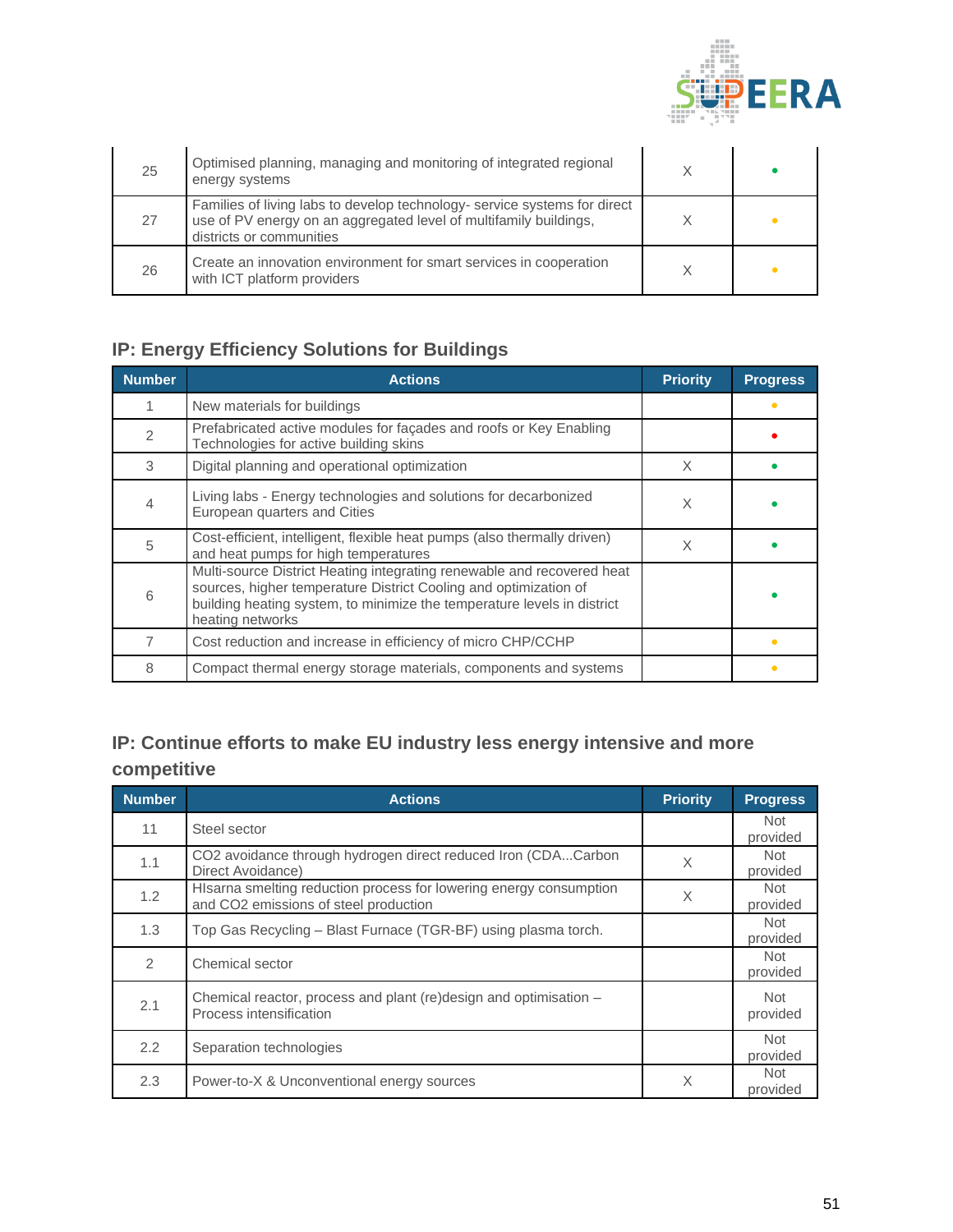

| 3   | Heat/cold recovery                                                                                                                                                                                                    |   | <b>Not</b><br>provided |
|-----|-----------------------------------------------------------------------------------------------------------------------------------------------------------------------------------------------------------------------|---|------------------------|
| 3.1 | New technologies for utilization of high temperature waste heat in<br>industrial systems, considering the whole energy cycle from the heat<br>production to the delivery and end use, including environmental impact. |   | Not<br>provided        |
| 3.2 | Heat pumps and refrigeration converting low grade heat or cool into<br>higher grade heat or cool                                                                                                                      | X | Not<br>provided        |
| 3.3 | Heat-to-Power (electrical) recovery (low and high temperature)                                                                                                                                                        |   | <b>Not</b><br>provided |
| 3.4 | Polygeneration (heat, cold, electrical power) and hybrid plants                                                                                                                                                       |   | <b>Not</b><br>provided |
| 4   | System Integration                                                                                                                                                                                                    |   | Not<br>provided        |
| 4.1 | Industrial Symbiosis. Symbiosis between energy intensive industries to<br>valorise energy losses streams and better manage energy globally                                                                            |   | <b>Not</b><br>provided |
| 4.2 | Non-conventional energy sources in process industry                                                                                                                                                                   |   | Not<br>provided        |
| 4.3 | Digitisation: Further integration in process and plant management<br>including plant/process design phase and processing plant retrofit                                                                               |   | <b>Not</b><br>provided |
| 4.4 | Improving exchange of technological, economic, behavioural and social<br>knowledge; training, capacity building and dissemination                                                                                     |   | <b>Not</b><br>provided |

# **IP: Become competitive in the global battery sector to drive e-mobility and stationary storage forward**

| <b>Number</b> | <b>Actions</b>                                                                                                                                      | <b>Priority</b> | <b>Progress</b> |
|---------------|-----------------------------------------------------------------------------------------------------------------------------------------------------|-----------------|-----------------|
| 1.            | Material-Chemistry-Design-Recycling                                                                                                                 |                 |                 |
| 1.1           | Advanced Li-ion batteries for e-mobility                                                                                                            | $\times$        |                 |
| 1.2           | Influence of Fast/Hyper charging Li-ion batteries on materials and<br>battery degradation                                                           | $\times$        |                 |
| 1.3           | Advancement of batteries for stationary energy storage                                                                                              |                 | $\bullet$       |
| 1.4           | Post-Li ion for e-mobility                                                                                                                          |                 | $\bullet$       |
| 1.5           | Recycling of Batteries (Li-ion and post Li-ion)                                                                                                     | X               |                 |
| 1.6           | Lithium recovery from European geothermal brines and sustainable<br>beneficiation processes for indigenous hard rock occurrence of Li               |                 | $\bullet$       |
| 2             | Manufacturing                                                                                                                                       |                 | $\bullet$       |
| 2.1           | Foster development of materials processing techniques and<br>components for fast industrialization compatible with present mass<br>production lines | X               | $\bullet$       |
| 2.2           | Foster development of cell and battery manufacturing equipment                                                                                      | $\times$        | $\bullet$       |
| 3             | Application & Integration                                                                                                                           |                 | $\bullet$       |
| 3.1           | Hybridisation of battery systems for stationary energy storage (ESS)                                                                                |                 | $\bullet$       |
| 3.2           | Second-use and smart integration into the grid                                                                                                      |                 | ٠               |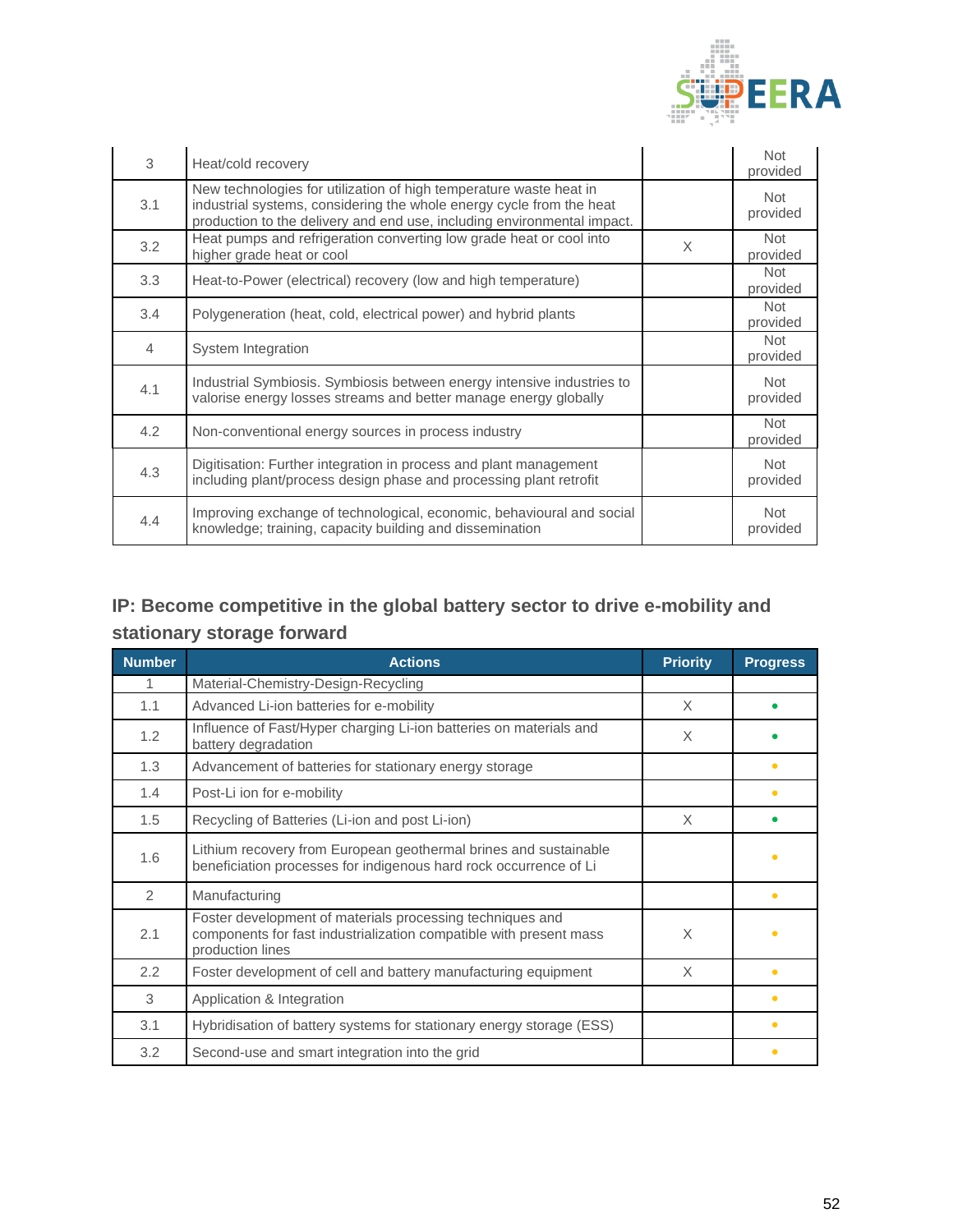

| <b>Number</b>  | <b>Actions</b>                                                                                                                                                                                                   | <b>Priority</b> | <b>Progress</b> |
|----------------|------------------------------------------------------------------------------------------------------------------------------------------------------------------------------------------------------------------|-----------------|-----------------|
| 1              | Develop advanced liquid and gaseous biofuels through biochemical /<br>thermochemical/ chemical conversion from sustainable biomass and/or<br>from autotrophic microorganisms and primary renewable energy        | X               |                 |
| 2              | Demonstrate advanced liquid and gaseous biofuels through biochemical<br>/ thermochemical/ chemical conversion from sustainable biomass and/or<br>from autotrophic microorganisms and primary renewable energy    | X               |                 |
| 3              | Scale-up advanced liquid and gaseous biofuels through biochemical /<br>thermochemical/ chemical conversion from sustainable biomass and/or<br>from autotrophic microorganisms and primary renewable energy       | X               |                 |
| 4              | Develop other renewable liquid and gaseous fuels (excluding hydrogen)<br>through thermochemical/ chemical/ biochemical /electrochemical<br>transformation of energy neutral carriers with renewable energy       |                 |                 |
| 5              | Demonstrate other renewable liquid and gaseous fuels (excluding<br>hydrogen) through thermochemical/ chemical/<br>biochemical/electrochemical transformation of energy neutral carriers<br>with renewable energy |                 |                 |
| 6              | Scale-up other renewable liquid and gaseous fuels (excluding<br>hydrogen) through thermochemical/ chemical/<br>biochemical/electrochemical transformation of energy neutral carriers<br>with renewable energy    |                 |                 |
| $\overline{7}$ | Production of renewable hydrogen from water electrolysis and<br>renewable electricity                                                                                                                            |                 | $\bullet$       |
| 8              | Develop high efficiency large scale biomass cogeneration of heat and<br>power                                                                                                                                    |                 |                 |
| 9              | Demonstrate high efficiency large scale biomass cogeneration of heat<br>and power                                                                                                                                |                 |                 |
| 10             | Scale-up high efficiency large scale biomass cogeneration of heat and<br>power                                                                                                                                   |                 |                 |
| 11             | Develop solid, liquid and gaseous intermediate bioenergy carriers<br>through biochemical / thermochemical/ chemical conversion from<br>sustainable biomass                                                       |                 |                 |
| 12             | Demonstrate solid, liquid and gaseous intermediate bioenergy carriers<br>through biochemical / thermochemical/ chemical conversion from<br>sustainable biomass                                                   |                 |                 |
| 13             | Scale-up solid, liquid and gaseous intermediate bioenergy carriers<br>through biochemical / thermochemical/ chemical conversion from<br>sustainable biomass                                                      |                 |                 |

### **IP: Bioenergy and Renewable Fuels for Sustainable Transport**

# **IP: Renewing efforts to demonstrate carbon capture and storage (CCS) in the EU and developing sustainable solutions for carbon capture and use (CCU)**

| <b>Number</b> | <b>Actions</b>                                                                                             | <b>Priority</b> | <b>Progress</b> |
|---------------|------------------------------------------------------------------------------------------------------------|-----------------|-----------------|
|               | Delivery of a whole chain CCS project operating in the power sector                                        |                 |                 |
|               | Delivery of regional CCS and CCU clusters, including feasibility for a<br>European hydrogen infrastructure |                 |                 |
|               | EU Projects of Common Interest for CO2 transport infrastructure                                            |                 |                 |
|               | Establish a European CO2 Storage Atlas                                                                     |                 |                 |